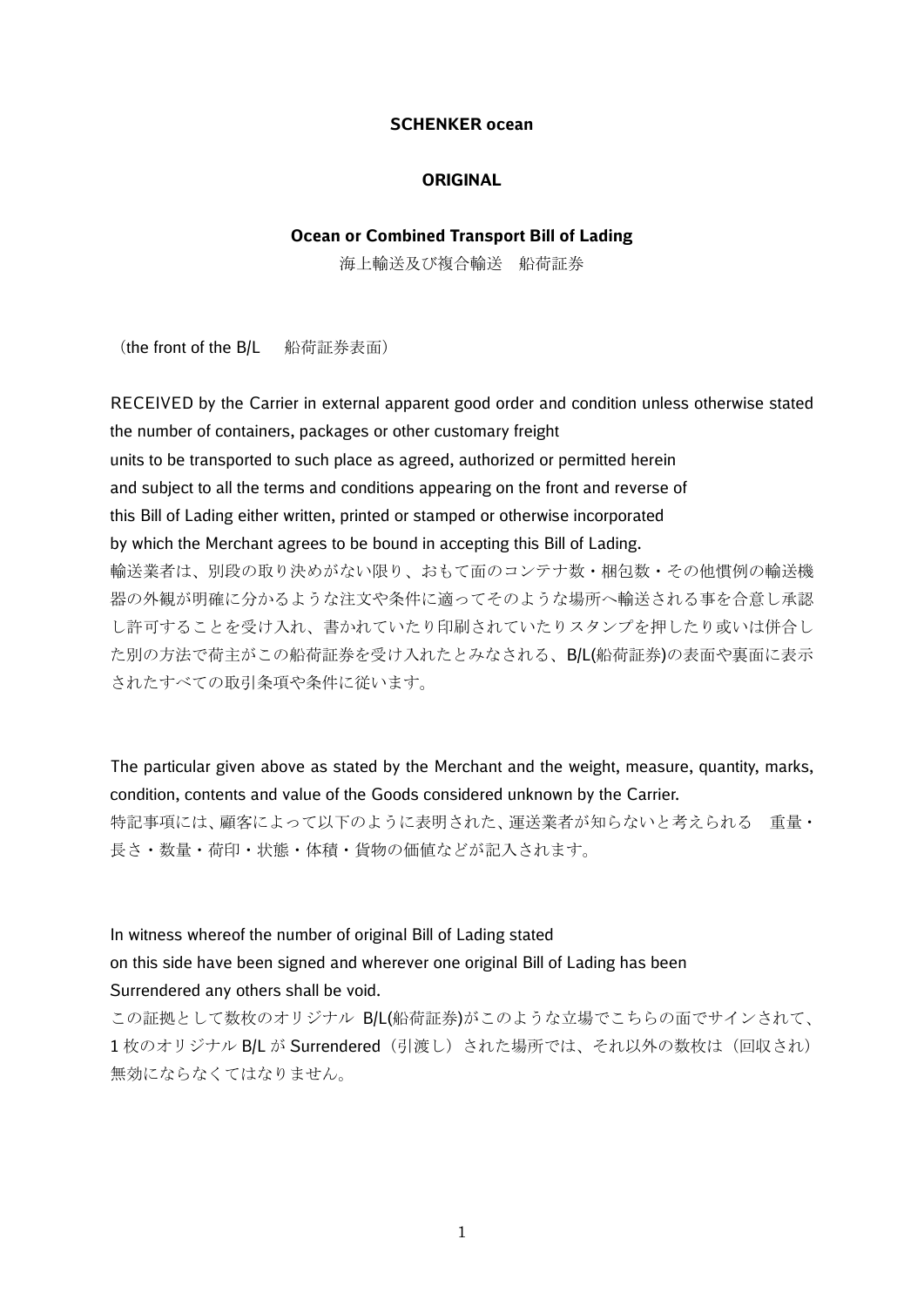# **Terms and Conditions** 約款

SCHENKER ocean Ltd., 35F, Skyline Tower,39 Wang Kwong Road Kowloon Bay, Hong Kong, S.A.R., China

RECEIVED by the Carrier in external apparent good order and condition unless otherwise stated the number of containers, packages or other customary freight units to be transported to such place as agreed, authorized or permitted herein and subject to all the terms and conditions appearing on the front and reverse of this Bill of Lading either written, printed or stamped or otherwise incorporated by which the Merchant agrees to be bound in accepting this Bill of Lading.

輸送業者は、別段の取り決めがない限り、おもて面のコンテナ数・梱包数・その他慣例の輸送機 器の外観が明確に分かるような注文や条件に適ってそのような場所へ輸送される事を合意し承認 し許可することを受け入れ、書かれていたり印刷されていたりスタンプを押したり或いは併合し た別の方法で荷主がこの船荷証券を受け入れたとみなされる、B/L(船荷証券)の表面や裏面に表示 されたすべての取引条項や条件に従います。

## **1. DEFINITIONS** 定義

"Carriage" means the whole or any part of the operations and services undertaken or performed by or on behalf of the Carrier in respect of the Goods covered by this Bill of Lading.

「輸送」とは、請け負った手続きやサービスを遂行する総ての或いは幾つかの部分や、この B/L (船荷証券) がカバーしている貨物に関する輸送者の機能をするものを意味します。

"Carrier" on whose behalf this Bill of Lading has been signed means Schenkerocean Ltd, 35F.,Skyline Tower, Wang Kwong Road, Kowloon Bay, Hong Kong, S.A. R., China. この B/L(船荷証券)にサインした「輸送業者」とは、シェンカーオーシャン社(中国 香港 カウルーン湾 ワンクォン通り スカイラインタワー 35F) を指します。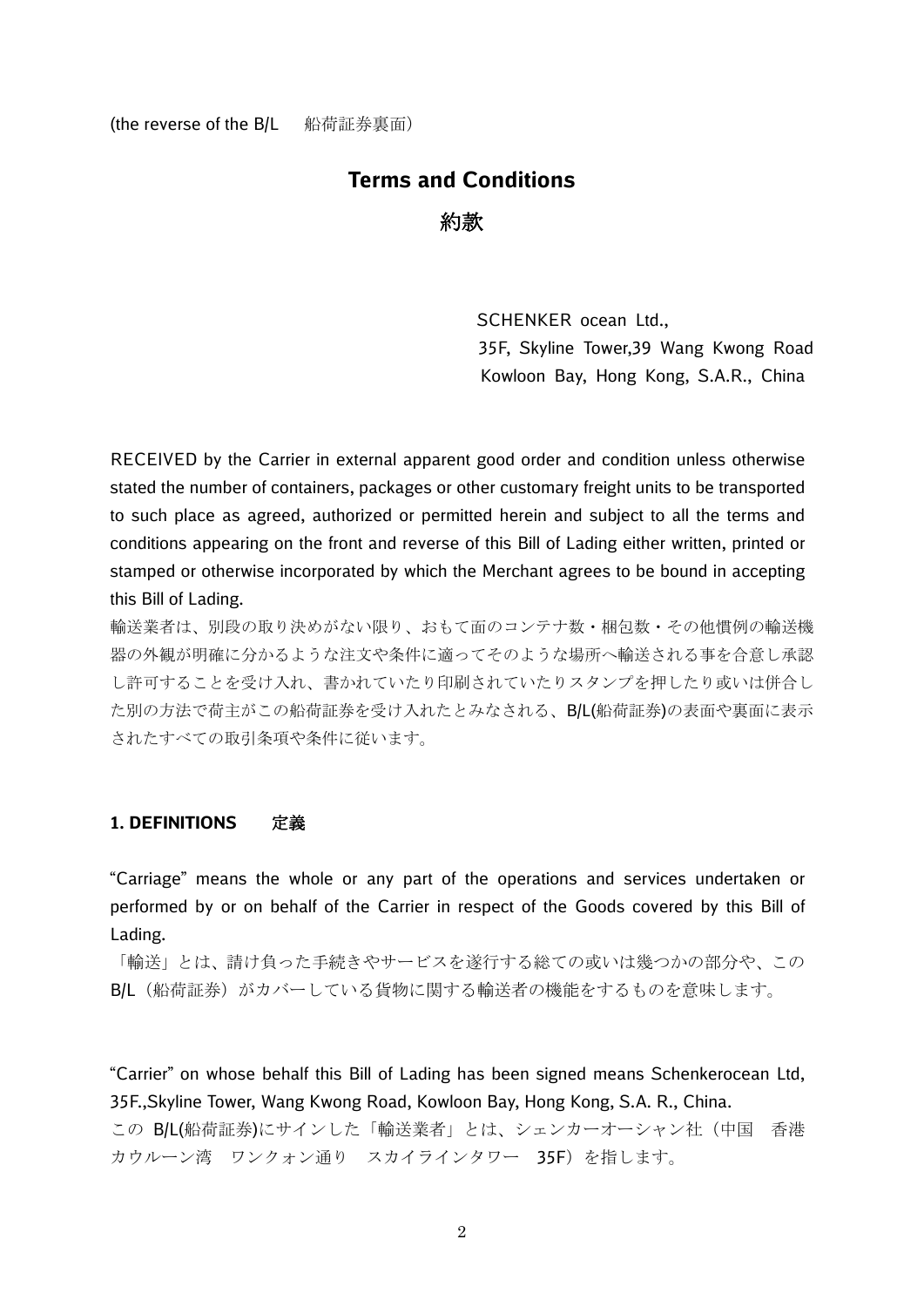"Charges" includes freight, all expenses, costs, detention, demurrage and any other money obligations incurred and payable by the Merchant and all collection costs for freight and other amounts due from the Merchant including attorneys' fees and court costs.

「料金」とは、運賃を含むすべての支出・費用・引止め料・滞船料・その他の顧客に支払い 責任のあるお金や、運賃の回収費用・その他弁護士費用や訴訟費用まで含めた 顧客が原因 の総額です。

"COGSA" means the Carriage of Goods by Sea Act of the United States of America approved on 16 April 1936.

「コグサ」とは、1936年4月16日に批准されたアメリカ合衆国の海上輸送に関する条約の 事です。

"Combined Transport" arises where the Carriage called for by this Bill of Lading is not Port to Port.

「複合輸送」とは、この B/L (船荷証券) で発生するもので、港から港迄の運送ではありま せん。

"Container" includes any container, trailer, transportable tank, lift van, flat, platform pallet or any similar article of transport used to consolidate Goods and any connected or accessory equipment.

「コンテナ」は、すべてのコンテナ・牽引車・輸送用タンク・昇降リフト・木箱・貨物を載 せる荷台(木枠)や運送に関する類似品で、貨物やそれに関連した付属の設備によく使われ ます。

"Goods" includes the whole or any part of the cargo supplied by the Merchant and includes any Container or packing or equipment not supplied by or on behalf of the Carrier.

「商品」とは、顧客から提供されたすべての或いは一部の貨物を含み、提供されなくても運 送業者の為に用意したコンテナや包装や装置をも含みます。

"Hague Rules" means the provisions of the International Convention for Unification of Certain Rules relating to Bills of Lading signed at Brussels on 25 August 1924.

「ヘーグ・ルール」とは、1924年8月25日にブリュッセルで批准された、B/L(船荷証券) に関する一定のルールを統一した、国際条約の規定の事です。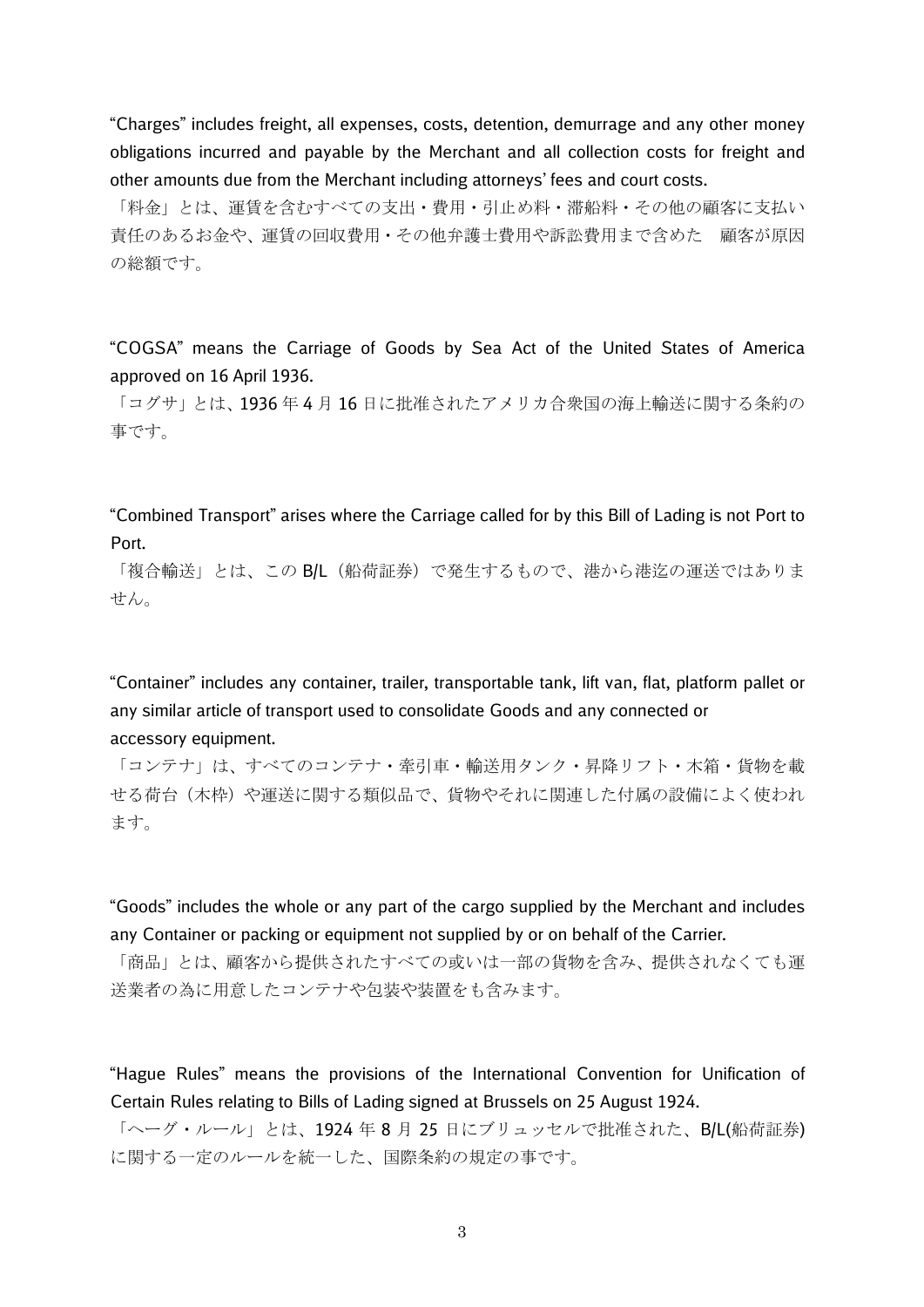"Hague-Visby Rules" means the Hague Rules as amended by the Protocol signed at Brussels on 23 February 1968 (provided that nothing in this Bill of Lading shall be construed as contractually applying the said Rules as amended by the protocol).

「ヘーグ・ヴィスビー・ルール」とは、1968 年 2 月 23 日にブリュセルでヘーグ条約を改訂 して批准された、(改正ヘーグ)ブリュッセル議定書のことです。

この B/L の中で規定していないという事は、この議定書で改正されたルールに当てはめると いう意味に解釈されるべきです。

"Merchant" includes the shipper, the consignee, endorsee, the receiver of the Goods, the holder of this Bill of Lading, any person owning or entitled to the possession of the Goods or this Bill of Lading, importer, exporter, any person having a present or future interest in the Goods and any person acting on behalf of any of the above mentioned persons.

「荷主」とは、荷送人・荷受人・被裏書人・商品の受取人・船荷証券の所持人・商品や船荷 証券の所有者及びその資格がある誰か・輸入者・輸出者・現在及び未来にその商品に興味を 持つ誰か・そして上記の人達に言われてその代理をする誰かを含みます。

"Person" includes an individual, a partnership, a body corporate or other entity. 「者」とは、個人・協力者・法人団体又はその他のいかなる(法的な)存在をも含みます。

"Port to Port Shipment" arises where the Place of Receipt and the Place of Delivery are not indicated on the front of this Bill of Lading or if both the Place of Receipt and the Place of Delivery indicated are ports and the Bill of Lading does not in the nomination of the Place of Receipt or the Place of Delivery on the front hereof specify and place or port within the area of the port so nominated.

「港から港への輸送」とは、受取り場所と引渡し場所が船荷証券の表面に表示がないか、 受取り場所と引渡し場所の両方が港であるか、その指定がそのようになっている為に受取り 場所と引渡し場所の場所や港が船荷証券の表面にこれに関して明白な指定されていないと いう場合に起こります。

"SDR" means Special Drawing Rights as defined by the International Monetary Fund. 「SDR」とは、国際通貨基金の定める特別引出権のことを言います。

"Shipping Unit" includes freight unit and the term "unit" as used in the Hague Rules and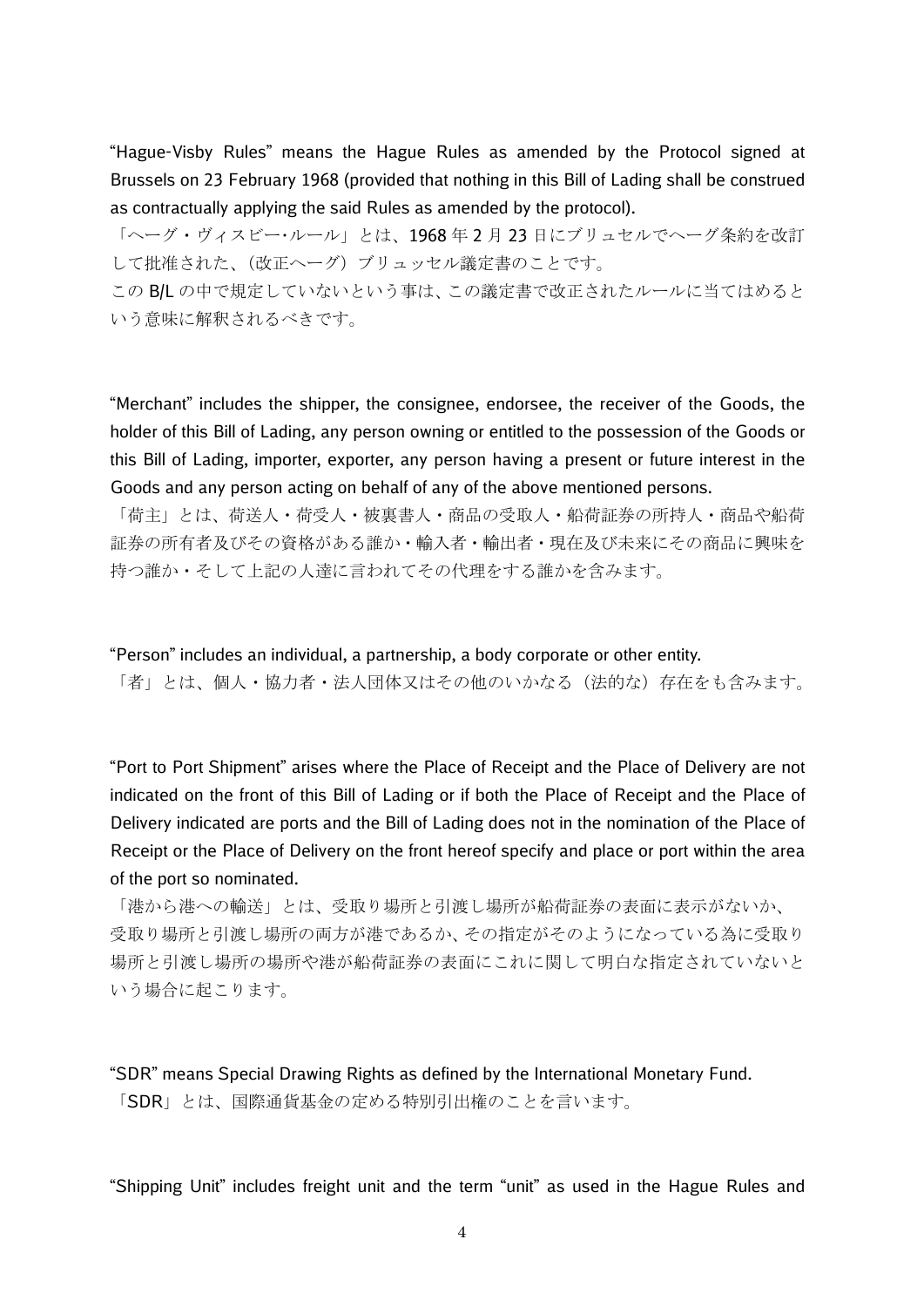#### Hague-Visby Rules.

「輸送機器」とは、貨物の積載装置やヘーグ・ルールやヘーグ・ヴィスビー・ルールで使わ れる「設備一式」という条件を含みます。

"Stuffed" includes filled, consolidated, packed, loaded or secured.

「満載された」とは、満杯になった・混載された・荷造りされた・積み込まれた・或いは保 安されたことを含みます。

"Vessel" means any waterborne craft used in the Carriage under the Bill of Lading which may be a feeder vessel or an ocean vessel.

「船舶」とは、船荷証券の下に運送に使用される水上輸送船のことで、多分フィーダー船か 海洋船舶のことです。

## **2. CARRIER'S TARIFF** 輸送業者の料金表

The provisions of the Carrier's applicable Tariff, if any, are incorporated herein. 輸送業者の適用される料金表の提供があれば、ここに盛り込まれます。

Copies of such provision are obtainable from the Carrier of his agents upon request or, where applicable, from a government body with whom the Tariff has been filed. そのような提供のコピーは、輸送業者の代理店を通して依頼したり、適切なところで、その 料金表が提供された政府機関などから得ることができます。

In the case of inconsistency between this Bill of Lading and the applicable Tariff, this Bill of Lading shall prevail.

この船荷証券と適用の料金表の間に矛盾がある場合は、この船荷証券が優先されます。

## **3. WARRANTY** 保証

The Merchant warrants that in agreeing to the terms hereof: 荷主は、ここに条件について合意することを保証します。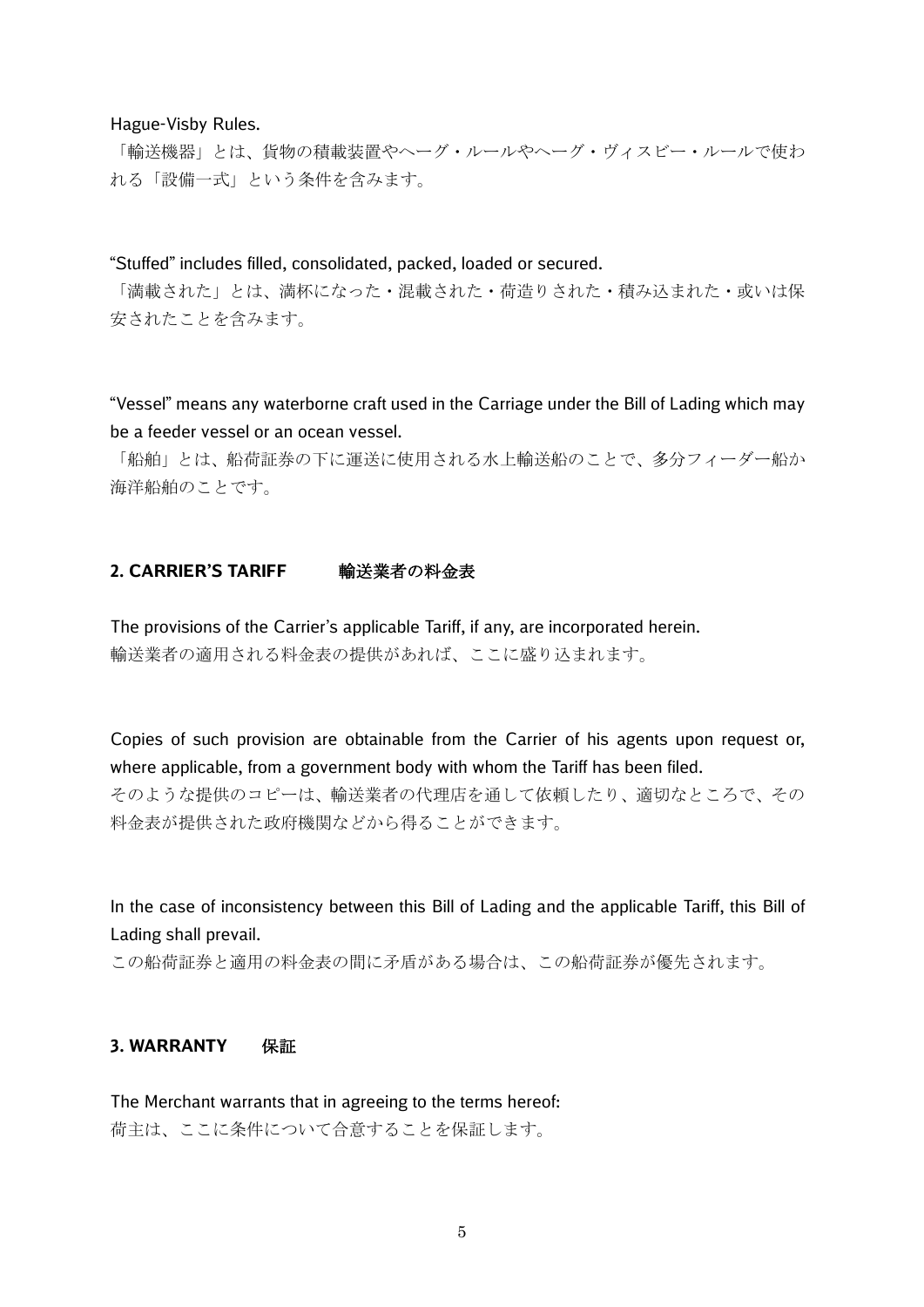(1) He is, or is the agent of and has the authority of, the Person owning or entitled to the possession of the Goods or any Person who has a present or future interest in the Goods and this Bill of Lading.

彼とは、或いは代理人と権限をもっている人、商品の所有者或いは所有する資格のある人或 いは現在か未来にその商品と船荷証券に興味のあるいかなる人のことも指します。

(2) The Goods placed by the Merchant in any Container are suitable for transportation in Containers.

荷主によってコンテナの中に置かれた商品は、コンテナ輸送に適しています。

(3) The Container if not supplied by or on behalf of the Carrier meets all applicable national or international safety standards and is fit in all respects for Carriage by the Carrier.

コンテナは供給されたものでなくても輸送業者の意向を受けたものでも、すべての適用する 国内或いは国際の安全基準に合致し、輸送業者が輸送するすべての条件が揃っています。

#### **4. NEGOTIABILITY AND TITLE TO THE GOODS** 譲渡性と商品権

(1) This Bill of Lading shall be negotiable unless marked "non-negotiable and shall constitute title to the Goods and the holder shall be entitled to receive or transfer the Goods herein described.

この船荷証券は、「不譲渡の」と印されていない限りは譲渡性があり、商品権の性質を持ち、 所有者はその商品を受取ったり輸送したりする権利があることをここに記します。

(2) This Bill of Lading shall be prima facie evidence of the taking in charge by the Carrier of the Goods as herein described.

この船荷証券は、その商品をどの輸送業者が担当しているかということに対する明白な証拠 となることをここに記します。

However, proof to the contrary shall not be admissible when this Bill of Lading has been negotiated or transferred for valuable consideration to a third party acting in good faith. しかしながら、この船荷証券が取引されたり、善意の第 3 者に有価約因として委譲されたり

した時は、正反対の証としては証拠能力がありません。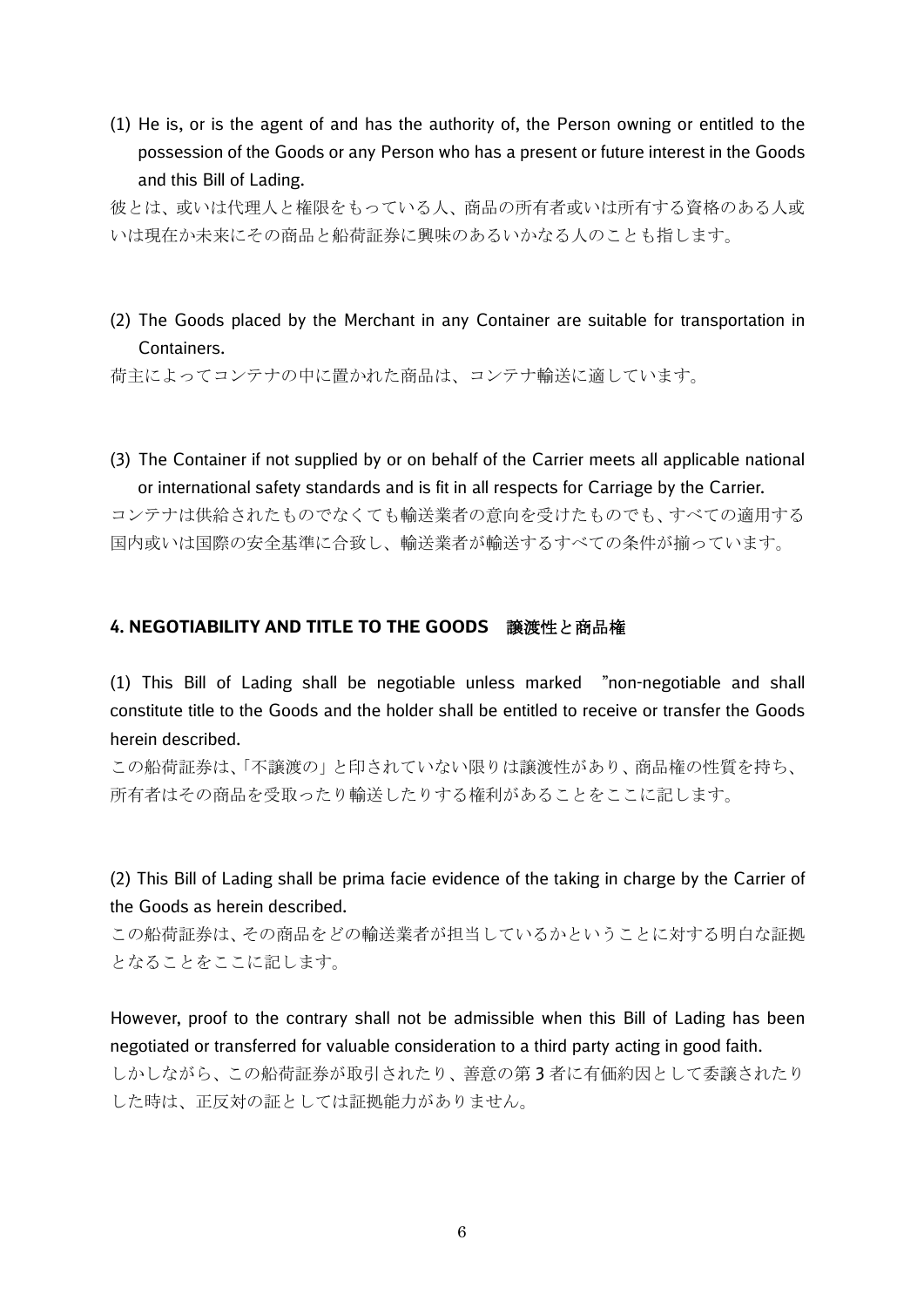#### **5. SUB**-**CONTRACTING** 下請負契約

(1) The Carrier shall be entitled to sub-contract on any terms whatsoever the whole or any part of the Carriage.

輸送業者は、どのような条件においてもその輸送の全体或いは一部分においても、 下請負をさせる資格があります。

(2) The Merchant undertakes that no claim or allegations whether arising in contract, tort, bailment or otherwise shall be made against any person or vessel whatever, other than the Carrier, including, but not limited to the Carrier's servants or agents, any independent contractor and his servants or agents, stevedores, terminal and groupage operators, road and rail operators and all others by whom the whole or any part of the Carriage, whether directly or indirectly, is procured, performed or undertaken which imposes or attempts to impose upon any such person or vessel owned and chartered by any of them or upon which the Goods have been carried any liability whatsoever in connection with the Goods or the Carriage of the Goods whether arising out of negligence or not on the part of such person or vessel;

荷主は、契約の中や不法行為や委託ないしは別の方法に起因していようといまいと、何人も いかなる船も、輸送業者以外でも、輸送業者も含んだものに対して、輸送会社の社員や代理 店に限らず、いかなる請負業者とその社員や代理店や港湾作業者や、ターミナルや集団の作 業者や、道路や鉄道の運転手やその他の輸送のあらゆる部分を司るすべての人を、直接・間 接を問わず調達し役割を与え強要も強要の企てもせずに請け負わせることに、クレームや申 し立てをしないことを保証し、又過失に依らない或いはそのような人や船の部分以外のとこ ろで起こったことに関するかどうかに拠らず、そのような人や所有したりチャーターしたり した船やその商品やその商品の輸送に関するあらゆる責任について、クレームや申し立てを しないことを保証します。

# and if any claim or allegation should nevertheless be made to defend, indemnify and hold harmless the Carrier against all consequences thereof.

そしてもし、クレームや申し立てがそれにも関わらずすべての因果関係に反してあったとし ても、抗弁し保証し輸送業者が無害を保つようになされなくてはなりません。

Without prejudice to the foregoing every such person and vessel shall have the benefit of all provisions herein benefiting the Carrier as if such provisions were expressly for his benefit and in entering into this contract the Carrier, to the extent of these provisions, does so not only on his own behalf but also as agent or trustee for such persons and vessels and such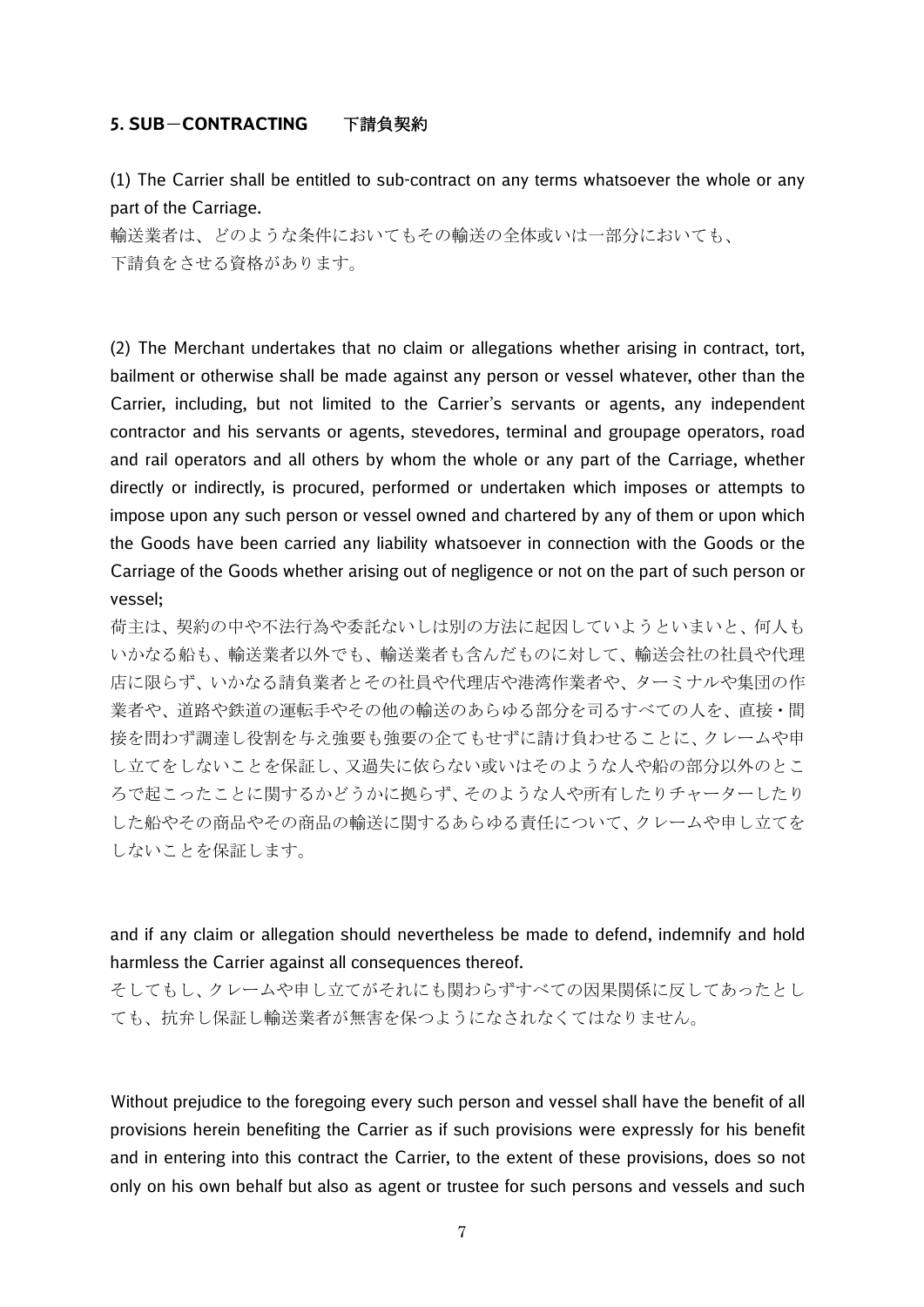#### persons and vessels shall to this extent be or be deemed to be parties to this contract.

前述のあらゆる人や船に対する損害なしにここに定める全ての条項の利益は無いものとし、 そのような条項が彼の利益を明示しているかのようにその輸送業者に利することもありま せんし、この契約を締結したらその輸送業者はこれらの条項の範囲に広がりを見せ、彼ら自 身の利益だけでなくそのような人や船の代理人や管財人としてさえも利するように行動し、 そしてそのような人や船のその範囲の広がりはこの契約の関係者と見なされるものとしま す。

(3) The Merchant shall defend, indemnify and hold harmless the Carrier against any claim or liability (and any expense and all consequences arising there from) arising from the Carriage of Goods insofar as such claim or liability is made other than in accordance with the terms of this Bill of Lading or which exceeds the Carrier's liability under this Bill of Lading.

荷主は、いかなるクレームやその商品の輸送から生じる(いかなる経費やそこから生じるあ らゆる結果からの)責任に対しても、弁護し補償し輸送業者に損害を与えない立場を保つも のとし、そのクレームや責任がこの船荷証券の条件に従ってできたもの或いはこの船荷証券 の下の輸送業者の責任が拡大されたものから出来ています。

(4) The defenses and limits of liability provided for in this Bill of Lading shall apply in any action against the Carrier whether the action can be found in contract, in tort in bailment or otherwise.

その弁護や責任の限度はこの船荷証券の中で規定され、その輸送業者に対するいかなる行動 も、その行動が契約の中に見つけることができても、不法行為における保釈やその他でも、 適用するものとします。

## **6. CARRIER'S RESPONSIBILITY** 輸送業者の責任

## (1) CLAUSE PARAMOUNT 優先条項

(A) Subject to Clause 15 below, this Bill of Lading insofar as it relates to sea carriage by any vessel whether named herein or not shall have effect subject to the Hague Rules or any legislation making such Rules or the Hague-Visby Rules including in either case any statutory modification thereof compulsorily applicable to this Bill of Lading and the provisions of the Hague Rules or legislation making such Rules or Hague Visby Rules applicable shall be deemed incorporated herein.

この船荷証券は、この中でどのような名で呼ばれようとあらゆる船による海上輸送に関する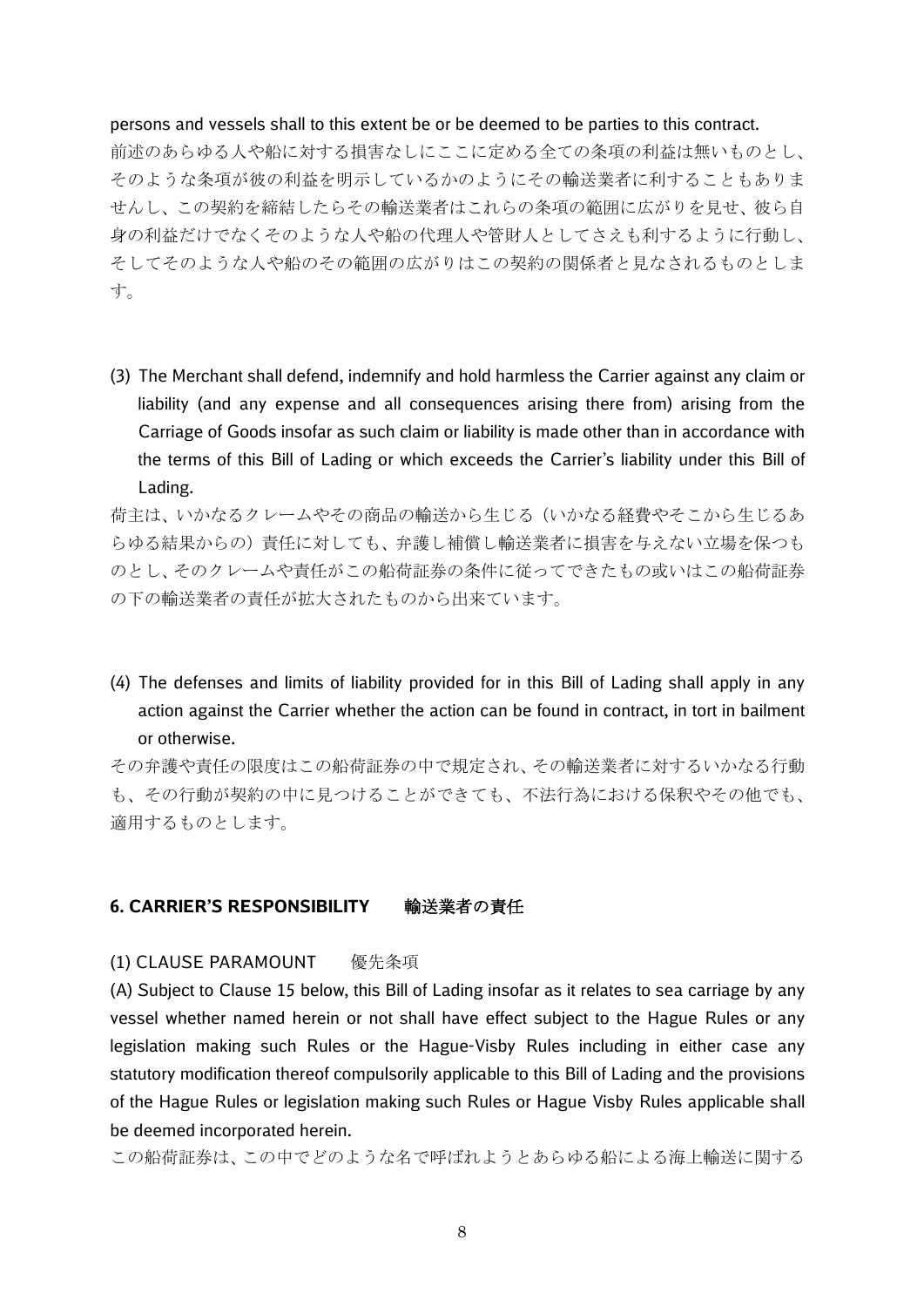限りにおいて、下の 15 条に従うものとし、ヘーグ・ルールやあらゆるそのような法律やヘ ーグ・ヴィスビー・ルールに影響されないものとし、この船荷証券に強制的に適用されるあ らゆる法改正のケースも含み、ヘーグ・ルールやそのような法律制定やヘーグ・ヴィスビー・ ルールの適用はここに併合していると見なされるものとします。

In the absence of such legislation or other legislation to similar effect which is compulsorily applicable, this Bill of Lading shall have effect subject to the Hague Rules or COGSA in the case of carriage to and from the United States of America.

そのような法律制定の不足やその他の法律制定により、同様の結果が強制的に適用される場 合、この船荷証券はヘーグ・ルールやアメリカからの輸送の場合にはコグサ(海上物品運送 法)に影響され従うものとします。

The Hague Rules, Hague Visby Rules or COGSA shall apply to the carriage of Goods by inland waterways and reference to carriage by sea in such Rules or legislation shall be deemed to include reference to inland waterways.

ヘーグ・ルール、ヘーグ・ヴィスビー・ルール、コグサは、内陸水路の商品輸送に適用され、 そのようなルールや法律制定の海上輸送を基準として、内陸水路についての言及を含むもの と見なすものとします。

(B) If and to the extent that the provisions of the Harter Act of the United States of America 1893 would otherwise be compulsorily applicable to regulate the Carrier's responsibility for the Goods during the period prior to loading on or after discharge from the vessel the Carrier's responsibility shall instead be determined by the provisions of Clause 6(3) below, but if such provisions are found to be invalid such responsibility shall be subject to COGSA. さもないと 1893 年制定のアメリカ合衆国のハーター法の条項の限度が広がり、輸送業者の 商品に対する責任範囲を船積みより前の期間から船から荷揚げ後までに規定することが強 制的に適用されてしまうので、代わりに以下の第6条(3)項の条項を輸送業者の範囲とし ますが、もしそれらの条項が無効ということが分かった場合はその責任範囲はコグサ(海上 物品運送法)に従うものとします。

(C) The Carrier shall be entitled to (and nothing to this Bill of Lading shall operate to deprive or limit such entitlement) the full benefit of, and rights to all limitations and exclusions of liability and all right conferred or authorized by any applicable law, statute or regulations of any country (including, but not limited to, where applicable any provisions of sections 4281 to 4287, inclusive, of the Revised Statutes of the United States of America and amendments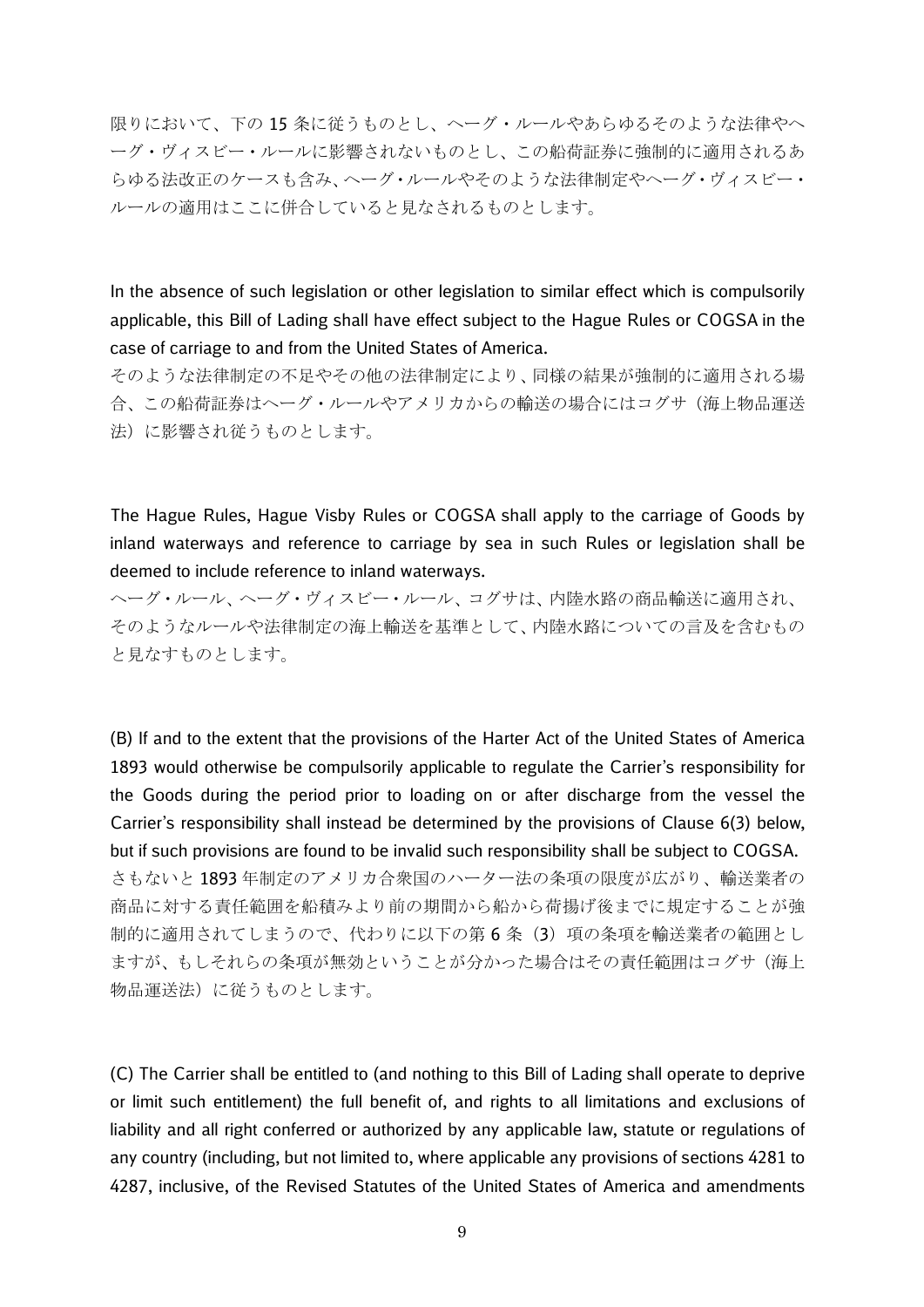thereto and where applicable any provisions of the laws of the United States of America) and without prejudice to the generality of the foregoing also any law, statute or regulations available to the owner of the vessel(s) on which the Goods are carried.

輸送業者は、(この船荷証券で何も取り上げる働きをしたり権限を制限したりするものはあ りませんが)利益を十分に受け、全権を受け、責任を免除し、あらゆる適用法令によって規 則やあらゆる国の規定(を含み、しかし制限はされず、4281~4287 のセクションの条項に 当てはめて、包括的に、アメリカ合衆国の改正された規則や修正やそれに加え適用されるア メリカ合衆国の法律の条件も)によってすべての権利を授与され、前述の法律や規則や規定 の普遍性は先入観なしに商品を輸送する船舶の所有者にも利用することができます。

(D) This Bill of Lading shall be subject to the COGSA if Carriage takes place to from or through a port in the United States of America which terms shall be incorporated herein and shall be paramount throughout the Carriage by sea and at the sea terminal in the United States of America prior to loading and after discharge from the vessel provided that the Carrier shall not be liable for any loss, damage or delay to the Goods which occurs in the United States of America whilst the Goods are outside the sea terminal and not in the custody of the Carrier.

この船荷証券では、もし輸送がアメリカ合衆国内の港からあるいは港を経由して行われた場 合は、コグサに従いその条件はここに併合されて、アメリカ合衆国内の海上と海のターミナ ルにおける輸送を通して優先され、商品のいかなる損失・損害・遅延がアメリカ合衆国内で その貨物が海のターミナルの外や輸送業者の保管中でないところにある間に起こったとし ても、船積み前と船からの荷揚げ後については輸送会社は責任を負いません。

In such circumstances the Merchant agrees that the Carrier shall act as agent only for the Merchant to arrange the Carriage by an inland Carrier in the United States of America according to the usual business terms of such Person performing the Carriage and shall not be liable to the Merchant for any loss, damage or delay to the Goods whilst in the custody of such Person performing the Carriage.

そのような事情で、荷主は輸送業者がその荷主の為にのみ代理人としての行動をとってアメ リカ合衆国内で国内の輸送業者にそのような人が輸送をするときの通常の取引条件によっ て輸送を手配するものとし、そのような人が輸送している間の荷主の商品のいかなる損失や 損害や遅延も責任を負わないものとします。

The liability of the Carrier whilst Carriage or this Bill of Lading is subject to COGSA shall not exceed the limits in Clause 6(4) herein.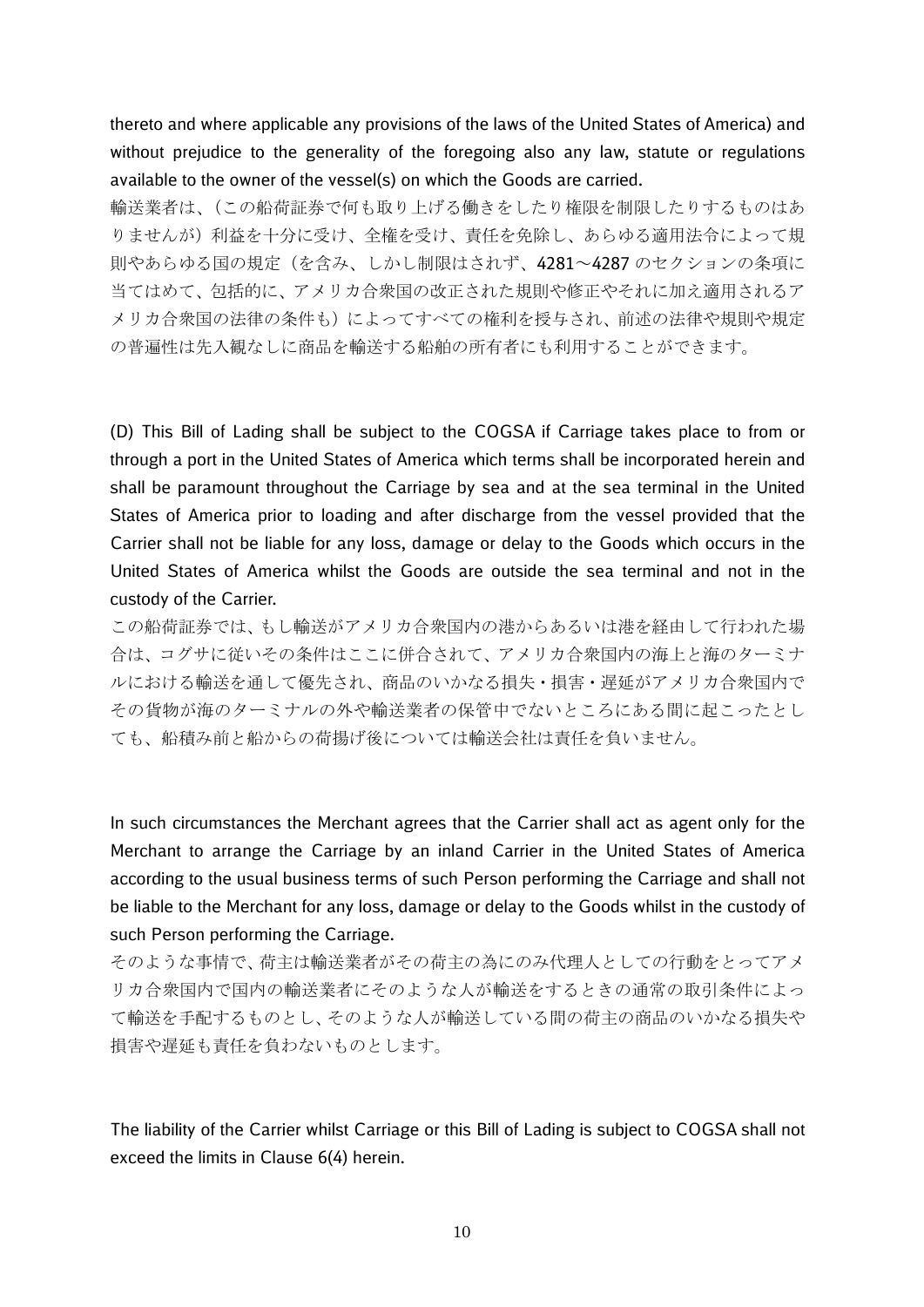輸送中の輸送業者の責任及び船荷証券については、第 6 条(4)項の制限を越えない限り、 コグサに従います。

#### (2) PORT TO PORT SHIPMENT 港から港までの出荷

(A) Where the Carriage is Port to Port Shipment, the responsibility of the Carrier is limited to that Carriage from and during loading onto the vessel up to and during discharge from the vessel or any other vessel onto which the Goods have been transshipped and the Carrier shall not be liable for any loss or damage or delay whatsoever and howsoever caused in respect of the Goods or for any other matter arising even though the Goods may be in its actual or constructive possession and Charges for the whole Carriage have been charged by the Carrier.

輸送が港から港までの場合には、輸送の開始と船への船積み中と船からの荷揚げ或いは他の 船にその商品を積み替える間に、輸送業者の責任は制限され、輸送業者はその商品に関する ことが原因のいかなるものやいかなる状況の損失や損害や遅延の責任も負いませんし、その 商品の実際の解釈上の所有権や輸送業者によって全輸送中の料金が多分含まれている にもかかわらず何か別の事態が生じた責任を負いません。

Liability shall be determined in accordance with any legislation making the Hague Rules or Hague Visby Rules compulsorily applicable or if none in accordance with the Hague Rules. もしヘーグ・ルールに合致するところがなければ、ヘーグ・ヴィスビー・ルールに強制的に 適用されるようにいかなる法律制定もなされ、それに従って責任が決められるものとします。

The Merchant constitutes the Carrier as agent to enter into contracts on behalf of the Merchant with others for transport, storage, handling or any other services in respect of the Goods prior to loading and subsequent to discharge of the goods from the vessel without responsibility for any act or omission whatsoever on the part of the Carrier or others and the Carrier may as such agent enter into contracts with others on any terms whatsoever including terms less favorable than the terms in this Bill of Lading.

荷主は輸送業者を代理人として任命し、商品に関する輸送・保管・取扱いやその他の付帯サ ービスを船積み前とそれに続く船からの荷揚げについて荷主の代理として他業者と契約を 結びますが、その輸送業者がそのような代理人としていかなる条件でこの船荷証券の条件よ りあまり良いとは言えない条件も含めて契約しても、どんな行為や手抜かりがあっても責任 なしの契約です。

(B) Notwithstanding (A) above to the extent that any compulsorily applicable legislation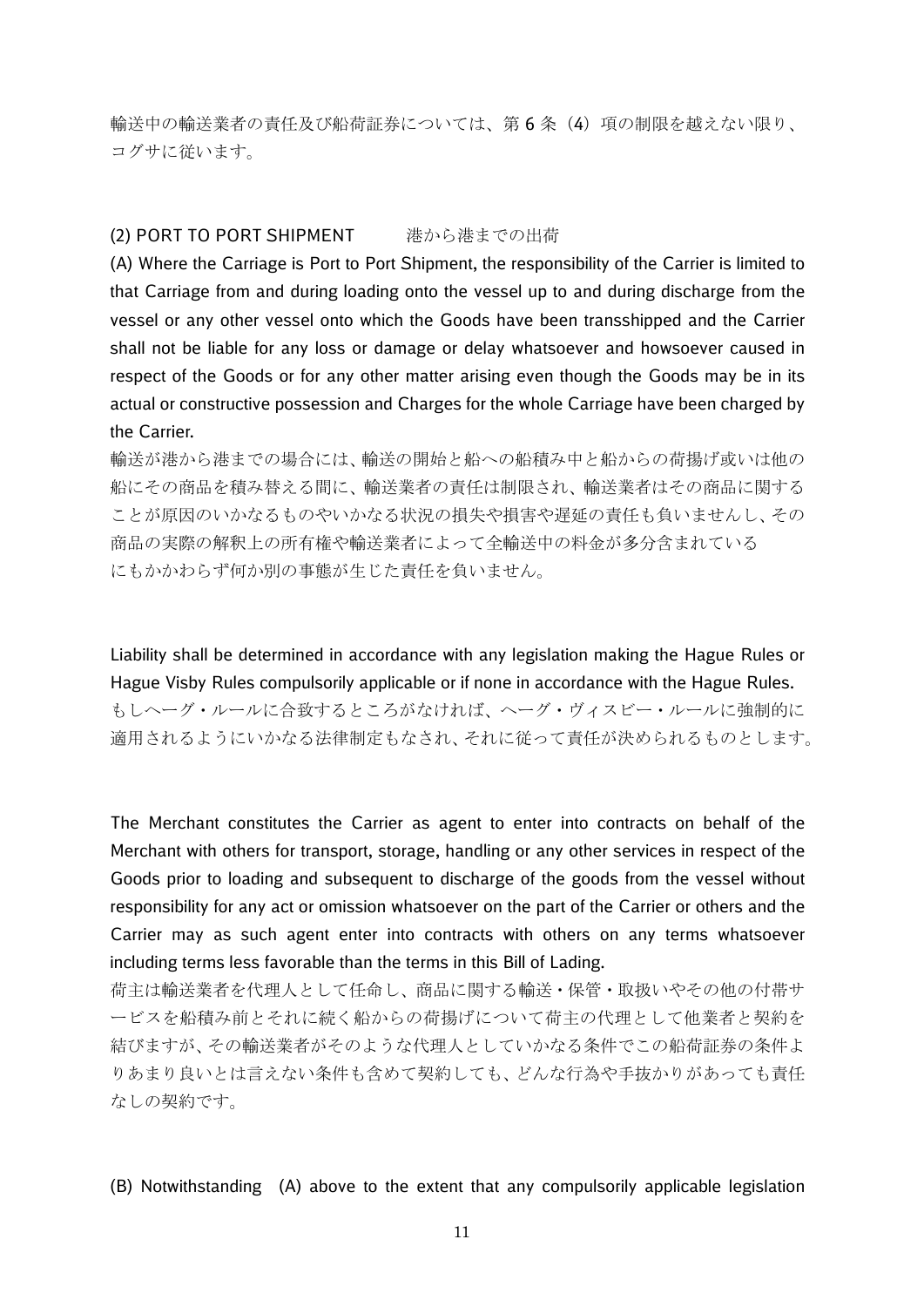makes the Carrier responsible for any additional period and in all other cases the Carrier shall have the benefit of the Hague Rules (and COGSA where Carriage occurs in the United States of America) in respect of any loss, damage or delay arising prior to loading or subsequent to discharge from the vessel even though such did not occur at sea or whilst the Goods were in the custody of the Carrier.

上記の(A)にもかかわらず、強制的に適用される法律が許す範囲で、輸送業者の責任範囲 の追加の期間とその他のケースのすべてにおいて、そのように海上や商品が輸送業者の保管 中でないところで起こったものでないけれども、船積み前あるいは船からの荷揚げ後のいか なる損失・損害・遅延も、輸送業者はヘーグ・ルールの(アメリカ合衆国で起こった輸送は コグサ)の恩恵を得ることができます。

(C) Where COGSA applies, then the provisions stated in the said Act shall govern before loading on the vessel or after discharge therefrom, as the case may be, during Carriage to or from a container yard or container freight station in or immediately adjacent to the sea terminal at the Port of Loading and/or Discharge.

コグサが適用になるところでは、(ハーター)法という条項が規定され、船積み前と荷揚げ 後のそのケースは多分、船積み港と荷揚げ港のいずれか及び両方のコンテナヤードからコン テナフレートステーションか直接隣接した海のターミナルへの輸送中とします。

If the Carrier is requested by the Merchant to procure Carriage by an inland carrier in the United States of America and the inland carrier in his discretion agrees to do so, such carriage shall be procured by the Carrier as agent only to the Merchant and such carriage shall be subject to the inland carrier's contract and tariff.

もし輸送業者が荷主に輸送にアメリカ合衆国の国内輸送業者を調達することを依頼して、そ の国内輸送業者がそのようにするように直接合意した場合は、そのような輸送は荷主の代理 として輸送業者が調達したに過ぎず、国内輸送の契約と料金表に従うものとします。

If for any reason the Carrier is denied the right to act as agent at these times, his liability for loss, damage or delay to the Goods shall be determined in accordance with Clause 6(3) thereof.

もし何らかの理由で輸送業者がそのような時に代理人として振舞う権利を認められない場 合は、彼のその商品への損失や損害や遅延の責任は、第 6 条(3)条項のそれについてのと ころに従って消滅します。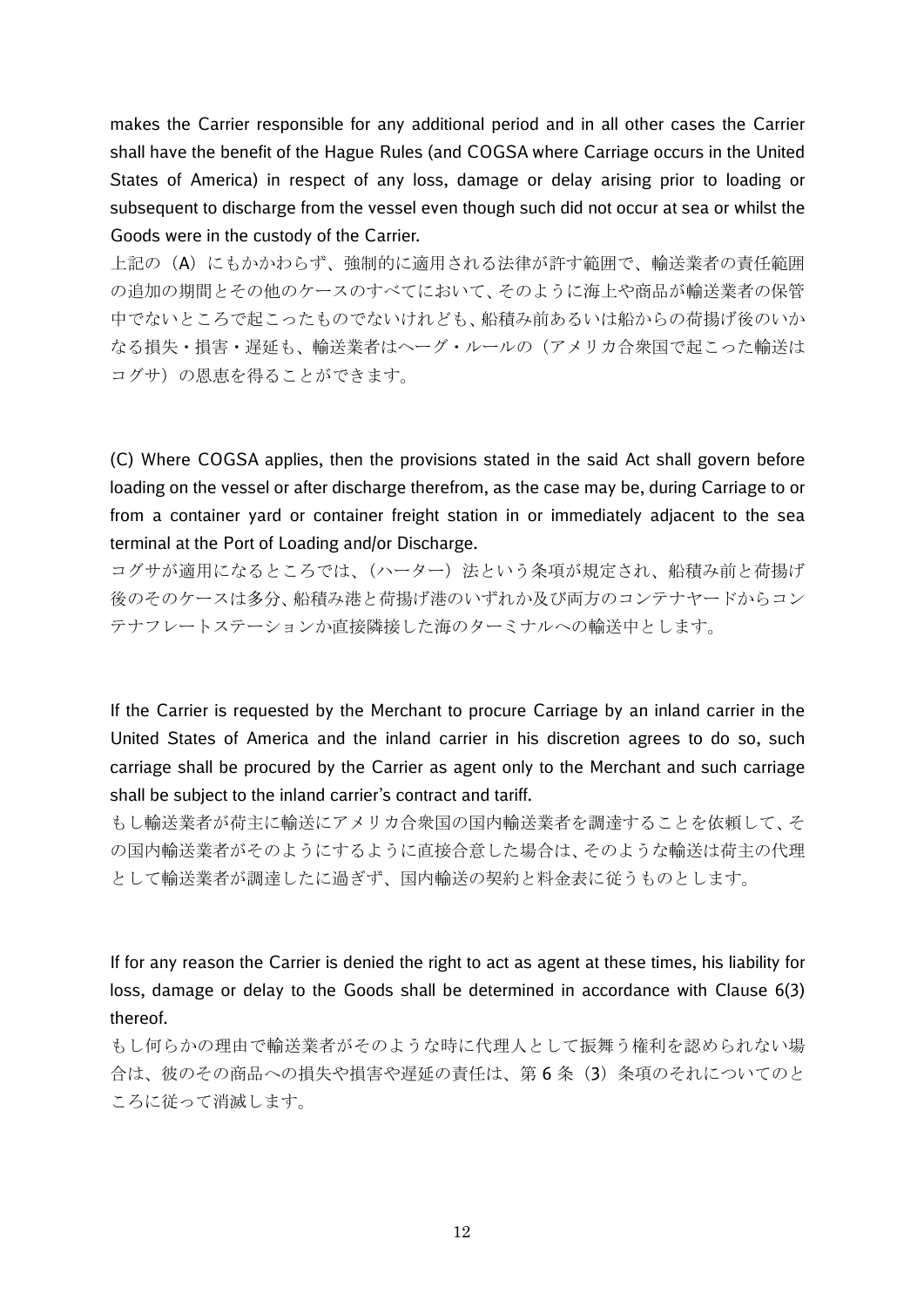## (3) COMBINED TRASPORT 複合輸送

Save as otherwise provided in this Bill of Lading, if the Carriage is Combined Transport the Carrier undertakes to perform or to procure performance of the Carriage and shall only be liable for loss of or damage or delay to the Goods occurring from the Place of Receipt, if applicable otherwise the port of loading, up until the Place of Delivery, if applicable otherwise the Port of Discharge, indicated on the face of the Bill of Lading to the extent set out below. もし輸送が複合輸送で輸送業者が輸送の遂行や遂行の為の調達を引き受けた場合、責任があ るのはその商品の損失や損害や遅延が起こったのが、受取り場所からなのか、もし適用にな るなら船積み港からなのか、引渡し場所までなのか、もし適用になるなら荷揚げ港までなの か、船荷証券の表面にその範囲を以下のように定めて、この船荷証券の中に(証拠として) 取り決めておきます。

(A) Where the stage of Carriage where the loss or damage occurred cannot be proved 輸送のどの段階にどこでその損失や損害や遅延が起こったのか立証できない場合

(i) The Carrier shall be entitled to rely upon all exclusions of liability under the Hague Rules or Hague Visby Rules or legislation that would have applied under 6(1)(A) above had the lose or damage or delay occurred at sea or, if there was no carriage by sea, under the Hague Rules(or COGSA if the Carriage is to or from the United States of America).

ヘーグ・ルールやヘーグ・ヴィスビー・ルールやその他の法律が上記の 6 (1) (A)に 従って適用され、損失や損害や遅延が海上で起こったり海上輸送がされなかった場合 はヘーグ・ルールに従い、(もしその輸送がアメリカ合衆国の及びからの輸送であっ た場合はコグサに適用されて)、輸送業者は責任を除外する立場の資格があります。

- (ii) Where under (i) above, the Carrier is not liable in respect of some of the factors causing the loss or damage or delay to the Goods, he shall only be liable to the extent that those factors for which he is liable have contributed to the loss or damage. 上記の(i)が適用になる所では輸送業者は商品の損失や損害や遅延などが起こった 様々な要因については責任がなく、輸送業者がその損失や損害や遅延の一因となって しまった場合の範囲にのみ責任があります。
- (iii) Subject to Clause 7(3) below, when the Hague Rules or any legislation applying such Rules (such as COGSA) or the Hague-Visby Rules is not compulsorily applicable, the Carrier's liability shall not exceed in any circumstances SDR 666.67 per package or shipping unit or SDR 2.00 per kilo of the gross weigh (whichever is less) of the Goods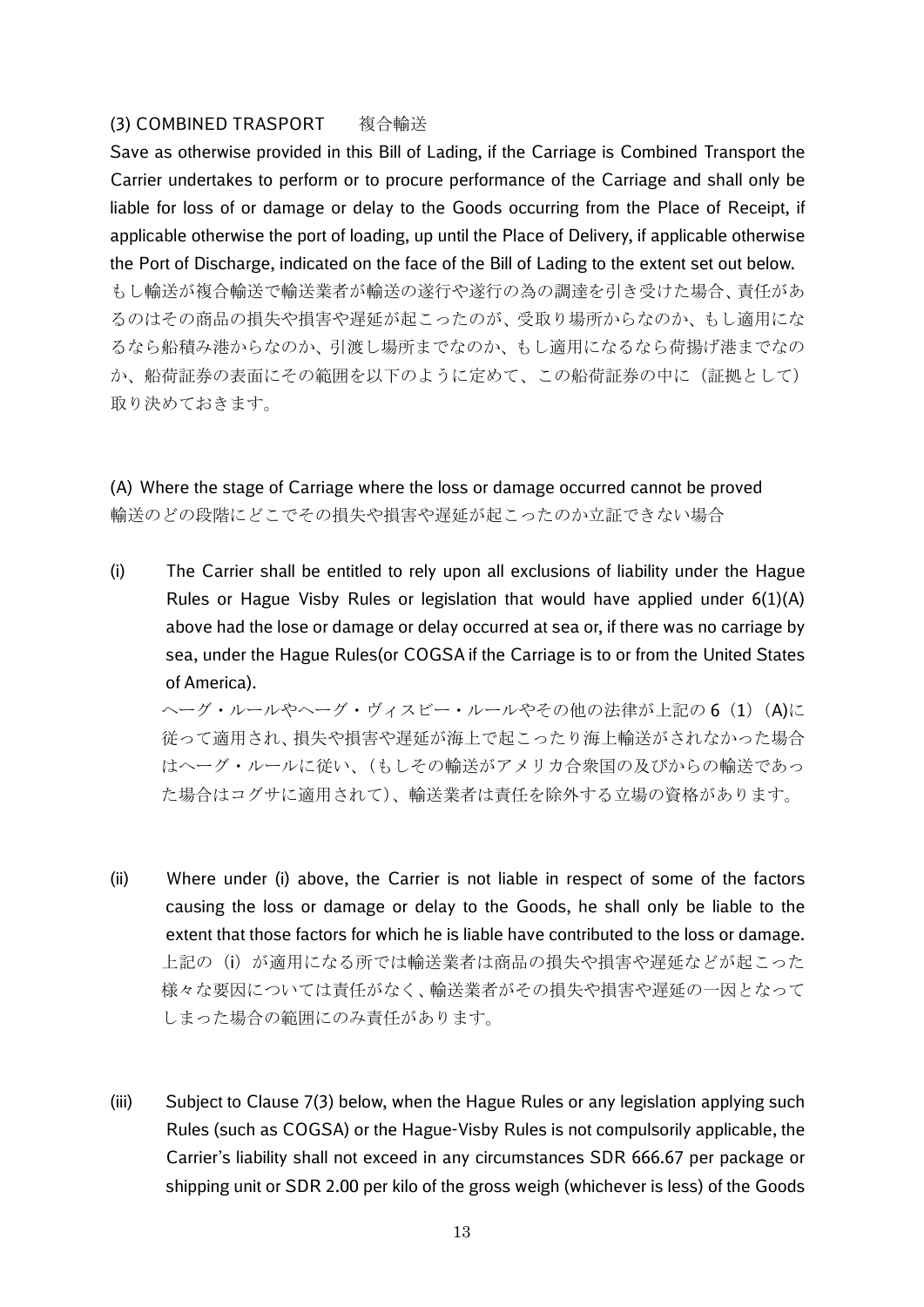lost, damaged or delayed or, where carriage includes Carriage to, through or from a port in the United States of America, US\$500 per package or shipping unit or USD 2.00 per kilo of the gross weight of the Goods(whichever is less).

以下の第 7 条(3)条項に従い、ヘーグ・ルールやその他の法律(コグサのような)に 適用し、ヘーグ・ヴィスビー・ルールが強制的に適用されない場合、輸送業者の責任 はいかなる環境においても、1 包当たり或いは設備一式当たり 666.67SDR(国際通 貨基金の定める特別引出権)或いはその商品の損失・損害・遅延の総重量に対して立 法キロ当たり 2.00SDR (のどちらか少ない方) を超えないものとし、アメリカ合衆 国の港への或いは通過の或いはからの場合は、1 包当たり或いは設備一式当たり US\$500 或いは商品の総重量に対して立法キロ当たり 2.00US\$(のどちらか少ない 方)とします。

(B) Where the stage of Carriage where the loss or damage occurred can be proved. 輸送のどの段階にどこでその損失や損害や遅延が起こったか立証できる場合

(i)The liability of the Carrier shall be determined by the provisions contained in any international convention or national law of the country which provisions 輸送業者の責任は、どれかの国際条約やその国の法律に盛り込まれている条項によって決定 され、その条項は

(a) cannot be departed from by private contract to the detriment of the Merchant, and 荷主に不利益をもたらす独自の契約によって規則から逸脱してはならないものとし、

(b) would have applied if the Merchant had made a separate and direct contract with the Carrier in respect of the particular stage of Carriage where the loss or damage or delay occurred and had received as evidence thereof any particular document which must be issued in order to make such international convention or national law applicable.

荷主が、輸送のどこで損失や損害や遅延が起こったかという特別な局面における単独で直接 の契約を結んでいて、そのような国際条約や国内法を適用させるために作成されたそれらの 証拠となる特定の書類を受領していたりした場合も、適用になります。

(ii)If no international convention or national law is applicable then, any liability of the Carrier shall be determined by Clause 6(3)(A) above.

もしどの国際条約や国内法も当てはまらない場合は、上記の第6条 (3) (A) 条項によって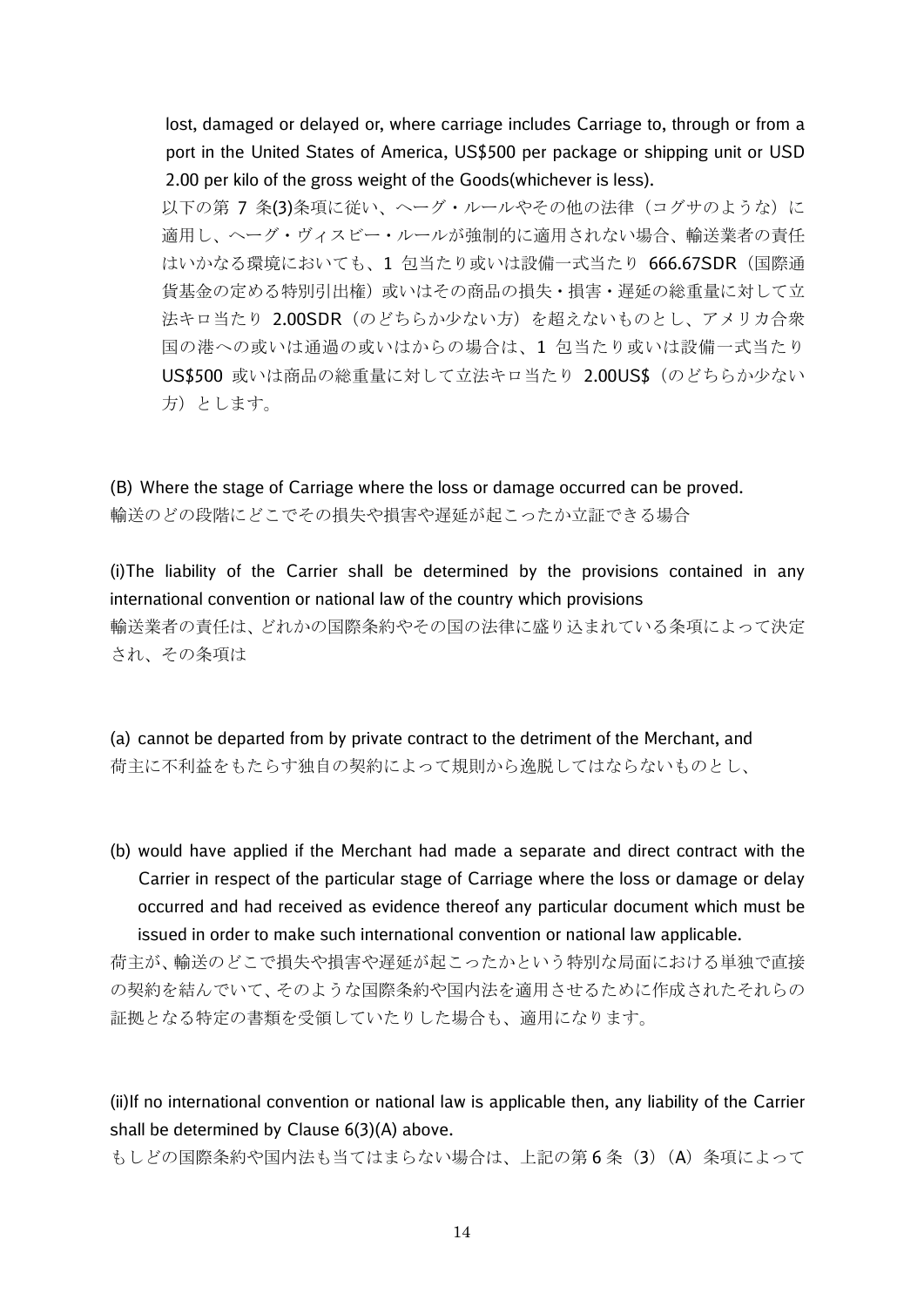(iii)In the case of shipment to or from the United States of America, the liability of the Carrier shall be determined by the provisions of COGSA if the loss or damage or delay is known to have occurred during Carriage by sea to or from the United States of America or during Carriage to or from a container yard or cargo berth in or immediately adjacent to the sea terminal at the Port of Loading or Ports of Discharge in ports of the United States of America. アメリカ合衆国への或いはからの輸送の場合、輸送業者の責任はコグサの条項によって決め られるものとし、その損失や損害や遅延がアメリカ合衆国への或いはからの海上輸送中或い はコンテナヤードかコンテナバース内或いは直接隣接したアメリカ合衆国内の船積み港か 荷揚げ港の海のターミナルの輸送中に起こったと知られている場合とします。

 $(iv)$  With respect to the transportation to the Port of Loading or from the Port of Discharge in the United States of America the responsibility of the Carrier shall be to procure transportation by carriers (one or more) and such transportation shall be subject to the inland carriers' contracts of carriage and tariffs in whose custody the loss of damage occurred and any law compulsorily applicable.

アメリカ合衆国内の船積み港までや荷揚げ港からの輸送業者の責任に関しては、その輸送業 者によって(1 社或いは数社)が調達される事とし、そのような輸送は国内の輸送業者の輸 送契約や料金表に従って行われるものとし、その保管中に発生した損失や損害は強制的に適 用される法に従うものとします。

The Carrier shall not be liable for any loss, damage, or delay to Goods during such transportation as provided in Clause 6(1)(d) above.

輸送業者は、上記の第 6 条(1)(d)の条項に規定されるそのような輸送中の損失や損害や 遅延の責任は負わないものとします。

(4) GENERAL PROVISIONS 総則

(A) Delay, Consequential Loss 遅延、間接的な損失

The Carrier does not undertake that the Goods or any documents relating thereto shall arrive or be available at any point or place during the Carriage or at the Place of Delivery at any particular time (whether advertised or not ) or to meet any particular requirement of the Merchant or any market or use of the goods and the Merchant agrees that save as otherwise provided herein, the Carrier shall under no circumstances whatsoever be liable for any direct,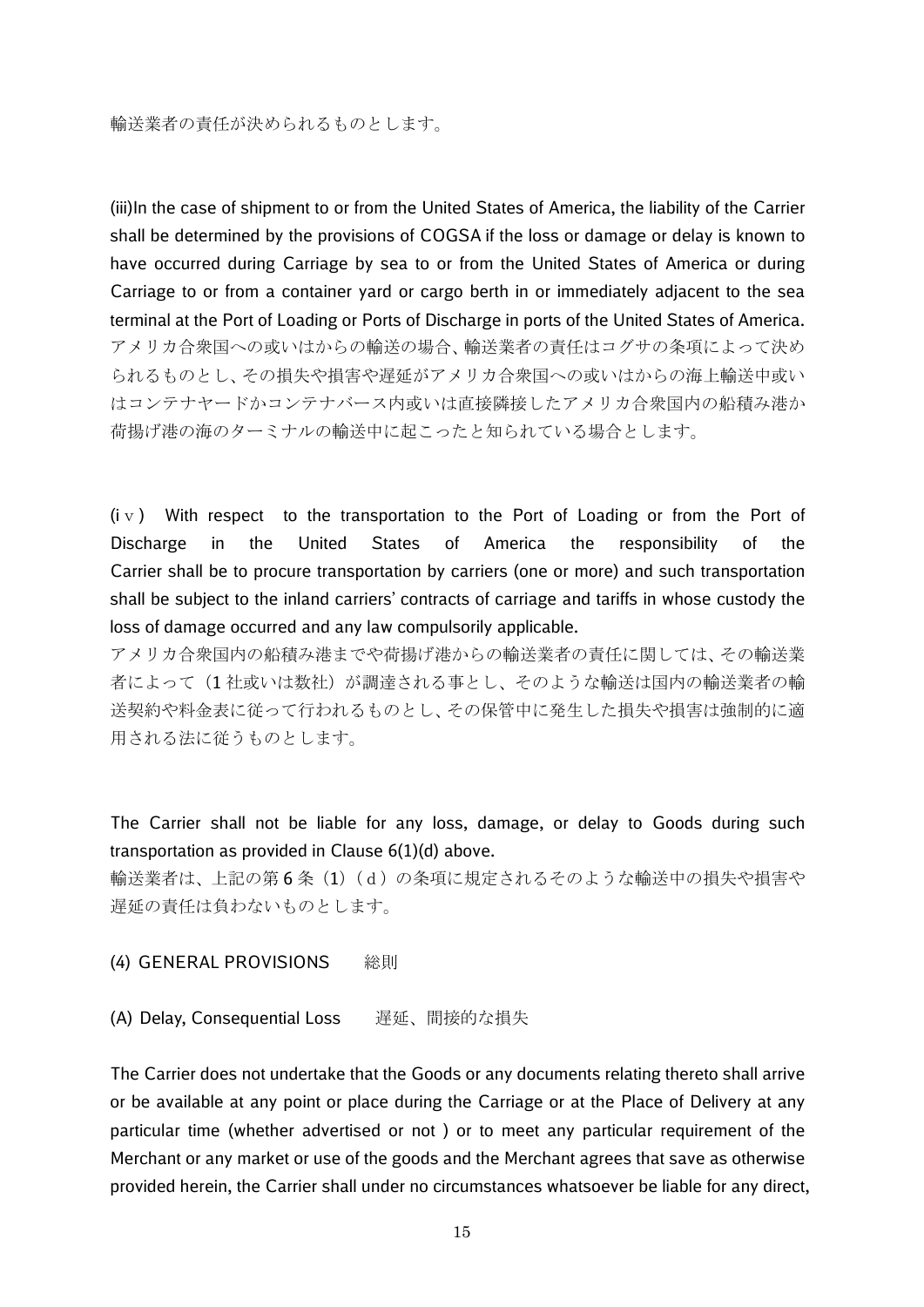indirect or consequential loss, loss of profits or loss of market or loss of contract or loss of revenue or use claims, punitive or exemplary damages or damage caused by delay or any cause whatsoever and howsoever caused.

輸送業者は、その商品やそれに関するいかなる書類が届けられて輸送中や引渡し場所のどの ようなポイントで有効でも、どのような特別の場合でも(通知していてもいなくとも)、荷 主のいかなる特別な要求に合うために或いはどのような市場や商品の使い方も引き受けな いものとし、輸送業者はどのような環境下でも何も直接間接を問わず、間接的な損失や利益 の損失や市場の喪失や契約の消失や収入の損失や支払請求や懲罰的或いは警告的損害や、遅 延その他のいかなる原因の何物からの損害も、どんな理由による損害も負わないものとする 事を、荷主はここに同意するものとします。

Without prejudice to the foregoing, if notwithstanding the Carrier is found liable for any such direct, indirect or consequential loss caused by such alleged delay, liability shall be limited to the freight or other charges applicable to the relevant stage of the Carriage.

前述の先入観なしにもかかわらず、輸送業者にそのような直接・間接、或いはそのような疑 惑の遅延による間接的な損失の責任があると分かった場合は、責任はその運賃或いはその輸 送に関連のある局面に適用されるその他の料金迄に制限されるものとします。

(B) Once the Goods have been received by the Carrier for Carriage, the Merchant shall not be entitled either to impede, delay, suspend or stop or otherwise interfere with the Carrier's intended manner of performance of the Carriage or the exercise of the liberties conferred by this Bill of Lading or to instruct or require delivery of the Goods at a place or point other than the Port of Discharge or Place of Delivery named on the reverse hereof or such other port or place selected by the Carrier in the exercise of the liberties herein, for any reason whatsoever including but not limited to the exercise of any right of stoppage in transit conferred by the Merchant's contract or sale or otherwise.

一旦商品を輸送の為に輸送業者に渡したら、荷主は妨げたり遅らせたり中断させたり止めた りあるいは別の方法でその輸送を遂行するための方法を輸送業者が意図しているのを妨げ たり、船荷証券で与えられた自由を行使するのを邪魔したり、商品をこの約款の裏面に記さ れた荷揚げ港や引渡し場所以外やここに記された自由を行使して輸送会社が選んだ港や場 所以外の場所や地点に配送する命令や指示をしたりする資格は無いものとし、いかなる理由 も何物も含み、荷主の契約や需要や又はその他によって与えられた経由を止めたりするいか なる権利の行使も制限を受けません。

The Merchant shall indemnify the Carrier against all claims, liabilities, loss, damages, costs, delay, attorney fees and/or expenses caused to the Carrier, his directors, officers,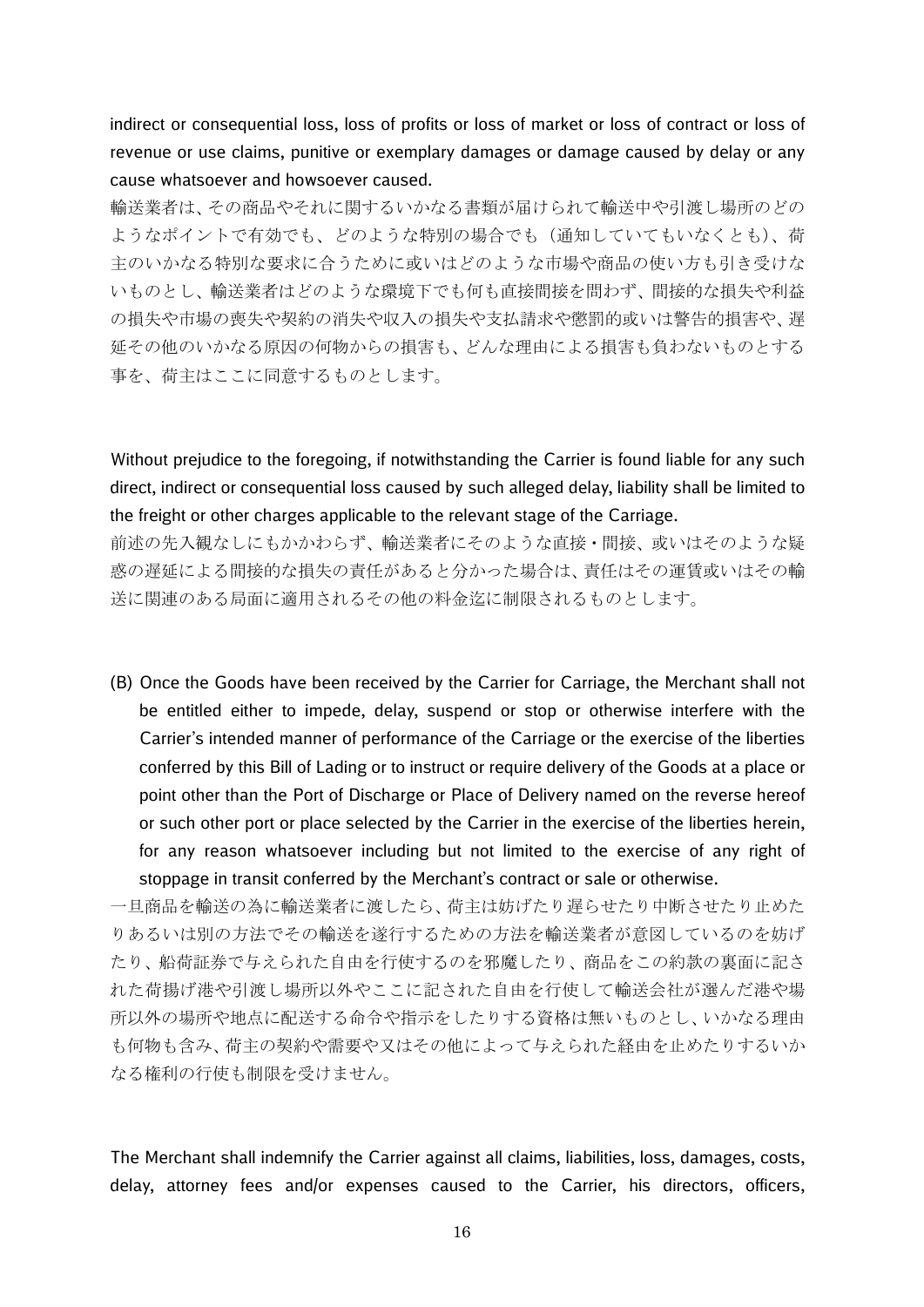sub-contractors, employees or agents or to any other cargo or to the owner of such cargo during the Carriage arising or resulting from any stoppage (whether temporary or permanent ) in the Carriage of the Goods whether at the request of the Merchant, or in consequence of any breach by the Merchant of this clause, or in consequence of any dispute whatsoever in respect of the Goods (including, but not without restriction, disputes as to ownership, title, quality, quantity or description of and/or payment for the Goods) involving any one or more party defined herein as the Merchant as between themselves or themselves or with any third party other than the Carrier.

荷主は輸送業者に、あらゆるクレームや責任や損失や損害や費用や遅延や弁護士費用や又は 輸送業者の理由による経費やその役員や乗組員や下請負業者や社員や代理店やどのような 貨物もそのような貨物の所有者も輸送中に起こった或いは結果的にそうなった商品の輸送 中の停止(一時的でも永久にでも)荷主のリクエストによる或いは因果関係が論争となって いるその商品に関するあらゆるもの(を含め、或いは制約なしに、所有権の論争や肩書や品 質や数量やその商品の為の支払いの記述も)補償し、関連する 1 社や数社を荷主として彼ら の間で或いは彼らと一緒の第3者として、輸送業者に対して補償するものとします。

(C) Definition of Packaging or shipping Unit 梱包と輸送機器の定義

Where a Container is used to consolidate Goods and such Container is stuffed by the Carrier the number of packages or shipping units stated on the face of this Bill of Lading in the box provided shall be deemed the number of packages or shipping units for the purpose of any limit of liability per package or shipping unit provided in any international convention or national law relating to the carriage of Goods by sea.

商品を混載する為にコンテナが用いられ、そのようなコンテナに輸送業者によってこの船荷 証券に基づいて詰め込まれる、箱に入れられて供給された梱包や輸送機器の数は、品物の海 上輸送に関するいかなる国際条約や国内法も箱毎或いは輸送機器毎という条件でどのよう な責任も制限する為の梱包や輸送機器の数とみなします。

Except as aforesaid, the Container shall be considered the package or shipping unit. 前述を除き、コンテナは梱包あるいは輸送機器と考えるものとします。

The words "shipping unit" shall mean each physical unit or piece of cargo not shipped in a package, including articles and things of any description whatsoever, except Goods shipped in bulk, and irrespective of the weight or measurement unit employed in calculating freight charges.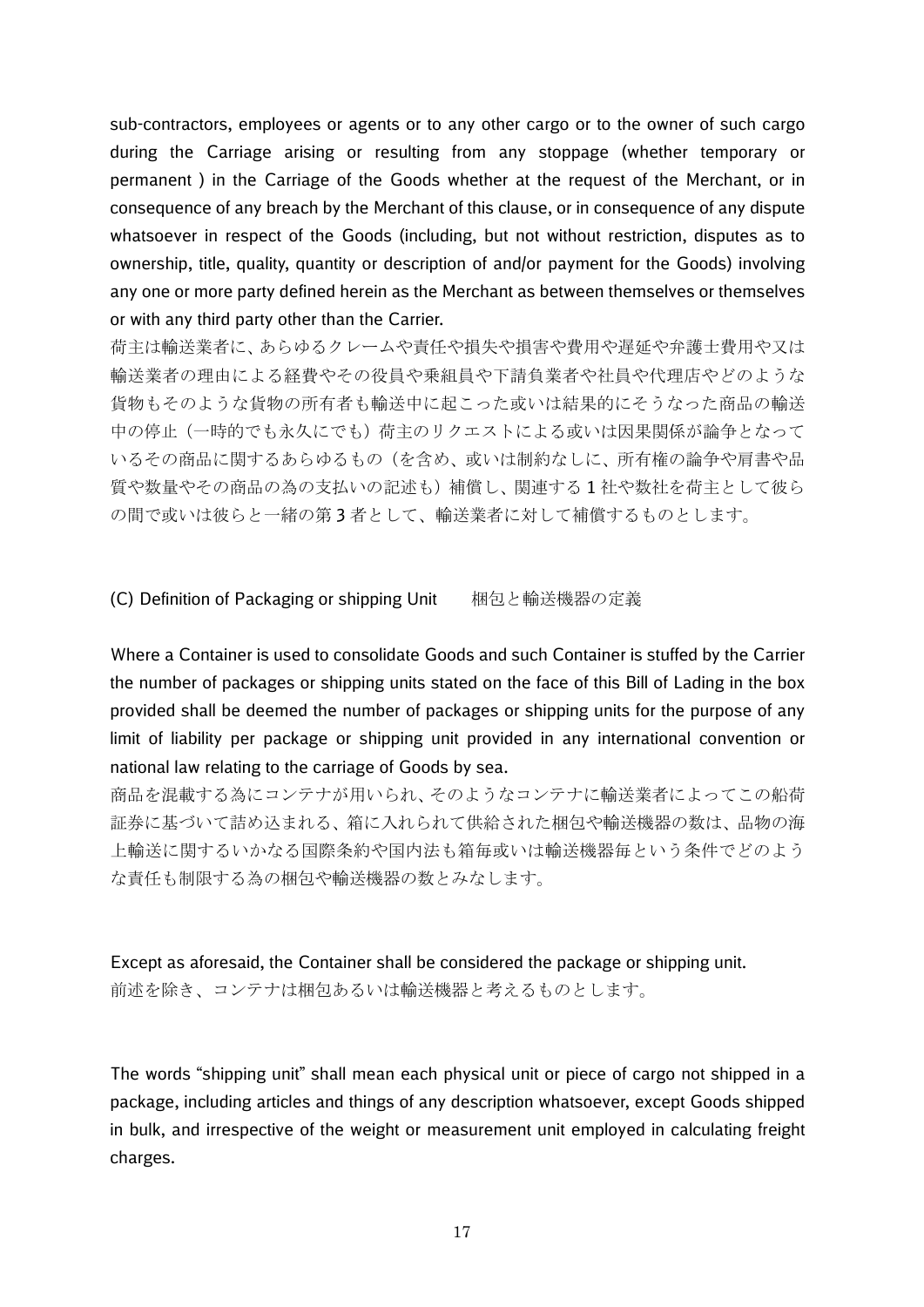「輸送機器」という言葉は、各々の物質的な設備一式或いは箱に入れられずに出荷された貨 物の一部を意味し、いかなる種類であろうとも品目や品物を含み、バラ積みで出荷される商 品や重さや長さに関らず運賃が一式として適用されるものを除きます。

As to Goods shipped in bulk, the limitation applicable thereto shall be the limitation provided in such convention or law which may be applicable, and in no event shall anything herein be construed to be a waiver of limitation as to goods shipped in bulk.

バラ積みの出荷については、適用される制限に加えてそのような適用される条約や法律に規 定された制限とみなし、バラ積みで出荷した商品なので限度の権利放棄をすると解釈され、 いかなる場合も何も責任を負わない事をここに記します。

#### (D) Rust, etc. さび 等

It is agreed that superficial rust, oxidation or any like condition due to moisture, is not a condition of damage but is inherent to the nature of the Goods and acknowledgement of receipt of the Goods in apparent good order and condition is not a representation that such conditions of rust oxidation or the like did not exist on receipt.

表面上のさびや酸化や湿気による同様の状態は損傷ではなく、その商品の生来の自然ではあ りませんが、正常な注文の外見の商品の受取確認書はそのようなさびや酸化の状態或いは同 類のものはその受取書に存在しなかったとは説明しないものと同意されています。

#### (E) Notice of Loss or Damage 損失や損害の通知

The Carrier shall be deemed prima facie to have delivered he Goods as described in this Bill of Lading unless notice of loss of, or damage or delay to, the Goods, indicating the general nature of such loss, damage or delay shall have been given to the Carrier or his representative at the Place of Delivery before or at the time of removal of the Goods into the custody of the person to delivery thereof under this Bill of Lading or, if the loss or damage is not apparent, within three consecutive days thereafter.

輸送会社は、損失や損害や遅延の通知がない限りは、この船荷証券に記載されたその商品が 届けられて一見したところでは一般的な性質を示し、そのような損失や損害や遅延を、輸送 業者或いはその代理人が引渡し場所に届けた或いはこの船荷証券の下にそれに関する配送 をする人が保管場所へ商品を移動するちょうどその時には、もしその損失や損害が見た目に 明らかでない場合は、その連続した 3 日間の後に受けたと見なすものとします。

### In case of damage not apparent upon inspection, the onus of proof that such occurred during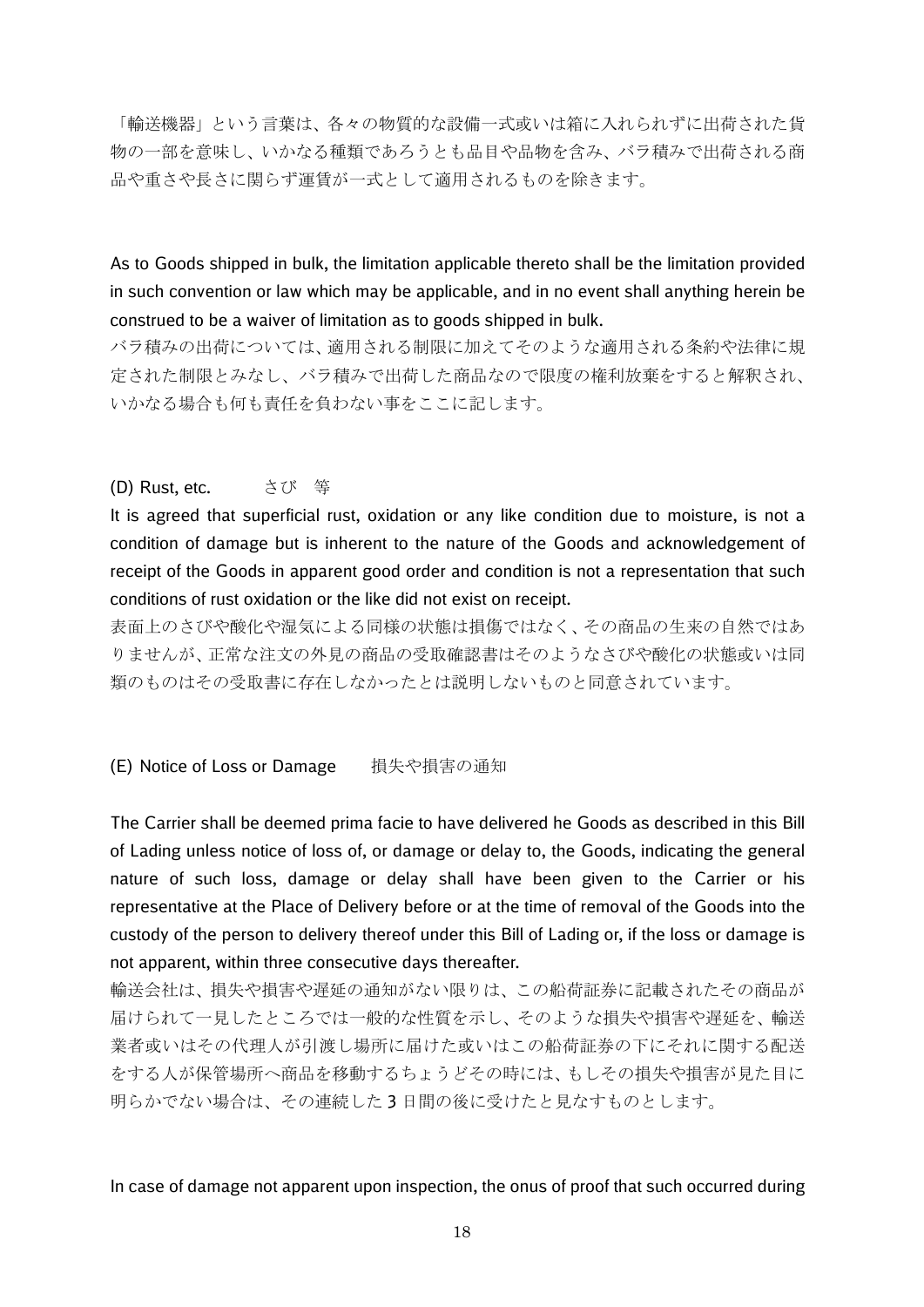#### Carriage shall be on the Merchant.

損害が表面的でなく検査の結果である場合、そのようなことが輸送中に起こったという立証 責任は荷主側にあるものとします。

Any notation of loss or damage on the receipt or notice given by the Merchant shall be unequivocal failing which the Carrier shall not accept responsibility for such loss or damage howsoever occurring.

損失や損害のいかなる記録が受取書に書かれていても荷主によって通知されたとしても、輸 送業者はそのような損失や損害がどんな風に起こったとしても責任を受け入れないものと し、絶対的な不手際であるものとします。

#### (F) Time bar 時間の制約

The Carrier shall be discharged of all liability whatsoever in respect of the Goods unless suit is brought in the proper forum and written notice thereof received by the Carrier within nine months after delivery of the Goods or if the Goods are not delivered the date when the Goods should have been delivered.

商品の引渡し或いは商品が引き渡されなかった場合は引き渡されるべきであった日から 9 ヶ月以内に、正式に裁判所へ訴訟が持ち込まれ、それについての書面での通知が輸送業者に 受領されない限りは、輸送業者はその商品に関するすべての責任を何も負わないものとしま す。

Notwithstanding the above, where the Hague Rules or Hague Visby Rules or COGSA apply whether by incorporation in this Bill of Lading or by compulsorily applicable law, the Carrier shall be discharged of all liability whatsoever in respect of the Goods unless such is brought in the proper forum within one year of their delivery or of the date when they should have delivered.

上記にも関らず、ヘーグ・ルールやヘーグ・ヴィスビー・ルールやコグサの適用がこの船荷 証券に組み込まれていようがいまいが或いは強制的に適用になる法律によって、商品の引渡 し或いは引き渡されるべきであった日から 1 年間に正式に裁判所へ訴訟が持ち込まれなか った場合は、輸送業者はその商品に関するすべての責任を何も言わないものとします。

(G) Inspection By Authorities 当局による検査

If by the order of the proper authorities at any point of the Carriage, the Goods or a Container has to be opened in which the Goods are stuffed to be inspected, the Carrier will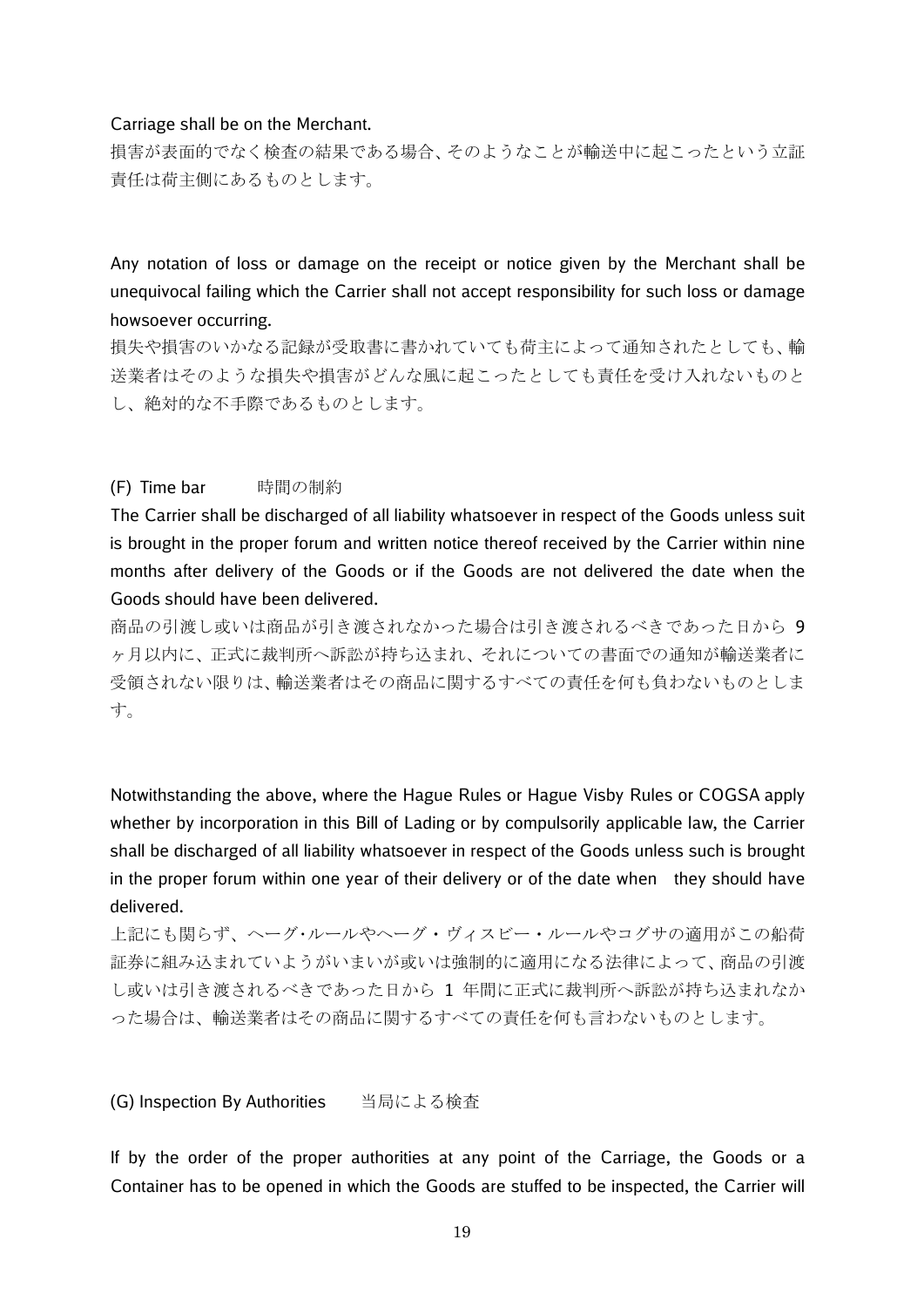not be liable for any loss, damage or delay incurred either to the Goods, the Carriage or to the carrying vessel as a result of such inspection including the cost of opening, unstuffing, inspection or repacking, which cost shall be recoverable by the Carrier from the Merchant as part of the charges.

もし正式な権限のある当局の命令によって、輸送のいかなる地点でその中に検査されなくて はならない商品が詰まっていて商品或いはコンテナを開示しなければならなかった場合も、 その検査の結果として商品や輸送や運んでいる船が被ったいかなる損失や損害や遅延も、開 示の費用や詰め替えや検査や再梱包を含む費用は、輸送業者は荷主から取り戻せる料金の一 部とします。

## 7. COMPENSATION AND LIABILITY 暗償と責任

(1) Subject always to the Carrier's right to limit liability as provided for herein, if the Carrier is liable for compensation in respect of loss of or damage to the Goods, such compensation shall be calculated by reference to the invoice value of the Goods plus charges and insurance if paid.

輸送業者の責任を制限する権利はここに定められているものに常に従いますが、もし輸送会 社にその商品の損失や損害に関して賠償する責任がある場合には、その賠償は送り状のその 商品の価額に料金やもし支払われていれば保険を加えたものを参照することにより計算さ れるものとします。

If there is no invoice value of the Goods or if any such invoice is not bona fide (and in this respect the Carrier shall be at liberty to seek to challenge the invoice value), such compensation shall be calculated by reference to the value of such Goods at the place and time they are delivered or should have been delivered to the Merchant.

もし送り状の価額がない場合或いはもしその送り状が本物でない場合(そしてこの点で輸送 業者は送り状の価額を求めようと名乗りを上げる権利があるものとします)そのような賠償 は荷主に引き渡され或いは引き渡されるべきであった時と場所での価額を参照にすること により計算されるものとします。

The value of the Goods shall be fixed according to the current market price, by reference to the normal value of goods of the same kind and/or quality.

その商品の価額は市場の通貨の価格や同等の品質の通常の商品価額を参照して確定されま す。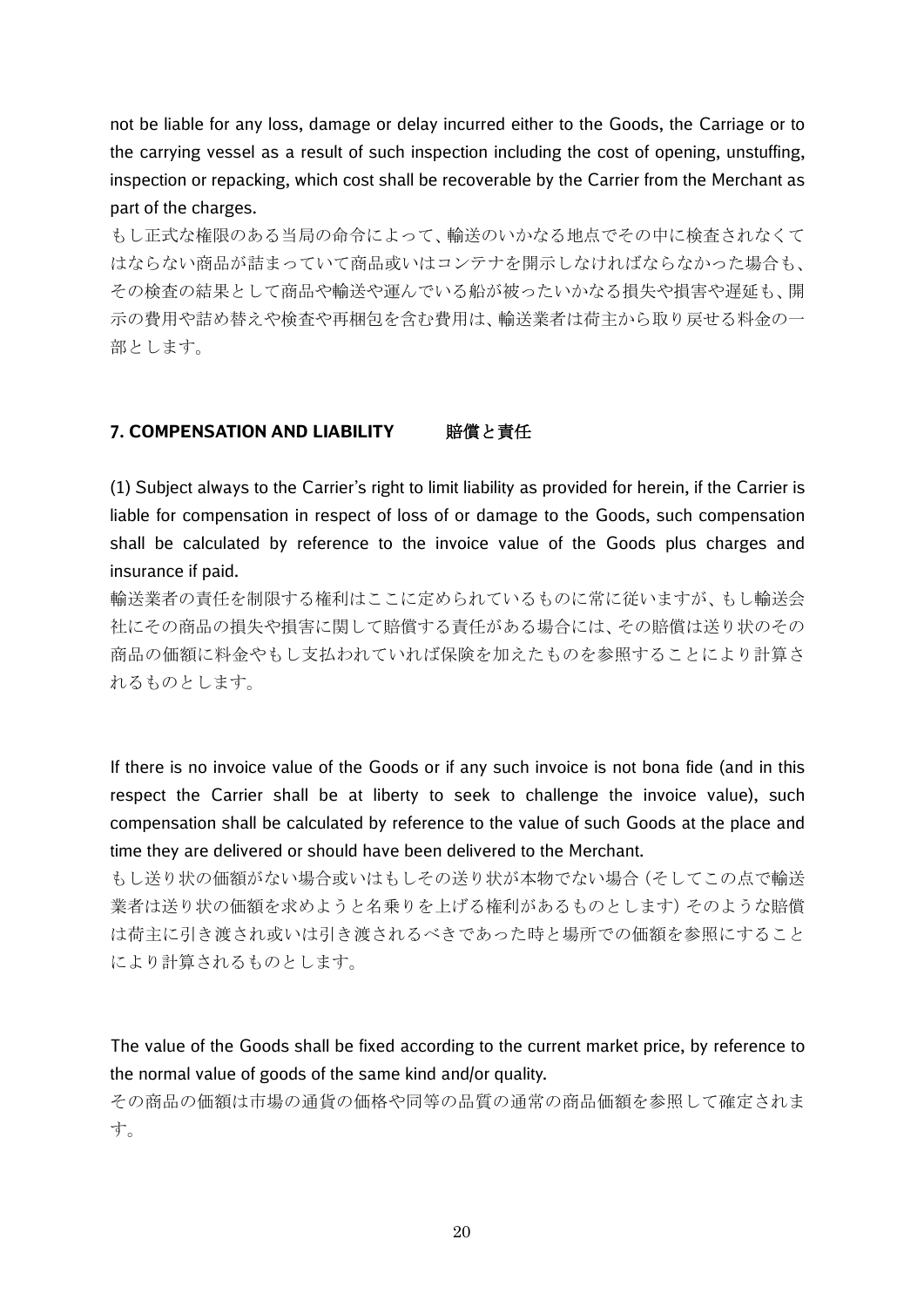(2) Where the Hague Rules or Hague Visby Rules or any legislation making either of such Rules compulsorily applicable (such as COGSA) to this Bill of Lading apply, the Merchant agrees that the Carrier has no knowledge of the value of the Goods and shall not, unless a declared value has been noted in accordance with Clause 7(3) below, be or become liable for any loss or damage to or in connection with the Goods in an amount per package or shipping unit in excess of the package or shipping unit limitation as laid down by such Rules or legislation.

ヘーグ・ルールやヘーグ・ヴィスビー・ルールやいかなる立法行為やそのような強制的に適 用される(コグサのような)規則がこの船荷証券に適用になる場合、荷主は輸送業者がその 商品の価額を知らず或いは知っていても以下の第7条(3)に従って価値が言明されていな ければ、いかなる損失や損害の責任も負うことはなく、商品に関連して 1 梱包当たり或いは 輸送機器毎の値段が、適用になるそのような規則や法律の 1 梱包当たりや輸送機器毎の制限 を超えないものとします。

Where Carriage is to, from or through the United States of America, such limitation amount of the Carrier or the Vessel according COGSA is US\$500 per package or customary freight unit unless a declared value has been noted in accordance with Clause 7(3) below. 輸送がアメリカ合衆国への或いはからの或いは通過するものである場合、コグサによる輸送 業者や船社の価格の限度は、以下の第7条(3)項に従って確定された価額が記されていな い限り、1 梱包あたり US\$500 或いは慣習による一式の運賃迄です。

If such Rules or legislation are not compulsorily applicable, subject to any other compulsory applicable convention or national legislation, the limitation amount shall not exceed the amount of SDR 666.67 per package or shipping unit or SDR2.00 per kilo of the gross weight (whichever is less) of the Goods lost, damaged or delayed or where Carriage includes Carriage to, from or through a port in the United States of America US\$500 per package or shipping unit or USD2.00 per kilo of the gross weight of the Goods whichever is less. もしそのような規則や法律が強制的に適用されない場合は、他の強制的に適用される条約や 国内法に従い、限度額は、1 梱包あたり或いは輸送機器あたり 666.67SDR か品物の損失・ 損害・遅延の総重量のキロあたり 2.00SDR かどちらか少ない方を超えない額とし、輸送が アメリカ合衆国の港へ或いは港から或いは港を通る輸送を含む場合は、1 梱包あたり或いは

輸送機器あたり 500USD 或いは総重量のキロあたり 2.00USD のどちらか少ない方とします。

(3)The Merchant agrees and acknowledges that the Carrier has no knowledge of the value of the Goods and the Carrier's liability may be increased to a higher value only by a declaration in writing of the value of the Goods by the Merchant upon delivery to the Carrier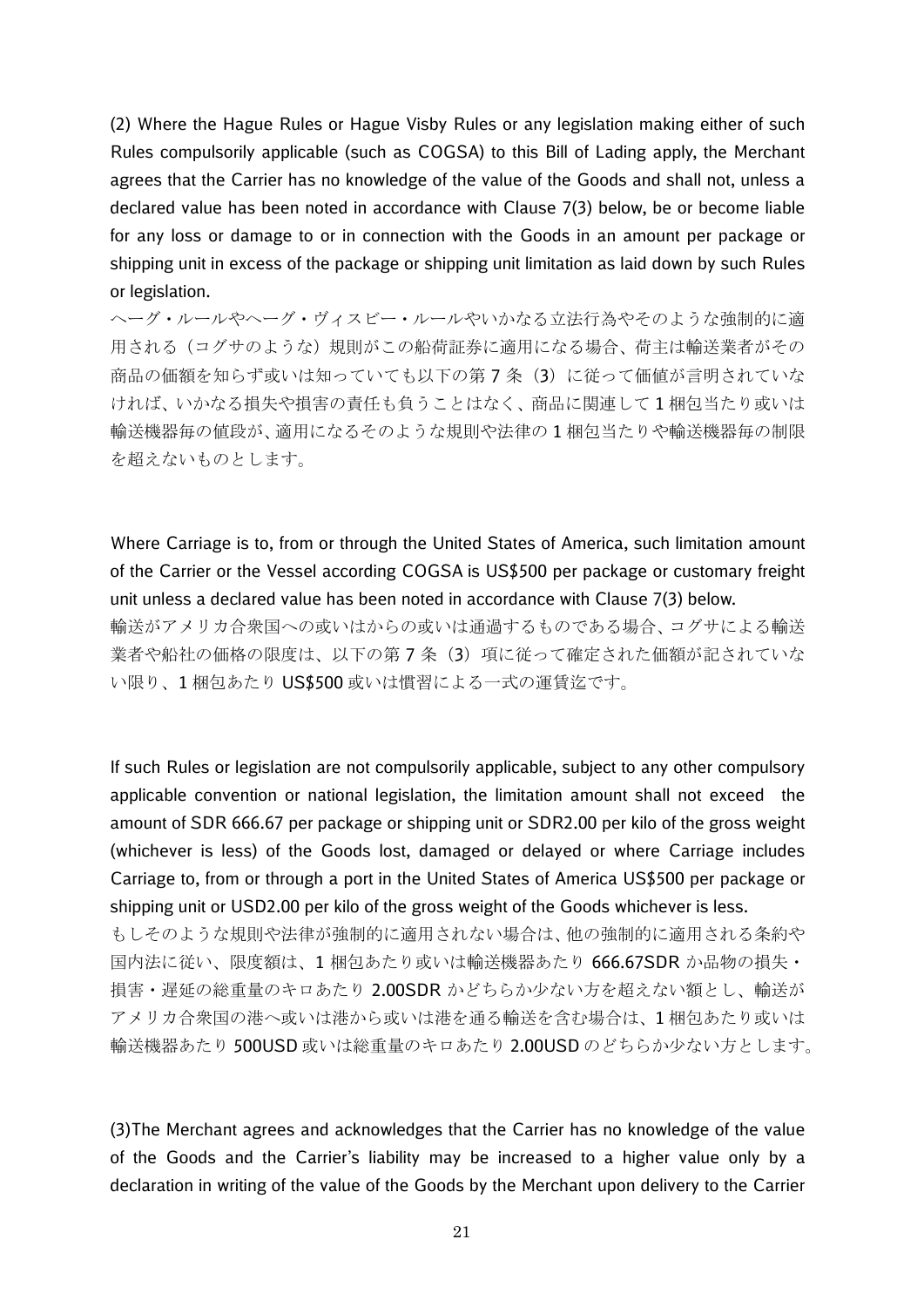of the Goods for shipment, such higher value being inserted with the consent of the Carrier on the front of this Bill of Lading in the space provided and, if required by the Carrier, extra fright paid.

荷主は、輸送業者が商品の価額を知らず荷主が輸送の為に輸送業者へ運んでその商品の価額 が高額であると申告するだけでは輸送業者の責任が増加するかもしれないので、そのような 高い価額のときはこの船荷証券のおもて面にスペースをとって輸送業者の承諾を盛り込み、 もし輸送業者に要求されたら追加料金を払うことに同意し認めます。

In such case, if the actual value of the Goods shall exceed such declared value, the value shall nevertheless be deemed to be the declared value and the Carrier's liability, if any, shall not exceed the declared value and any partial loss or damage shall be adjusted pro rata on the basis of such declared value.

もし商品の実際の価額がその申告価額よりも高かったような場合は、その価値は申告価額よ り少なく見なされることはないものとし、輸送業者の責任は、もしあったとすると、申告価 額を超えることはなく、部分的な損失や損害はその申告価額を基に比例して調整されます。

## **8. DESCRIPTION OF GOODS** 商品の記述

(1) This Bill of Lading shall be prima facie evidence of e receipt by the Carrier in apparent good order and condition save as may be otherwise noted of the total number of packages or units or containers comprising or in which the Goods have been packed or stuffed.

この船荷証券は輸送業者が一見して分かる受取りの証拠となるような外見上適切な注文や 条件を備えていなければならず、全体を構成する梱包数や輸送機器やコンテナの数の合計数 が記され、その中に商品が荷造りされ詰め込まれていなくてはなりません。

(2) No representation is made by the Carrier as to the weight, contents, measure, quantity, quality, description, condition, marks, numbers, origin or value of the Goods and the Carrier shall not be under any responsibility whatsoever in respect of such description or particulars. 輸送業者は、重量・体積・寸法・数量・品質・品目・状態・荷印標示・付番・原産地・商品 価額を代理で表明することはなく、そのような記述や特記事項について何が書かれていよう と一切の責任を負わないものとします。

(3)The description and particulars of the Goods set out on the face hereof are furnished by the Merchant and the Merchant warrants to the Carrier that the description and particulars provided by it or on its behalf including but not limited to, of weight, measure, quantity, quality,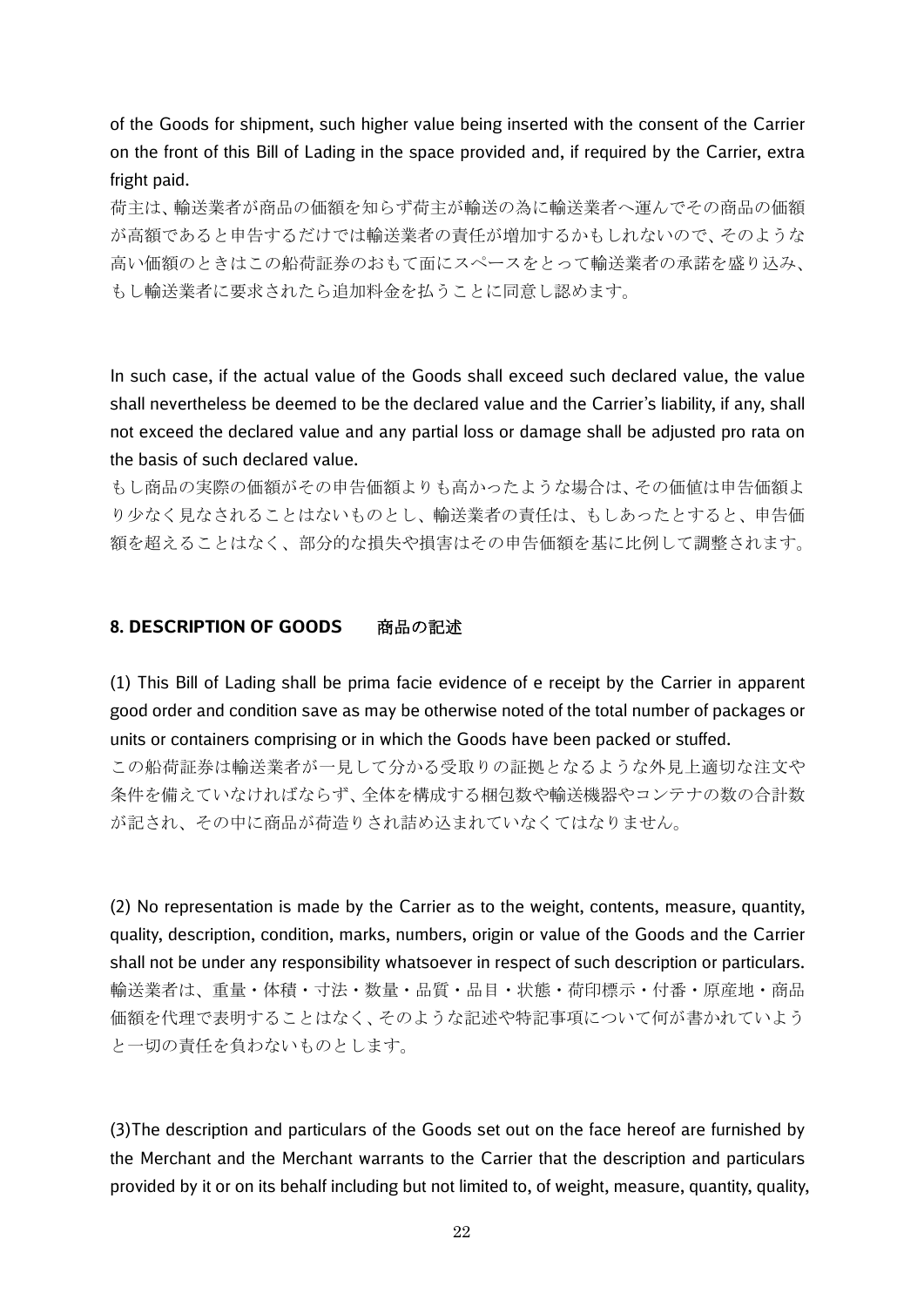description, conditions, marks, numbers, origin and value have been checked by the Merchant and that such description and particulars including any other particular furnished by or on behalf of the Merchant are true, adequate and correct.

商品の記述と特記事項はこのおもて面に荷主によって詳しく書かれて提示されますが、荷主 は輸送業者に、供給された記述や特記事項或いはそこに含まれるがそれに限らない、重量・ 寸法・数量・品質・品目・状態・荷印標示・付番・原産地と価値について荷主によって確認 され、そのような記述や特記事項はいかなる特別なものが提供されても荷主を代表して真実 で法的に充分で正しいことを保証します。

The Merchant is responsible for any customs or other fines and penalties imposed on or in respect of any Goods which have been incorrectly described or declared to the Carrier. 荷主は、いかなる通関や他の罰金や刑罰が科せられようと、或いは輸送業者に間違って記載 したり申告したりしたいかなる商品についての責任を負います。

The Merchant also warrants that the Goods are lawful goods according to the applicable laws including those of the country of the Place of Receipt and that of the Place of Delivery and are not, or do not contain, contraband, prohibited or illegal substances or articles, drugs or stowaways and that neither the Goods nor the Carriage thereof will cause any loss, expense or delay to the Carrier or to the Vessel or to any other cargo during the Carriage. 荷主は、商品が受取り場所と引渡し場所とそれ以外でもその国々を含み適用される法律に従 って合法であり、輸出入禁制品や禁止された薬物や品目や覚醒剤や密輸品などの商品や輸送 が無く、そこに起因する損失や経費や遅延を輸送業者や船会社に対しいかなる貨物もこの輸 送中に無いことも保証します。

## **9. MERCHANT'S RESPONSIBILITY** 荷主の責任

(1) The Merchant shall comply with all applicable laws, regulations and requirements of customs, port and other authorities and shall bear and pay (or indemnify the Carrier if the latter shall be obliged to pay first) all duties, taxes, fines, imposts, expenses, and losses incurred or suffered and be liable for all losses (whether direct, indirect or consequential),damages, fines, delay and any attorney fees in respect of the Goods by reason of any illegal, incorrect, untimely, or insufficient declaration, marking, number or addressing of the Goods.

荷主は、すべての適用する法律や規則や税関や港湾その他の当局の要求事項に従い、義務を 負ったり支払ったり(或いは輸送業者が先に払うことを余儀なくされた場合は後で払うこと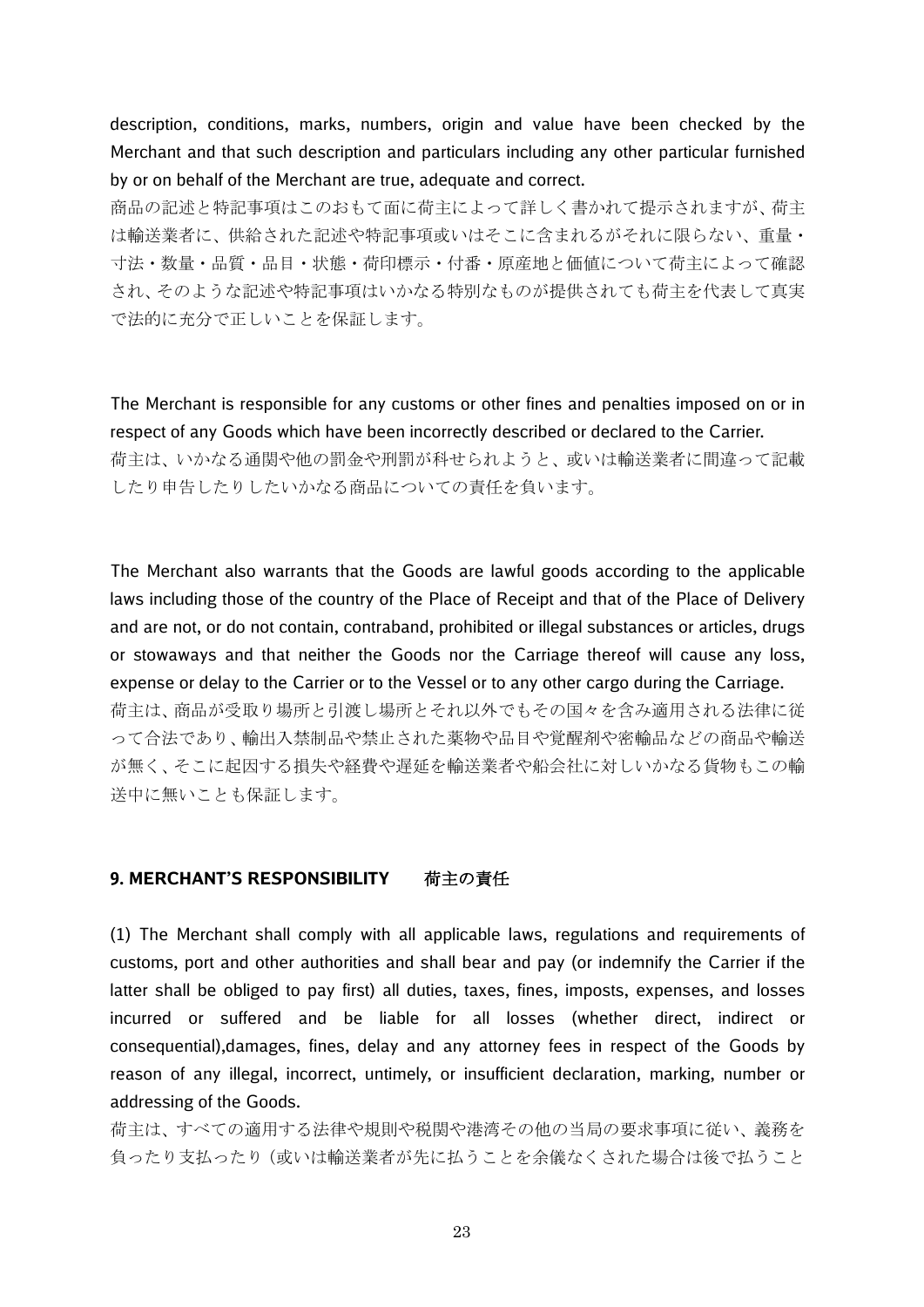を補償し)すべての義務や税金や罰金や関税や経費や起こったり被ったりして責任をとらな くてはならないあらゆる損失の(直接であろうが間接的であろうが或いは結果として起ころ うが)不法や不正や時期を失した商品に関するあるいは・荷印標示・商品の数量や宛先指定 が不十分な申請の為の罰金や遅延や弁護士費用も責任を負わなくてはなりません。

In particular, but without limitation, in case of any such non-compliance the Carrier and/or its agents shall be at liberty to reserve not to load the Goods or, if loaded, to arrange at the Merchant's risk and expense for such Goods to be landed and stored without compensation to the Merchant and such shall be deemed to constitute due delivery under this Bill of Lading.

特に、制限なしに、そのような法を遵守していない場合には輸送業者や代理店の両方又は片 方は、その商品を搭載する予約をさせず、もし搭載した場合は、荷主のリスクと経費負担に よってそのような品物を上陸させ顧客の補償なしに保管させる手配をし、この船荷証券の下 でその商品を予定の配送をするかどうか選ぶ自由があるものとします。

(2) The Merchant undertakes that the Goods are packed in a manner, and if applicable stuffed into a Container (in the case of not being stuffed by or on behalf of the Carrier), adequate to withstand the ordinary risks of carriage having regard to their nature and in compliance with all laws, regulations and requirements which may be applicable.

荷主は、要求された方法で梱包し、もしあてはまるならばコンテナに詰め(代理で輸送業者 が詰めるのでない場合)、自然に関する通常の危険からも、もし適用するものがあれば適用 するあらゆる法律や規則や要求などにも、適正に耐えうるようにすることを約束します。

(3)The Merchant shall be liable for the loss, damage, contamination, soiling, detention or demurrage before, during and after the Carriage of property (including, but not limited to, Containers) of the Carrier or any person or vessel (other than the Merchant) referred to in Clause 5(2) above caused by the Merchant or any person acting on his behalf or for which the Merchant is otherwise responsible.

荷主は輸送中またはその前後も、輸送の資産の(それに含まれるが限定せず、コンテナなど) や人や船(荷主に対して)の損失・損害・汚染・染み・拘束・滞船超過などによるものは、 上記の第5章(2)項を参照して、荷主に起因するあるいはその代理として誰かが役割を果 たした場合をも、荷主の責任であるものとします。

The Merchant shall indemnify the Carrier, his servants and agents for all losses, damages, liabilities and expenses of whatever nature suffered or incurred by the Carrier as a result of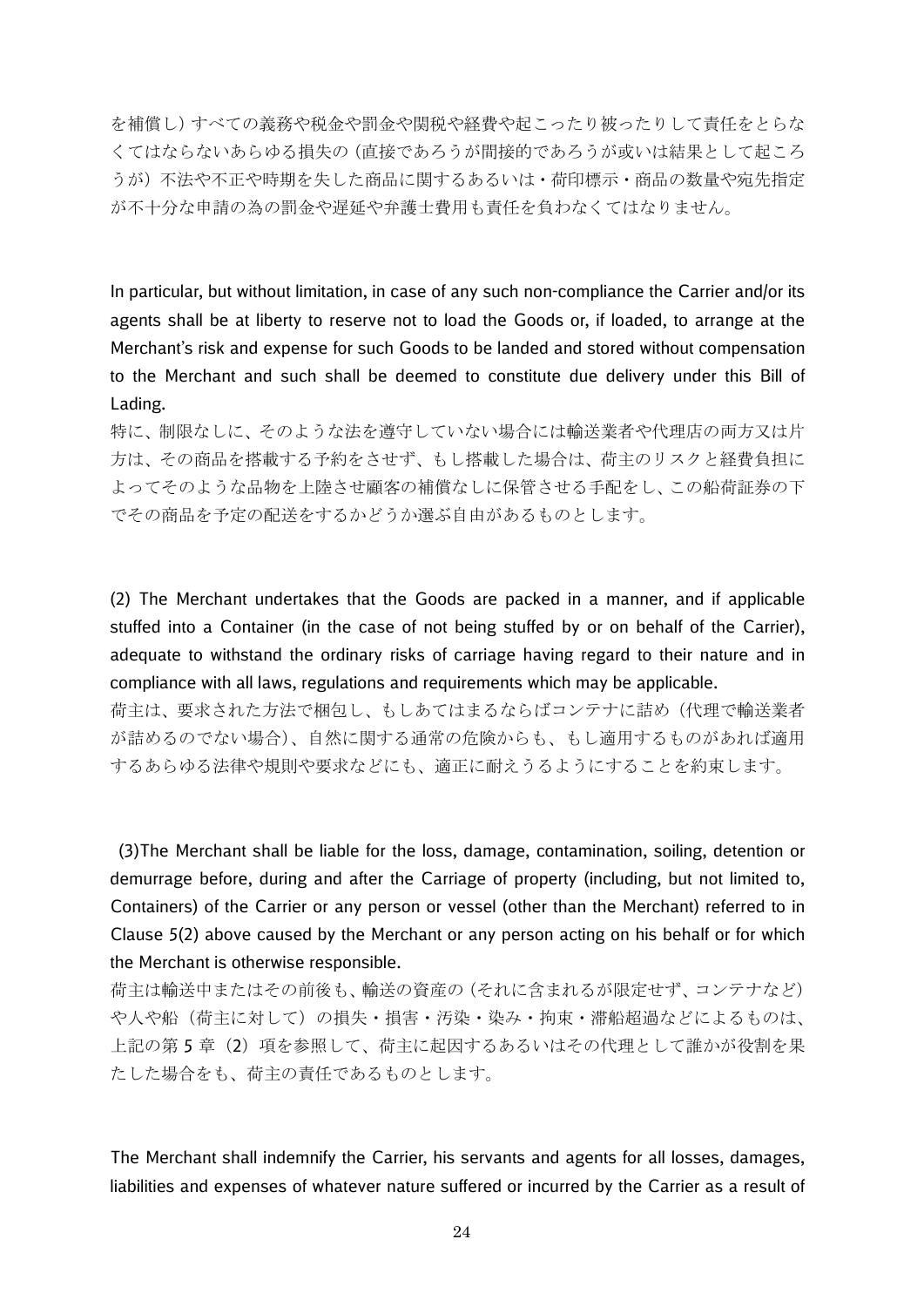the Merchant's failure to comply with Clause 9(2) above including but not limited to environmental damage or loss, clean up costs, removal of hazardous material or substances and fines imposed by governmental agencies or port authorities.

荷主は、輸送業者やその社員や代理人に、自然に被ったあらゆることや、荷主の失敗による 結果として輸送業者に起こったこと·上記の第9条(2)項を含めるが限定されない·環境 による損失・片付けの費用・有害な物質や薬物の除去・行政機関や港湾当局に課せられた罰 金などの、すべての損失や損害や責任や経費を補償するものとします。

(4)The Merchant (and each of the persons within the definition of Merchant shall be jointly and severally liable and remain so whether or not the Bill of Lading has been transferred) shall be liable to the Carrier for the due fulfillment of all obligations to be undertaken by the Merchant in this Bill of Lading and defend, indemnify and hold harmless the Carrier against any loss, damage, claim, liability or expense whatsoever arising from any breach of the provisions of this Bill of Lading or applicable law or from any cause in connection with the Goods for which the Carrier is not responsible.

荷主は、(荷主の定義の両者の連帯責任で、もしこの船荷証券が届けられても残っていても) この船荷証券に荷主によってすべての義務を達成するために輸送業者に約束をし、この船荷 証券の条項や適用する法律や輸送業者に責任のないこの商品に関連する条項に違反するこ とから発生するいかなる損失・損害・クレーム・責任や経費を弁護し補償し輸送業者を安全 な状態に保つことを約束するものとします。

(5) The Merchant undertakes to provide to the Carrier or his agent, the name and contact details of the consignee if not stated in the Bill of Lading.

荷主は、輸送業者やその代理人に、この船荷証券に基づかない場合でも荷受人の氏名や詳細 な連絡先を提供することを約束します。

#### **10. HEAVYLIFT** 重量物

(1) Single packages with a weight exceeding 1,000 kilograms gross weight not presented to the Carrier in enclosed Containers or overweight Containers must be declared in writing by the Merchant before receipt by the Carrier.

1 つの梱包で重さが総重量で 1000 キロを超えるものは輸送業者にコンテナに密閉されて渡 されないものとし、重量の超過したコンテナは輸送業者が受取る前に荷主によって書面で申 告されなくてはなりません。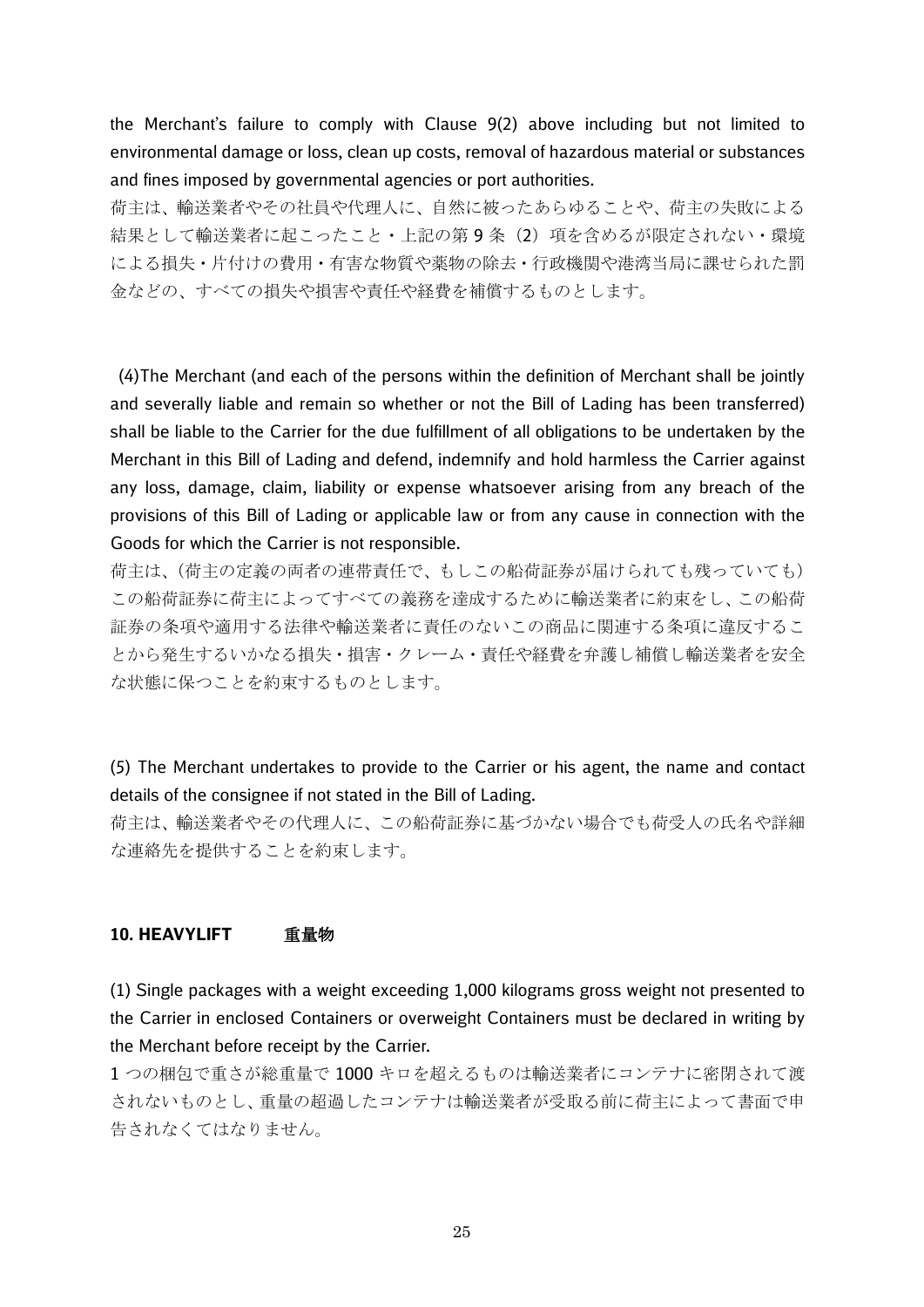The weight of each such package must be clearly marked on the outside of such package in letters and figures not less that five (5) centimeters in height.

各梱包の重さはそのような梱包の外側に明瞭に文字で印されなくてはならず、その形状は高 さ 5 センチメートル以上でなくてはなりません。

(2) If the Merchant fails to comply with Clause  $10(1)$ , the Carrier shall not be liable for any loss or damage resulting from such failure and the Merchant shall indemnify the Carrier against all loss or damage or liability suffered or incurred by the Carrier as a result of such failure.

もし荷主が第10条(1)項に従っていない場合、輸送業者はその落ち度による結果のいかな る損失や損害も責任を負わないものとし、荷主はその落ち度によって輸送業者に起こったり 被ったりしたすべての損失や損害を補償するものとします。

(3)The Merchant agrees to comply with all laws or regulations that may be applicable during the Carriage concerning overweight Containers or any other heavylift cargo and shall indemnify the Carrier against any and all loss or damages or liability suffered or incurred as a result of the Merchant's failure to comply with the provisions of Clause 10(1).

荷主は、重量超過のコンテナとその他のいかなる重量物の貨物に関して輸送中に適用される すべての法律や規則に従うことを同意し、荷主が第10条(1)項に従わなかった結果被った り起こったりしたすべての損失や損害や責任に対して輸送業者に補償するものとします。

## **11. DANGEROUS GOODS** 危険品

(1) No goods which are or may become of a dangerous, inflammable or damaging nature or which are or may become liable to damage any property or person whatsoever or other goods shall be tendered to the Carrier for Carriage, whether or not listed in any official or unofficial international or national code or convention, without previously giving written notice of their nature, type, name, label and classification to the Carrier and obtaining the Carrier's prior express consent in writing.

危険であったり引火性があったり損傷性のある物質やそうなりそうなもの或いは資産や人 に損害を与えて責任を問われかねない何物でも或いは輸送中に手厚く扱うべきその他の物 は、公式に或いは非公式に国際的に或いは国内での或いは条約でコードがリストに載ってい てもいなくても、事前に書面でその性質・種類・銘柄・ラベル・分類を輸送業者に提出し、 書面で輸送業者の明白な承諾を獲得することなしには受け入れられません。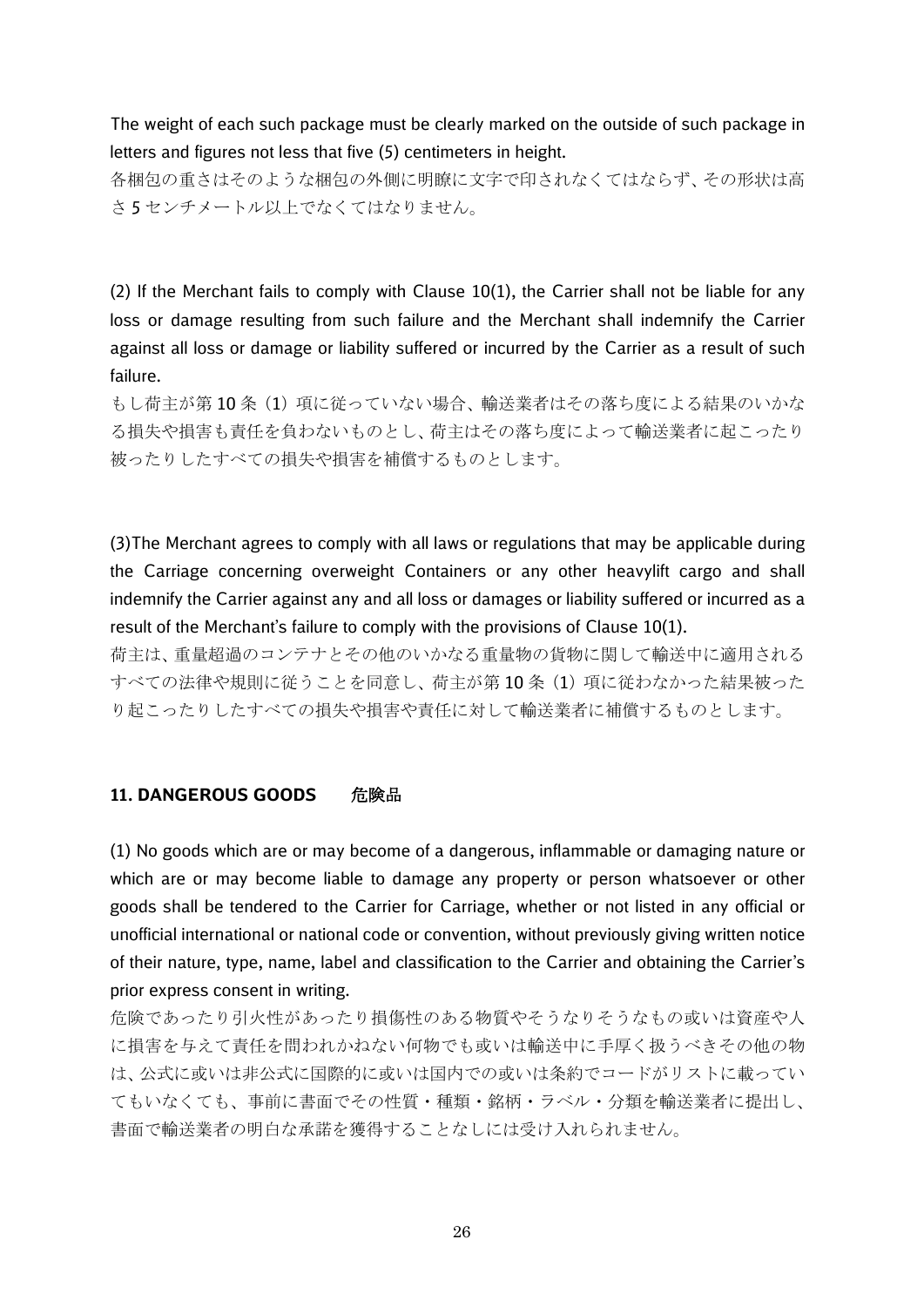Further the Container or other covering in which the Goods themselves are to be transported and the Goods must be distinctly marked on the outside so as to indicate the nature and character of any such Goods and so as to comply with all applicable laws, regulations and requirements.

更に、コンテナや他の覆われている物の中にその商品を入れて輸送し、その商品は 外側に目立つようにそのような商品の特質や性質を表示し、すべての適用される法律や規則 や要求事項に当てはまるようにしなくてはなりません。

(2) If any such Goods are delivered to the Carrier without obtaining such written consent and without such marking of if in the opinion of the Carrier the Goods are or are liable to become of a dangerous, legal, inflammable or damaging nature and cannot safely or properly be carried or carried further whether taking any measures or incurring additional expense or not, the Carrier at its absolute discretion and without notice to the Merchant (but as the Merchant's agent only) may at any time or place take such measures as it considers appropriate and/or incur reasonable additional expense to continue the Carriage and/or arrange at the Merchant's risk and expense for such Goods to be landed, stored, ashore or afloat, under cover or in the open, sold, destroyed, disposed of, abandoned, or rendered harmless without compensation to the Merchant and without prejudice to the Carrier's rights to Charges.

もしそのような商品がそのような書面での同意を獲得することなしに又はそのような標示 をすることなしに届けられたら、もし輸送業者の意見で、その商品が危険で合法で引火性が あったり損傷性のある物質であったりそうなりそうであったりして、どんな基準をもってし ても追加料金が発生してもしなくても安全に適切に輸送したり更に輸送したりすることが できないと思ったら、輸送業者は絶対的な決定権を持って荷主への通知なしに(しかし荷主 の代理人としてのみ)いつでもどこでもそのような基準で、適していると思われ又輸送を継 続する妥当な料金を受けて又荷主のリスクと費用でそのような商品を陸揚げし、保管し、陸 上でも船上でも、覆われていてもオープンでも、受け入れたり、破壊したり、放棄したり、 又は荷主の補償なしで輸送業者の請求する権利を害することなしに安全がもたらされたり する、あらゆる方法を取ることができます。

Such action shall be deemed to constitute due delivery under this Bill of lading and the Merchant shall pay all Charges incurred by the Carrier.

そのような行為は、この船荷証券の下で配送の務めを遂行することと見なすものとし、荷主 は輸送業者によって発生したすべての料金を支払うものとします。

In exercising its discretion hereunder, the Carrier shall not be under any obligation to take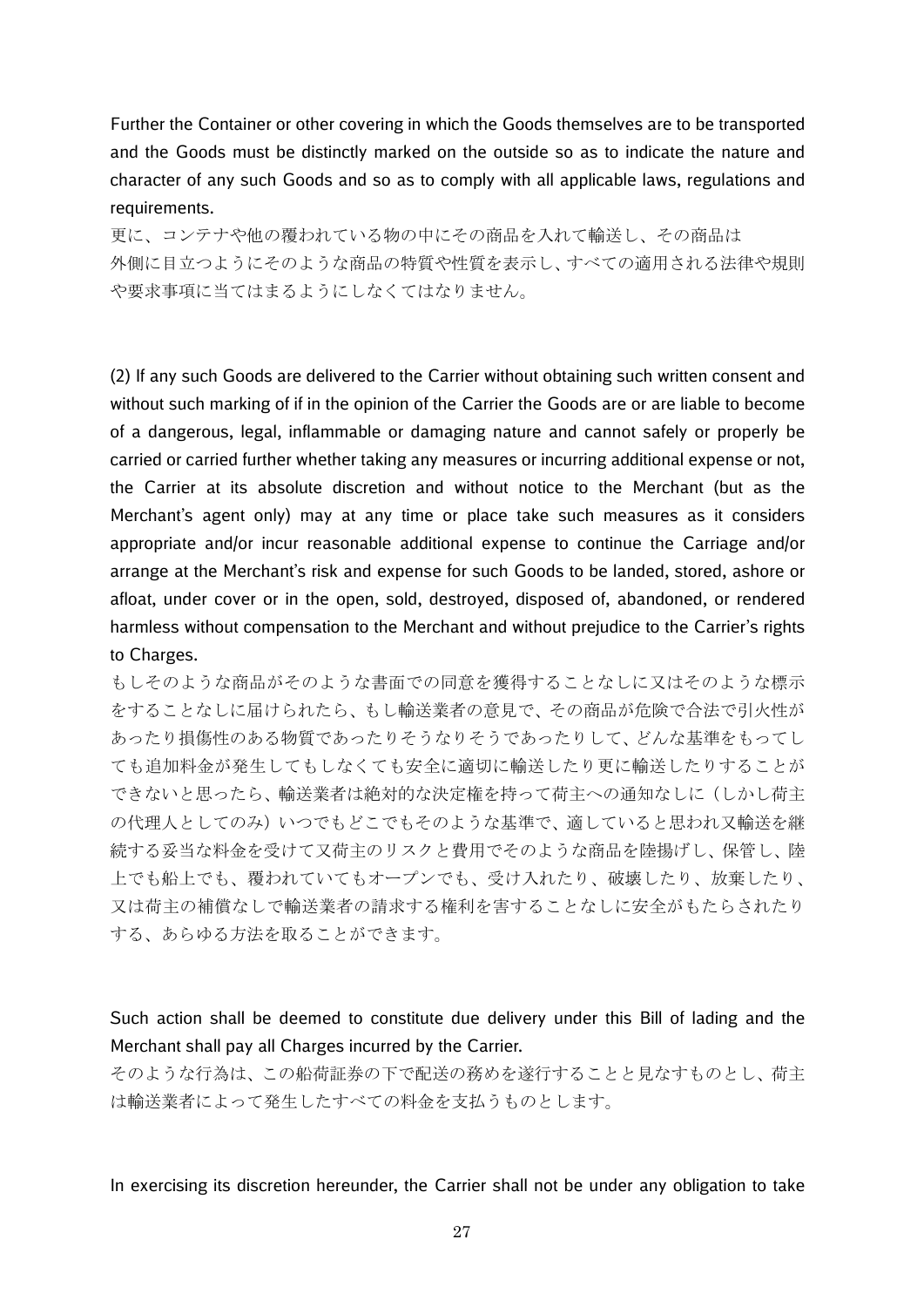any particular measure and should not be liable for any loss, damage, or delay howsoever arising or any lack of action relating thereto.

その決定権を行使してこの取り決めに従い、輸送業者はいかなる特別な基準をとることにも 何も拘束を受けず、いかなる事がおころうともそこに至るまでに関するいかなる行動が欠如 していても、いかなる損失・損害・遅延の責任を負わないものとします。

## **12. CONTAINERS** コンテナ

(1) Goods may be stuffed by the Carrier in or on Containers and Goods may be stuffed with other Goods.

商品はおそらく輸送業者によってコンテナの中にあるいはコンテナの上に詰められ、商品は おそらく他の商品と一緒に詰められます。

(2) The terms of this Bill of Lading shall at all times govern all the responsibility of the Carrier in connection with or arising out of the supply of a Container to the Merchant, whether supplied before or after the Goods are received by the Carrier or delivered to the Merchant not only during the Carriage but both before and after the Carriage.

この船荷証券の取引条件は、荷主にコンテナを提供する事から生じ、輸送業者によって商品 が受取られる前に提供されたか後かに関らず、或いは荷主に届けられた輸送中だけでなく輸 送の前も後も、いつでも常に輸送に関連するあらゆる可能性を規制するものとします。

(3) If a Container has been stuffed by or on behalf of he Merchant other than by the Carrier もしコンテナが荷主の代理として輸送業者によって詰められていたら

(A) this Bill of Lading shall be a receipt only for such a Container and the Carrier shall not be liable for loss or damage or delay to the Goods howsoever carried including but without prejudice to the generality hereof where such is:

 この船荷証券はそのようなコンテナの受領証というだけであって、輸送業者は商品が どのように届けられてもここにあるような一般的な権利を害するもので無ければ、損 失や損害や遅延の責任を負わないものとします。

- (i) caused by the manner in which the Container has been stuffed コンテナの中に詰め込まれるのに適しているから
- (ii) caused by the unsuitability of the Goods for carriage in Containers コンテナ内で商品の輸送をするのに不適当であるから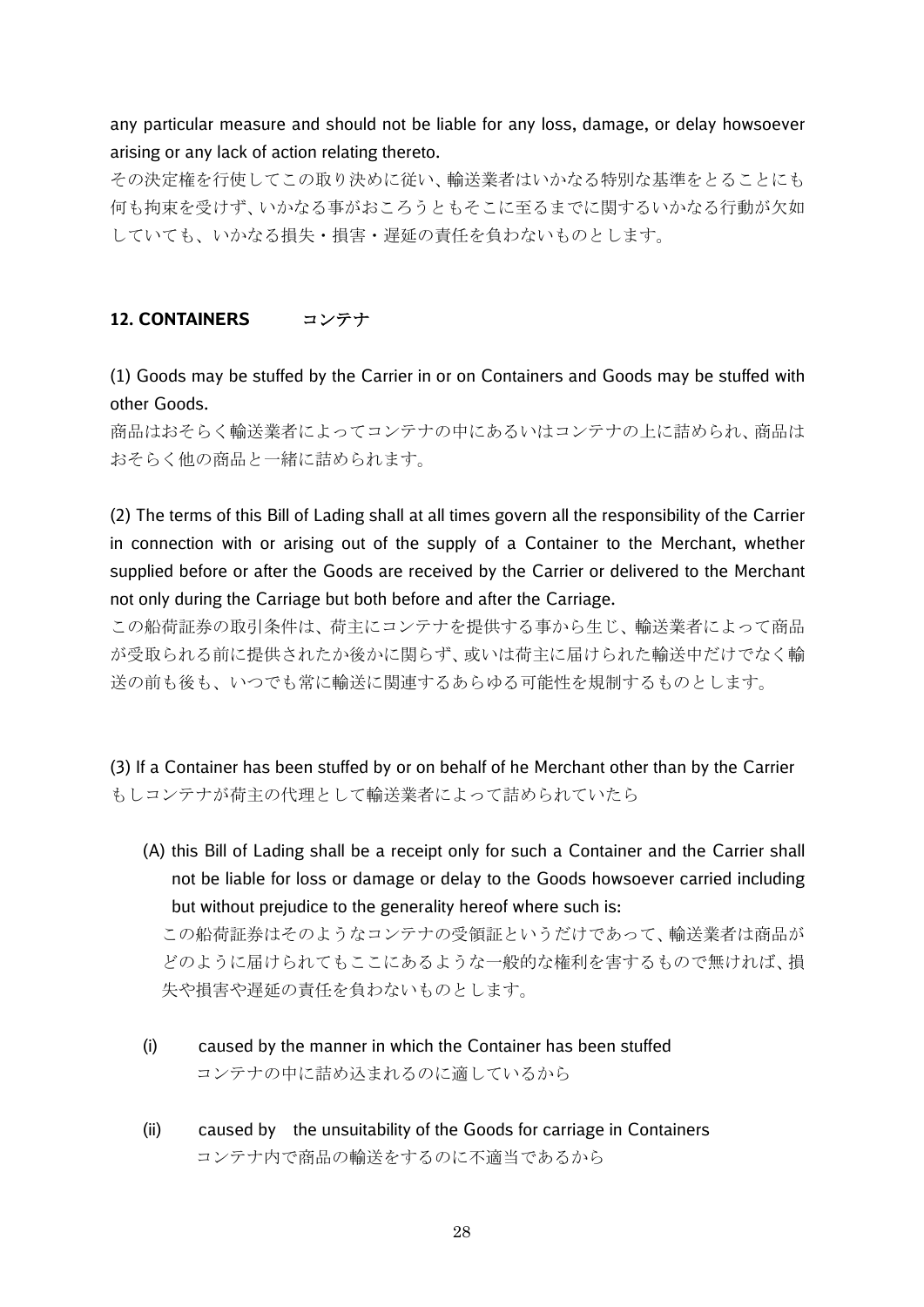(iii) caused by the unsuitability or defective condition of the Container provided that where the Container has been supplied by or on behalf of the Carrier, this sub-clause(iii) shall only apply if the unsuitability or defective conditions arose (a) without any want of due diligence on the part of the Carrier or (b) would have been apparent upon reasonable inspection by the Merchant at or prior to the time when the Container was stuffed

 コンテナが提供される場合或いは輸送業者の代理で提供されたコンテナが不適 当であったり不具合があったりする状態の場合、

この従属条項(iii)は不適当や不具合な状態が以下の場合のみ当てはまるものと します。

- (a) 輸送業者の一部の適切な配慮の不足による場合。
- (b) 荷主による合理的な目視で外見上に表れている或いはコンテナが詰められる時 に先立って既にそうである場合。
- (B) the Merchant shall defend, indemnify and hold harmless the Carrier against any loss, damage, claim liability or expense whatsoever arising from one or more of the matters converted by (A) above except for (A)(iii)(a) above.

荷主は、上記の(A)(iii)(a) を除く (A) から様変わりした 1 つ或いはいくつかのやり 方から発生したいかなる損失・損害・クレーム・責任・経費に対して、肩をもち補償 し輸送業者に無害を保つものとします。

(4) The Merchant is responsible for packing and sealing all Containers not stuffed by the Carrier and if any such Container is delivered by the Carrier with its original seal as affixed by the Merchant intact, the Carrier shall not be liable for any shortage of goods on delivery nor for any condensation or humidity loss or damage.

荷主は輸送業者によって詰められたものでないすべてのコンテナを包装し密封する責任が あり、もしそのようなオリジナルのシールで閉じられ荷主によって傷がないと添えられたコ ンテナが輸送業者によって届けられたら、輸送業者は配送時のいかなる商品の不足もいかな る圧縮や湿気の損失や損害も責任を負わないものとします。

(5) Where the Carrier is instructed to provide a Container in the absence of a written request to the contrary, the Carrier is not under an obligation to provide a Container of any particular type of quality.

輸送業者がコンテナを提供するように指示されて、それとは反対の要求を書面なしにされた 場合、輸送業者はいかなる特別な種類の品質のコンテナも提供する義務はありません。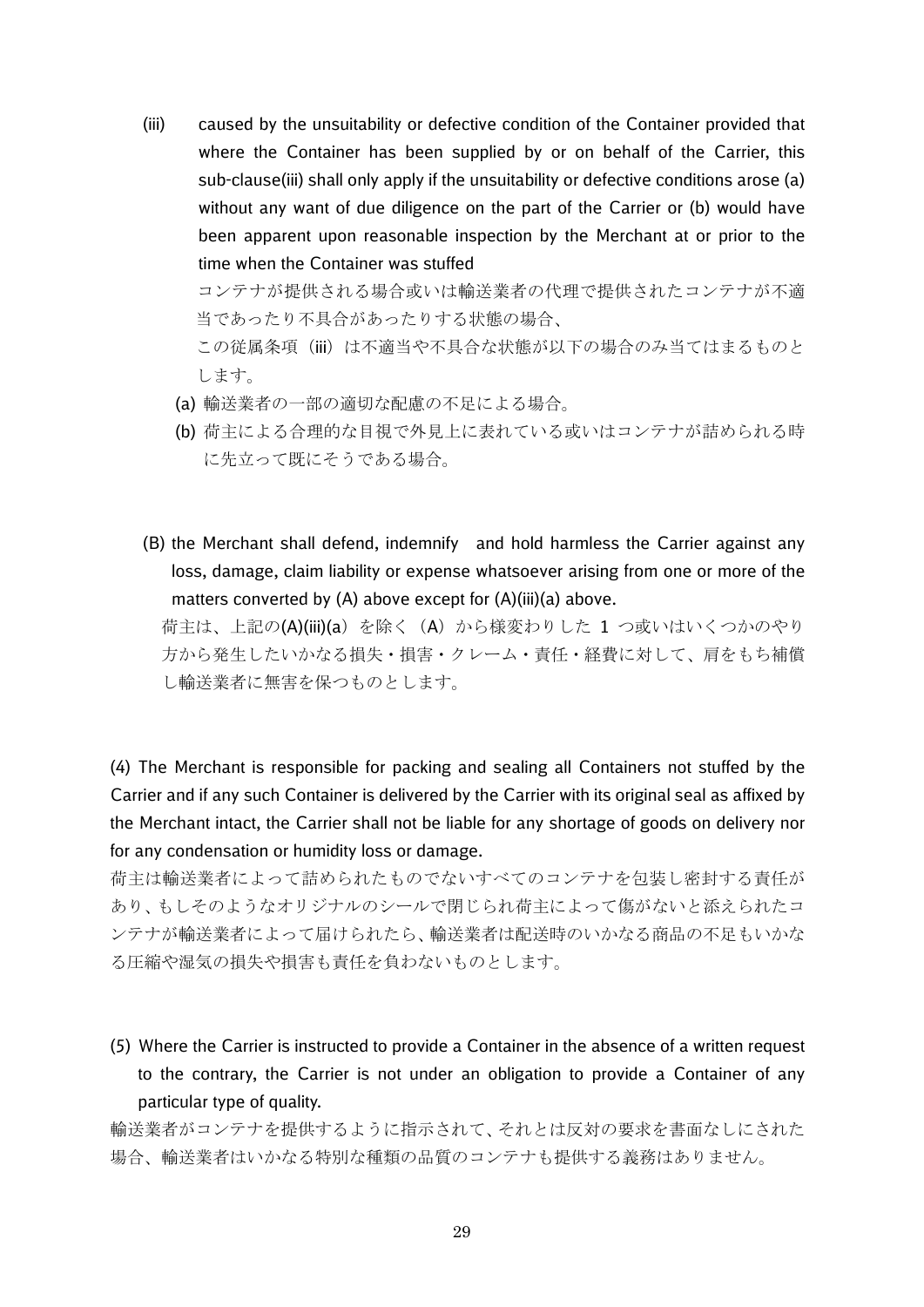The Merchant shall inspect the Container prior to stuffing and use of such Container shall be deemed to be acceptance by the Merchant of it being sound and suitable for use.

荷主はコンテナを詰める前に検査するものとし、そのようなコンテナを使用するということ は使用に適しているという風に聞こえ、荷主によって受け入れられたと見なすものとします。

Unless otherwise agreed with the Carrier, the Merchant is responsible for returning the empty Containers with clean interiors to the point or place designated by the Carrier or its agents within the time prescribed in the Carrier's applicable Tariff.

輸送業者と合意している場合を除き、荷主は空のコンテナの内部を片付けて輸送業者やその 代理人に指定された場所や地点へ、輸送業者の適用される料金表で規定されている時までに、 返却する責任があります。

In such case if the Containers are not returned within the time prescribed in the Carrier's applicable Tariff, the Merchant shall be liable for detention and demurrage at the rates specified in the Carrier's applicable Tariff together with any other losses and expenses arising from such non-return including those incurred by Carrier or its agents in seeking the return of the Containers.

そのような場合、もしコンテナが輸送業者の適用される料金表によって規定されている時ま でに返却されなかったら、荷主は引き止められ保管超過になったその適用される料金表で規 定された率で支払う責任と、そのような返却しなかった為に輸送業者や代理人がそのコンテ ナの返却を求めるにあたり発生した経費を含み、その他のいかなる損失と一緒に支払う責任 があるものとします。

In the event that the Carrier assumes responsibility to return the empty Containers, the Merchant agrees to indemnify the Carrier in respect of any charges, costs and expenses of whatsoever nature incurred by the Carrier in returning the empty Containers caused by any act, omission and/or delay on the Merchant's part.

結果的に輸送業者は空のコンテナを返却する費用の負担と見なしますので、荷主は輸送業者 に、荷主側の行為や手抜かりや遅延に起因する空のコンテナを返すという機能の、いかなる 料金や費用や経費に関して支払いを補償することを同意します。

#### **13. PERISHABLE CARGO** 生鮮貨物

(1) Goods including those of a perishable nature, shall be carried in ordinary Containers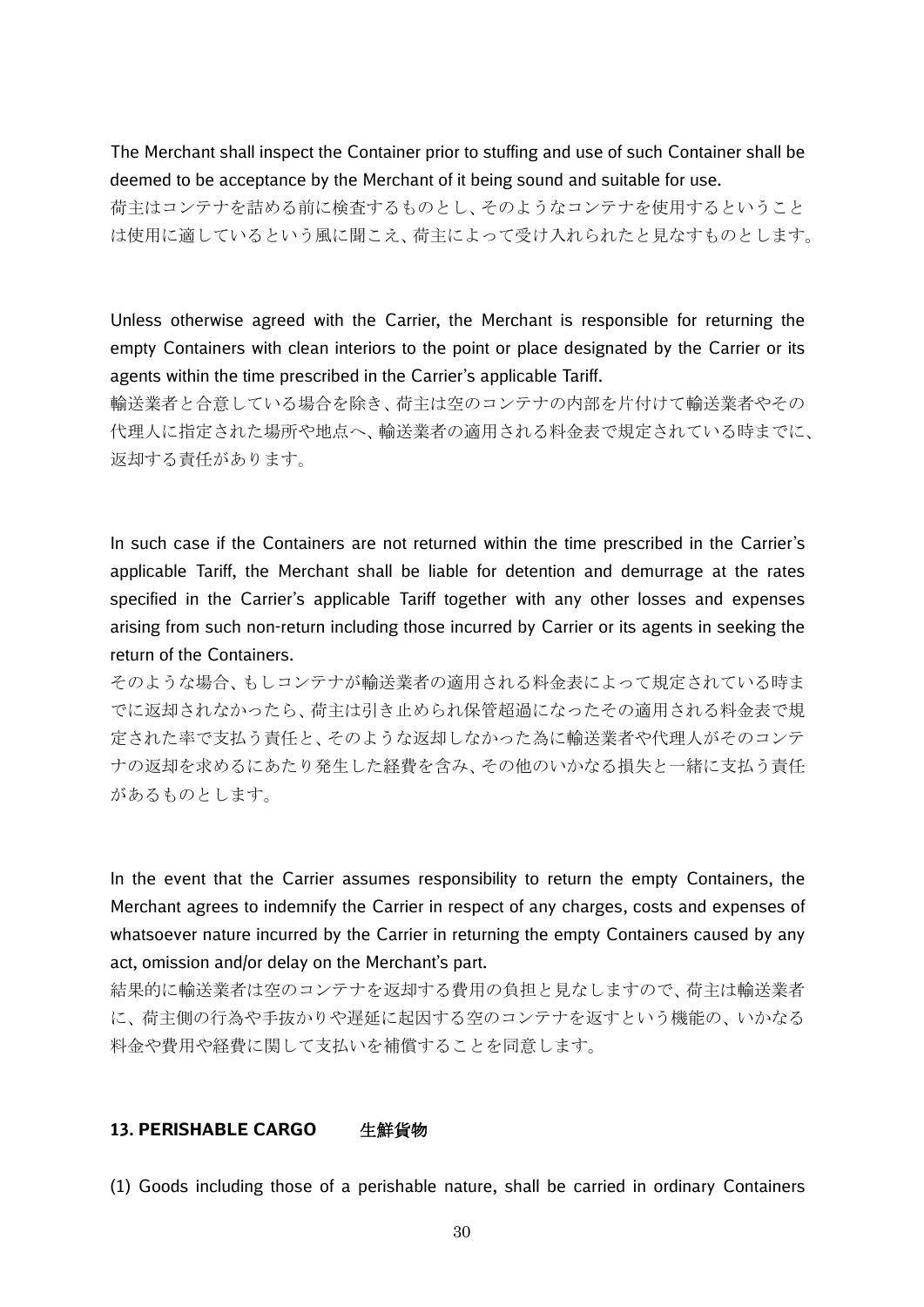#### unless there is noted on the Bill of Lading that the Goods need specific protection.

生鮮の性質を持つ商品は、船荷証券にその商品が詳細な保護が必要であると注釈がついてい ない限りは、普通のコンテナで運ばれるものとします。

The Merchant undertakes not to tender for transportation any Goods which require refrigerated, heating, ventilation or other control without previously giving written notice (and filling in the box on the front of this Bill of Lading if this Bill of Lading has been prepared by the Merchant or a person acting on his behalf) of the nature of the Goods and the particular temperature or other setting of the thermostatic, ventilation or other controls to be maintained.

荷主は、前もって書面で(荷主かその代理の役割をする人によって用意された船荷証券の所 定の囲みの中に、商品の性質や特別の温度設定やその他の温度自動調節の装置や空調やその 他の調整を維持されるべき等を記入して)通知することなしには、冷やしたり暖めたり空調 やその他の調整を必要とするいかなる商品も輸送を申し込まない事を保証します。

In the case of a temperature controlled Container stuffed by or on behalf of the Merchant, the Merchant further undertakes that the Container has been properly pre-cooled, or pre-heated as applicable, that the Goods have been properly stuffed in the Container and that it's the thermostatic controls have been properly set by the Merchant before receipt of the Goods by the Carrier.

荷主或いはその代理人として詰められた温度調節のコンテナの場合、荷主は更に、コンテナ が規定通りに適切に予熱されていて、商品がコンテナに適切に詰められていて、輸送業者が 商品を受取る前に荷主によってその温度調節が適切にセットされていることを保証します。

In particular, the Merchant acknowledges and accepts that temperature controlled Containers are not designed to monitor and control humidity levels and the Carrier does not guarantee the maintenance of any particular humidity level inside any Container. 特に、荷主は温度調節のコンテナは監視装置や湿度のレベルまで調整するようには設計され

ておらず、輸送業者はいかなるコンテナの中も特別の湿度の維持を保証していません。

If any of the above requirements are not complied with the Carrier shall not be liable for any loss of or damage to the Goods howsoever arising.

もし上記の輸送業者の要求事項に適合しない場合は、どのような事が起こっても商品のいか なる損失や損害の責任を負いません。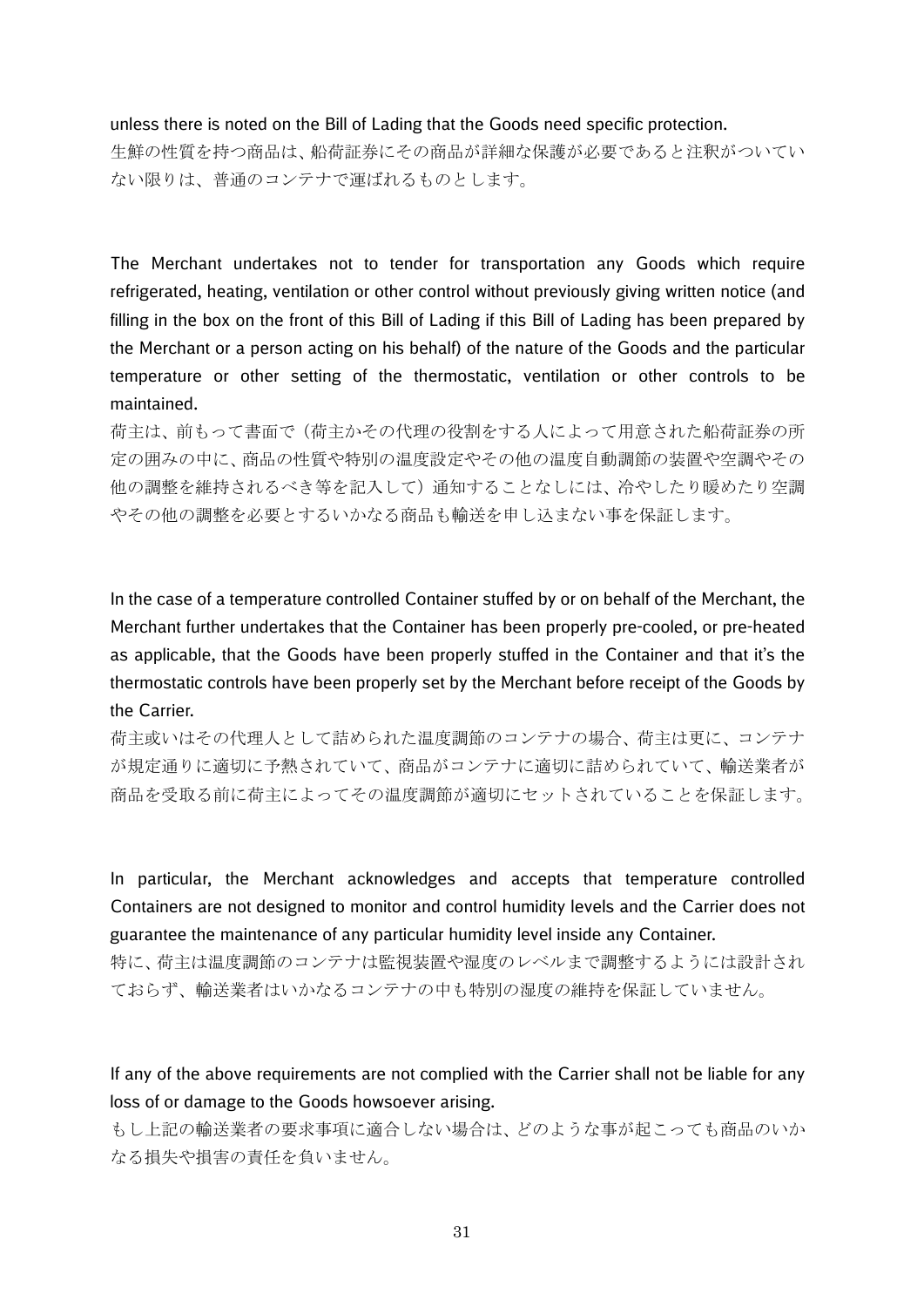(2) The Carrier shall not be liable for any loss or of or damage to the Goods arising from defects, derangement, breakdown, stoppage of the temperature controlling machinery, plant, insulation or any apparatus of the Container, provided that the Carrier shall before or at the beginning of the Carriage exercise due diligence to maintain the refrigerated Container in an efficient state.

輸送業者は、事前に或いは輸送の始めに効果的に冷蔵したコンテナの維持ができるよう努力 して用いるようにして提供した、温度調節装置や設備や断熱材やコンテナの装置などの欠 陥・障害・故障・機能停止から起こる商品のいかなる損失や損害も責任を負わないものとし ます。

## **14. INSPECTION OF GOODS** 商品の検査

The Carrier or any person authorized by the Carrier shall be entitled but under no obligation to open and/or scan any Container or package at any time and to inspect the Goods. 輸送業者或いは輸送業者に権限を与えられた人は、いかなるコンテナや梱包をいつでも開け たり監視したり商品の検査をしたりする権利があるものとしますが、その義務はないものと します。

## **15. MATTERS AFFECTING PERFORMANCE** 仕事の遂行に影響する考慮すべき問題

(1) If at any time the Carriage, the Vessel or other goods on board the Vessel are or are likely to be affected by any hindrance, risk, danger, delay, difficulty or disadvantage of whatsoever kind (including the condition of the Goods), or the Goods cannot safely or properly be carried or carried further at all or without incurring additional expense whensoever and howsoever arising (whether or not the Carriage has commenced) without notice to the Merchant, the Carrier at its sole discretion may:

もし輸送のどの時期にでも、船舶や船舶に搭載している他の商品やそれに類するものが、妨 害・危険・脅威・遅延・困難や不都合のどんな種類のものでも(商品の状態を含み)影響を 受けて、商品が安全に適切に輸送できない或いはいつ起こってもどんな風に起こっても追加 の出費なしでは更に遠くへ輸送できない時に、荷主に通知なしで、輸送業者が独断で自由裁 量を発揮するのは:

(A) carry the Goods to the Place of Delivery by an alternative route to that indicated in this Bill of Lading.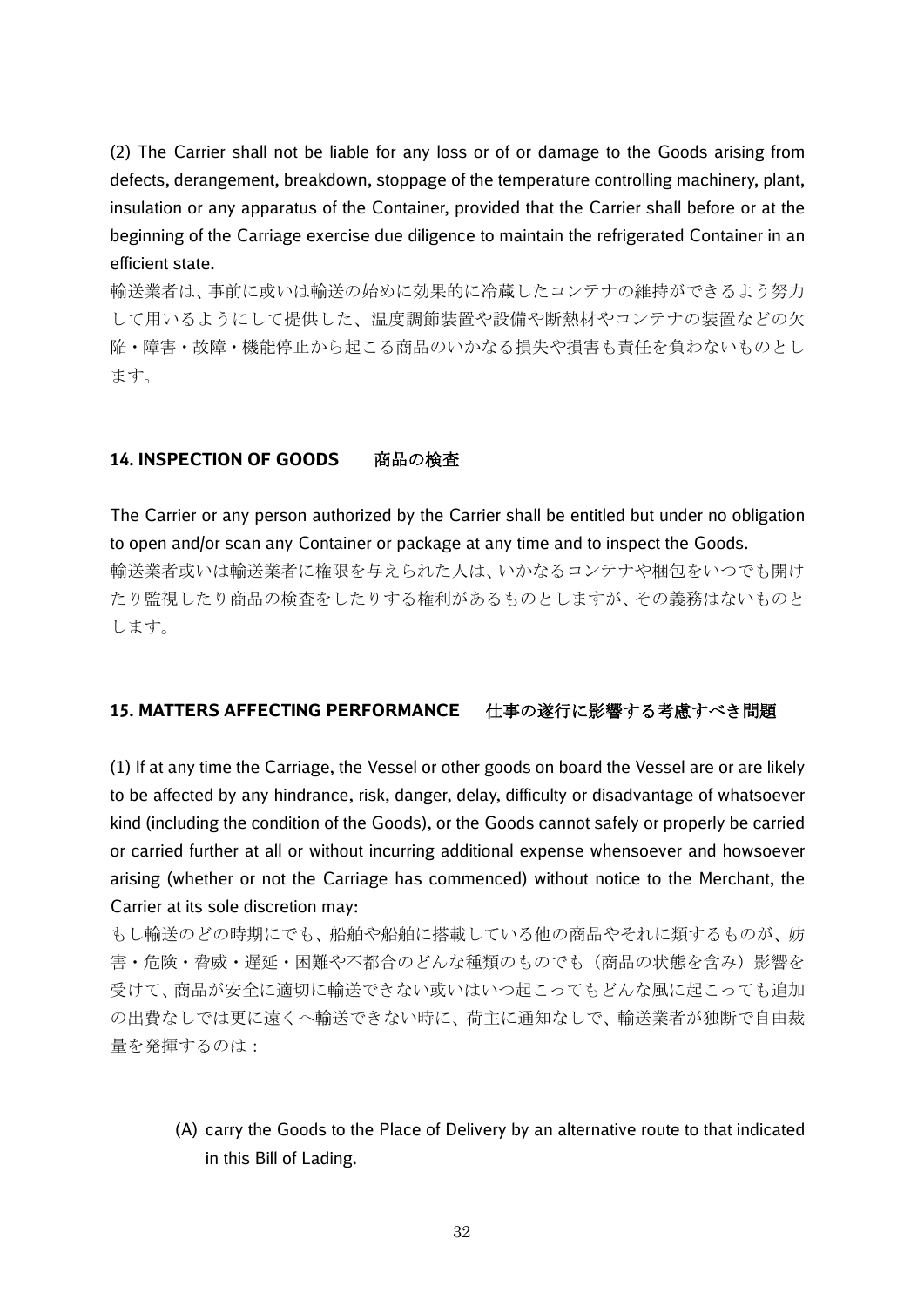この船荷証券に表示した代替の経路で引渡し場所へ商品を輸送する場合

# If the Carrier does not so, he shall be entitled to charge such additional charges as the Carrier may determine; or

もし輸送業者がそうしなければ、その輸送が終了するような場合、そのような 追加料金の請求をする権利があるものとし;若しくは

(B) suspend the Carriage of the Goods and store them ashore or afloat subject to the terms of the Bill of Lading and use reasonable endeavors to forward them the Goods if practicable to destinations abandon the Carriage of the Goods and where reasonably possible place the Goods or any part of them at the Merchant's disposal at any place which the Carrier may deem safe and convenient, whereupon the responsibility of the Carrier in respect of such Goods shall cease ; or

商品の輸送を一時停止して船荷証券の取引条件に従ってそれを陸揚げするか船上かに保管 し、その商品を送るための合理的な努力をし、その商品の目的地への輸送を断念してもし実 行可能ならその商品やその一部を荷主が廃棄できる合理的で可能な場所を、輸送業者が安全 で便利とみなすことができ、輸送業者のそのような商品に関する責任はそこで終わり;若し くは

(C) without notice to the Merchant, abandon the Carriage of the Goods and where reasonably possible place the Goods or any part of them at the Merchant's disposal at any place which the Carrier may deem safe and convenient, whereupon the responsibility of the Carrier in respect of such Goods shall cease.

荷主への通知なしに、商品の輸送を断念し、合理的で可能な場所にその商品や商品の一部を 荷主が廃棄する、その場所は輸送業者が安全で便利であると見なした所で、そこでそのよう な商品に関連する輸送業者の責任を終わるものとします。

(D) without prejudice to the Carrier's rights subsequently to use an alternative route under (A) or suspend Carriage under (B) or to abandon the Carriage under (C) above, continue the Carriage.

輸送業者の権利を害することなしに、上記の(A)の下にそれ以降代替の経路を利用して或 いは(B)の下に輸送を一時停止し或いは(C)の下にその輸送を断念し、輸送を継続する。

In any event the Carrier shall be entitled to full Charges on Goods received for Carriage and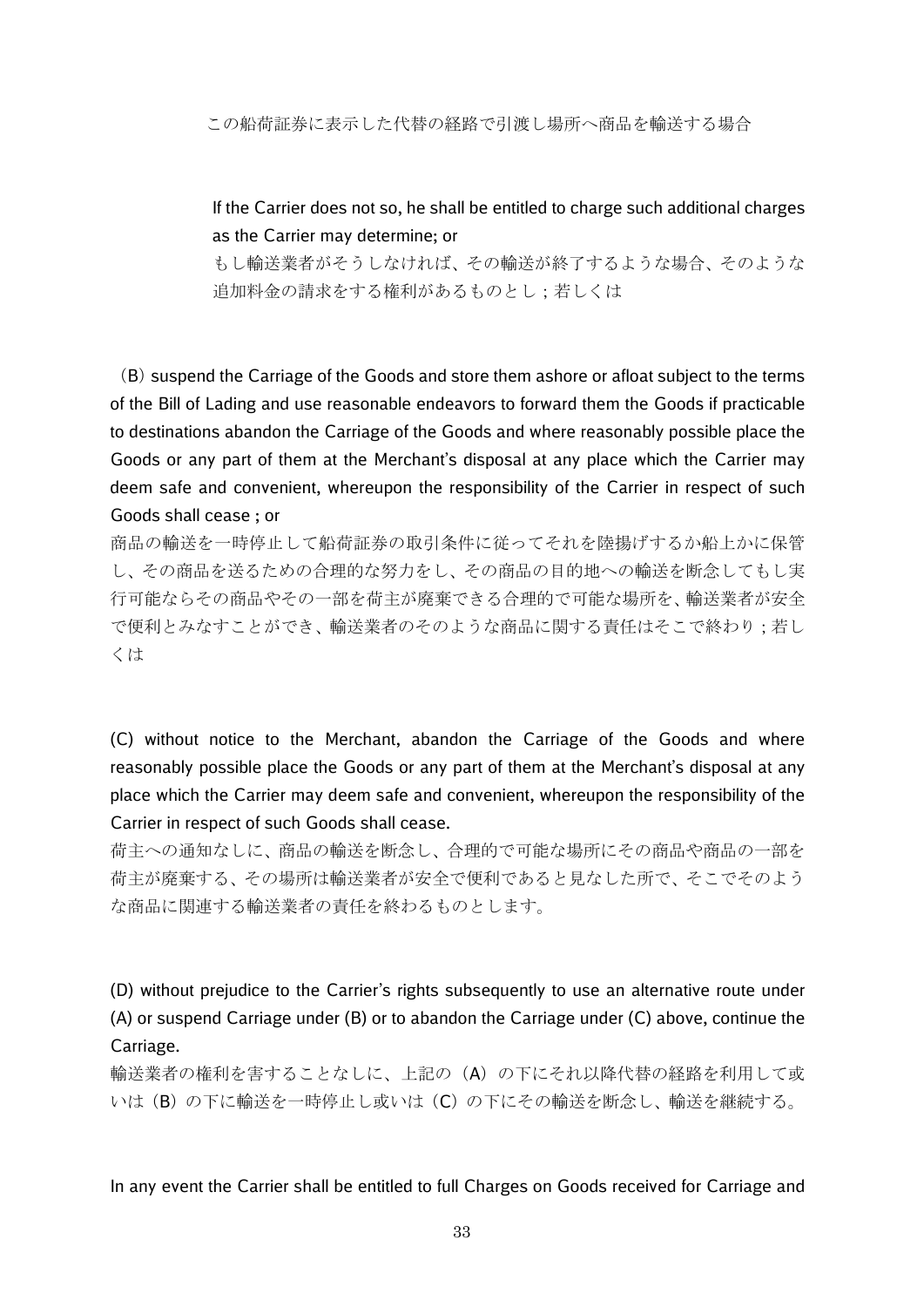the Merchant shall pay any additional costs resulting from the above mentioned circumstances.

いずれにしても輸送業者は商品に関連する輸送の料金全額を受取る権利があるものとし、荷 主は上記に述べられたような周囲の事情の結果であるいかなる追加の費用も支払うものと します。

(2) Subject to (1) above in any event, the responsibility and liability of the Carrier in respect of the Goods shall cease on the delivery or other disposition of the Goods in accordance with the Orders or recommendations given by any government or authority or any person acting or purporting to act as or on behalf of such government or authority.

上記の(1)に従って、いずれにしてもその商品に関連する輸送業者の義務や責任は、政府 や当局の或いはそのような政府や当局の代理として行動することを目的として行動するい かなる人の命令や勧告に従って、その商品の引渡しや処分をしたところで終わるものとしま す。

#### **16. METHODS AND ROUTE OF TRANSPOTATION** 輸送方法や経路

(1) The Carrier may at any time and without notice to the Merchant use any means of transport or storage whatsoever;

輸送業者はいつでも荷主へ通知なしに、いかなる意味でも輸送したり保管したりする何で も使用することができる;

load, transfer or carry the goods on any vessel other than that named on the front hereof or by any other means of transport whatsoever though transshipment or forwarding may not have been contemplated or provided for;

このおもて面で指定した以外のいかなる船舶にでも積載し移動し運搬し、その他の意味での 輸送を何でも積み替えや転送は予定されていなくても規定されていて;

at any place unpack and remove Goods which have been stuffed in or on a Container and forward the same in a Container or in any manner whatsoever;

商品をどこででも開けたり異動させることができ、その商品はコンテナに詰めたり載せた りコンテナの中で同じようにしたり或いはどんな方法による何ものでも;

proceed at any speed and by any route in his discretion (whether or not the nearest or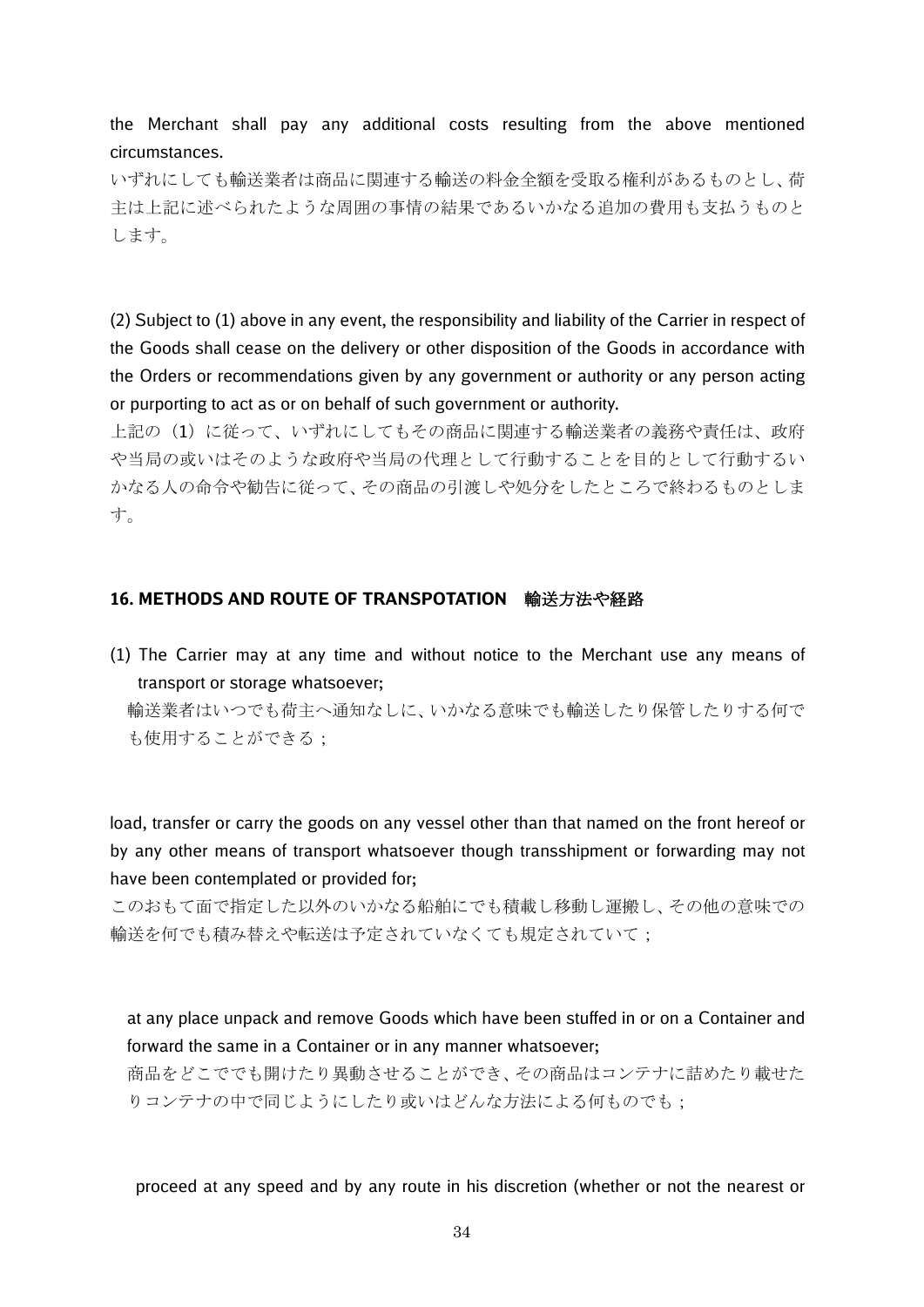most direct or customary or advertised route) and proceed to, return to or stay at any port or place whatsoever (whether or not the place is a port named on the front hereof as the intended Port of Loading or intended Port of Discharge) and in any order in or out of the route or in a contrary direction to the Port of Discharge;

どのような速度でどの経路ででも自由裁量で進ませ(最寄でも最短距離でもお決まりの経 路でも通知した経路でも)又は、どの港や場所にでも何にでも進ませても引き返しても留 まっても(その港がこのおもて面で指定した意図した船積み港や意図した荷揚げ港であろ うとなかろうと)どのような指示によっても、経路の中でも外でも或いは荷揚げ港の方向 とは正反対でも;

comply with any orders or recommendations given by any government or authority or any person or body acting or purporting to act as or on behalf of such government or authority or having under the terms of the insurance on any conveyance employed by the Carrier the right to give orders or directions, permit the vessel to proceed with or without pilots to tow or to be towed or to be dry-docked with or without Goods or Containers;

いかなる政府や当局や或いはそのような政府や当局の代理として行動することを目的と して行動するいかなる人の命令や勧告に従って、或いは輸送会社に雇われたいかなる輸送 機関の保険の条件に従って、水先案内をさせあるいは水先案内人なしで船舶を進ませたり、 曳航したり曳航されたり、品物或いはコンテナを乾ドックに入れるかどうか、指示をする 権利や管理する権利を持ち;

permit the vessel to carry livestock, Goods of all kinds dangerous, or otherwise, contraband, explosives, munitions or warlike stores and sail armed or unarmed.

家畜を運んだり、あらゆる種類の危険品を、別の方法で、禁制品や爆発物や軍需品や軍事の 貯蔵を武装したり非武装で航海したりする許可をします。

(2) The liberties set out in sub-clause (1) above may be invoked by the Carrier for any purposes whatsoever whether or not connected with the Carriage of the Goods including but not limited to loading or unloading other goods, bunkering, embarking or disembarking other persons, undergoing repairs and/or dry docking, towing or being towed or assisting other vessels.

自由については上記の従属条項(1)に明確に書かれており、商品の輸送に関連していよう といまいと輸送業者によって色々な目的に行使され、他の商品の荷積みや荷下ろし・燃料補 給・他の人々を乗船させたり下船させたり・修理を受けたり・乾ドックに入れたり・曳航し たり曳航されたり・他の船舶を支援したりすることも含まれますが、それに限りません。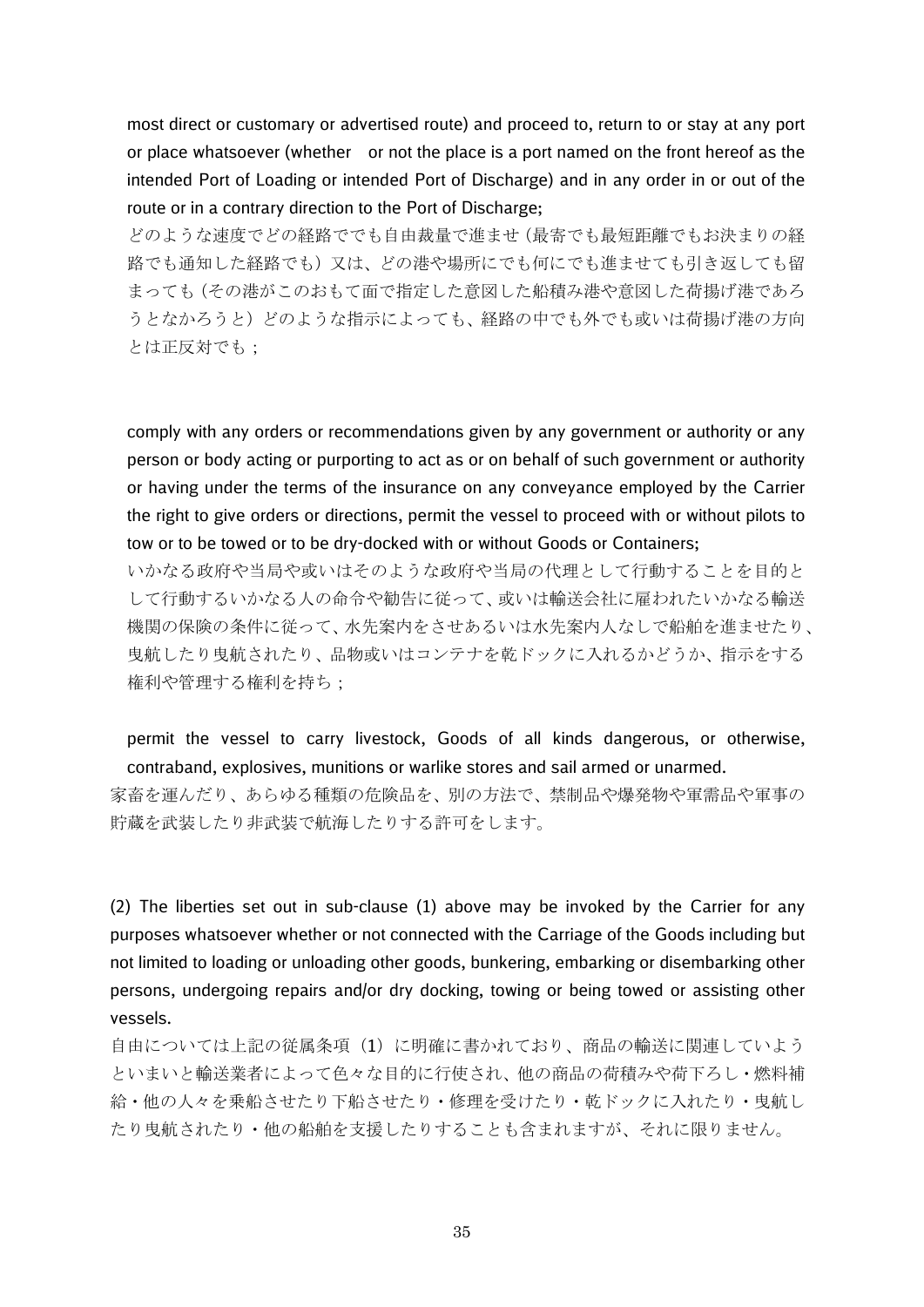Anything done in accordance with (1) above or any delay arising therefrom shall be deemed to be within the contractual Carriage and shall not be a deviation of whatsoever nature or degree.

上記の(1)項に従って、或いはそこを原因に発生したいかなる遅延も輸送契約に従ってい る範囲内で、何も性質も程度も逸脱しないものと見なします。

## 17. DECK CARGO (AND LIVESTOCK) 甲板積み貨物 (及び家畜)

(1) Goods of any description whether stuffed in containers or not may be carried on or under deck at the sole discretion of the Carrier without notice to the Merchant and such stowage shall not be a deviation of whatsoever nature or degree.

いかなる種類の商品もコンテナに詰められようといまいとおそらく荷主に通知せずに輸送 業者の自由裁量で甲板上か甲板下に積まれて運ばれます。

If carried on deck, the Carrier shall not be obliged to note, mark or stamp on the bill of lading any statement that the Goods are carried on deck.

もし甲板上に積まれた場合、輸送業者は船荷証券に商品が甲板上に積まれて運ばれるとのい かなる報告の注釈をつけたり印やスタンプを押したりする義務はないものとします。

Subject to (2) below such Goods whether carried on deck or under deck and whether or not stated as carried on deck shall participate in General Average and such Goods (other than livestock) shall be deemed to be within the definition of Goods for the purposes of the Hague Rules or any legislation making such Rules or the Hague-Visby Rules compulsorily applicable (such as COGSA) whichever is applicable to this Bill of Lading.

以下の(2)項に従い、そのような商品は甲板上に積まれようと甲板下に積まれようと、 或いは甲板上に積まれて運ばれると事前に表明されていようといまいと、この船荷証券に適 用される、ヘーグ・ルールやそのような規則を作っている法律やヘーグ・ヴィスビー・ルー ルに強制的に適用になる(コグサのような)条約のそのような目的の商品の定義の範囲内と 見なされるものとします。

(2) Goods (not being Goods stuffed in or on Containers other than open flats or pallets) which are stated on the front of this Bill of Lading to be carried on deck and which are so carried (and livestock, whether or not carried on deck) are carried without responsibility on the part of the Carrier for loss or damage of whatsoever nature or delay arising during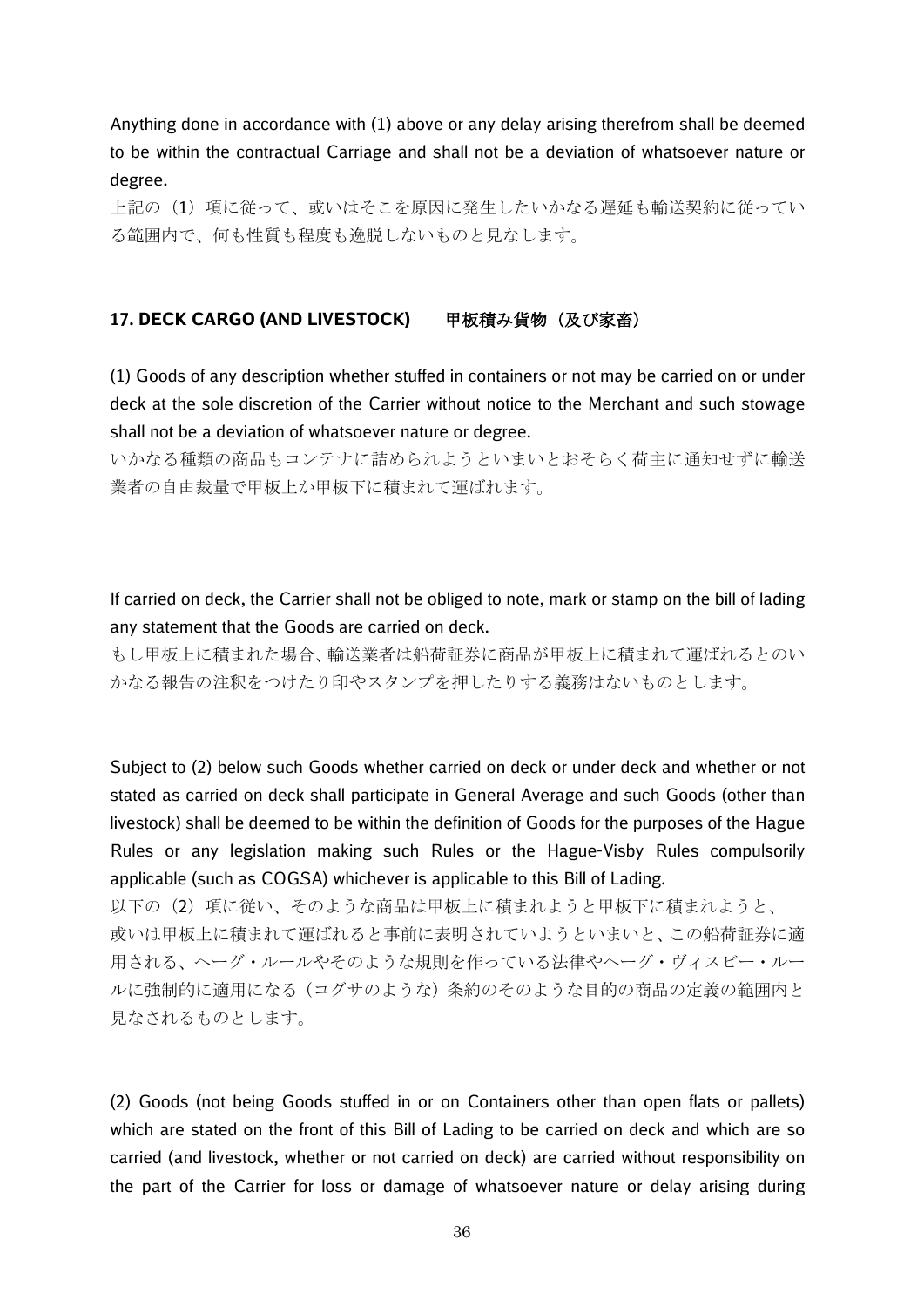## Carriage whether caused by unseaworthiness or negligence or any other cause whatsoever on the part of the Carrier, its servants or agents.

(商品の姿ではなくコンテナの中や上に詰められた、オープンフラットやパレット以外の) この船荷証券のおもて面に甲板上にそのようには運ぶと定められた商品(や家畜、それは甲 板上で運ばれるかどうかに関らず)は、航海に適した状態でないことや不注意或いはその他 の輸送業者の一部やその従業員や代理人の何者によるどんな理由で輸送中に何か起こった り遅延した為の損失や損害の責任を負うことなしに運ばれます。

The Hague Rules or the Hague Visby Rules as applicable (or COGSA if applicable) shall not apply to such carriage.

へーグ・ルールやヘーグ・ヴィスビー・ルールの規定(もし適用になる場合はコグサも) はそのような輸送には当てはまらないものとします。

The Merchant shall defend, indemnify and hold harmless the Carrier against all and any extra cost incurred for any reason whatsoever in connection with carriage of such Goods or livestock.

荷主は、料金全額とそのような商品や家畜の輸送に関連して起こったいかなる理由のいかな る超過の費用に対しても、肩を持ち補償し輸送業者に無害を保つものとします。

(3) Where local legislation at the Port of Loading or Place of Receipt provides that for Goods carried on or above deck that the Carrier must have the agreement in writing of the Merchant to permit Carriage on or above deck, then to such extent Clause 6(1) and 6(2) is to be read as modified thereby.

船積み港や受取り場所の現地の法律が商品を載せて運ぶことや上記の甲板積みについて規 定をしている所では、輸送業者は荷主から乗せて運ぶ或いは上記の甲板積みを許可する書面 での同意書を受け取らなければならず、その場合は、第6条(1)項及び第6条(2)項の範 囲に広がるので、そこで修正されたものが読まれなくてはなりません。

#### **18. DELIVERY OF GOODS** 商品の引渡し

(1) If delivery of the Goods or any part thereof is not taken by the Merchant at the time and place when and where the Carrier is entitled to call upon the Merchant to take delivery thereof as may be provided by the Carrier's applicable Tariff, the Carrier shall be entitled without notice to remove from a Container the Goods or that part of thereof if stuffed in or on a Container and to store the Goods or that part thereof ashore, afloat in the open or under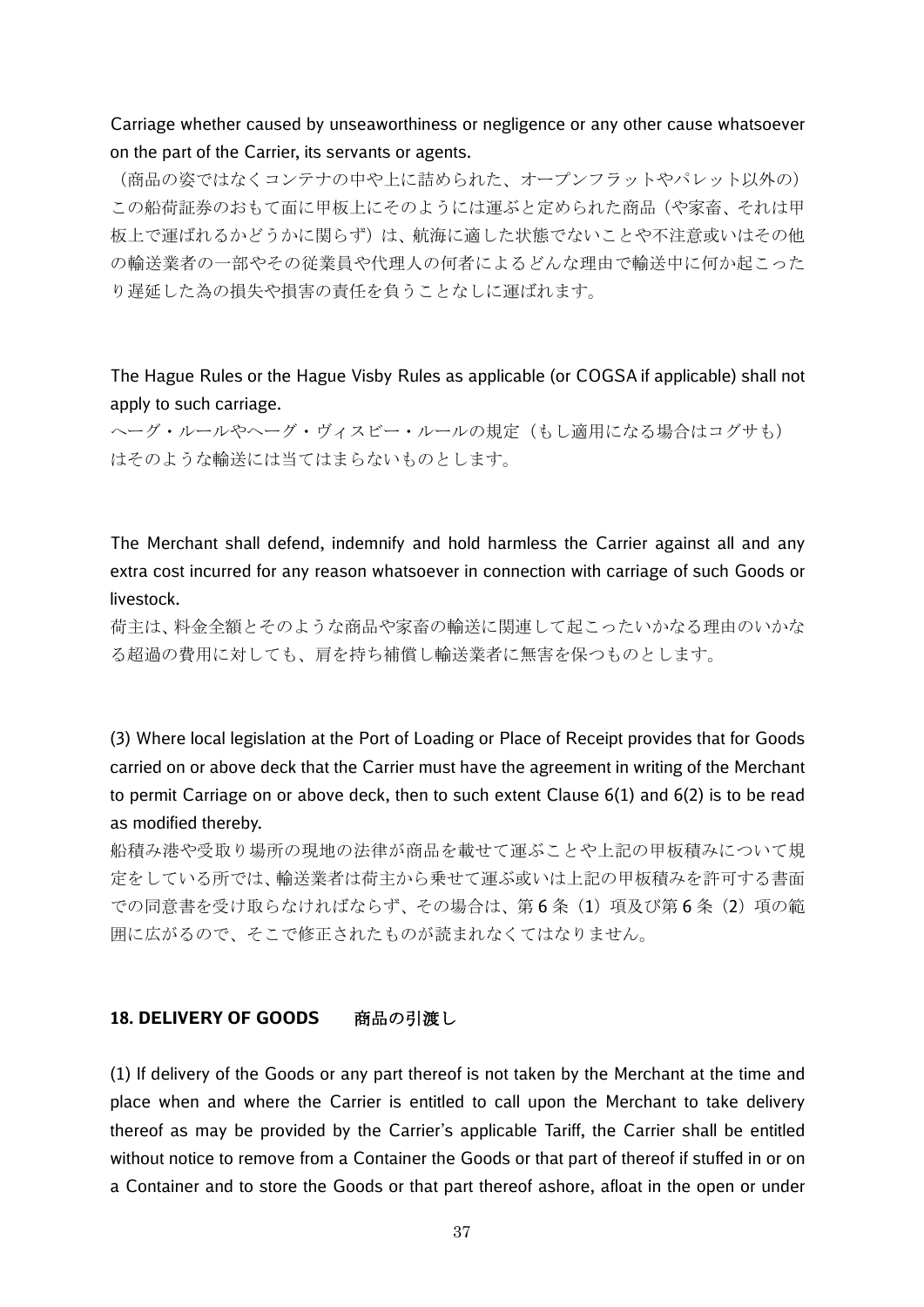#### cover at the sole risk and expense of the Merchant.

もし、商品の引渡しやそこでのいかなる部分でもが荷主によってされなかった場合、輸送業 者の適用する料金表に定められている配送を行う為に配送業者は時と場所がいつでもどこ でも荷主を呼び出す資格があり、輸送業者は荷主の単独のリスクと経費によって荷主に通知 なしにコンテナから異動し商品或いはその一部がもしコンテナの中や上に詰められていた ら岸に揚げるか船上かで覆われていてもむき出しでもその商品やその一部を保管する資格 があるものとします。

Such storage shall constitute due delivery hereunder, and thereupon all liability of the Carrier including for mis-delivery or non-delivery in respect of the Goods or that part thereof shall cease and the costs of the storage shall be payable forthwith upon demand by the Merchant to the Carrier.

そのような保管は以下のように配送される期日として制定し、誤配送や未配送も含みその商 品やその一部に関する輸送業者の責任がそこを持って終了し、その保管費用は荷主から輸送 業者へ要求に応じて即座に支払われなくてはならないものとします。

(2) If the Merchant fails or refuses to take delivery of the Goods within 30 days of delivery under sub-clause (1) above, or such shorter time as may be provided in any law, order, decree or regulation applicable at the place of discharge, or if in the sole opinion of the Carrier the Goods are likely to perish or be rendered less valuable or worthless sooner within that period, or incur Charges in excess of their value the Carrier shall be entitled at his discretion without further notice to the Merchant and without prejudice to any other remedies which the Carrier may have under this Bill of Lading, and without responsibility to sell by private treaty or by public auction, dispose of or destroy the Goods and apply any proceeds of sale against sums owed by the Merchant to the Carrier.

もし荷主が上記の従属条項(1)の下で配送から 30 日以内にその品物を受取ることができな かったり断ったりした場合、引き渡し場所で適用になるいかなる法律や命令や法令や規則も そのように短期間におそらく定められていて、もし輸送業者が独自の判断でその期間内より 早く死んだり価値が下がったり役に立たなくなると思われる場合、それ以上の荷主への通知 なし又は輸出業者がこの船荷証券の下で取るであろう救済手段を害することなしに又は当 事者売買や競売の責任を取ることなしに、商品を処分したり破壊したり荷主が輸送業者に返 すべき義務を負っている合計額に対して充当させたりすることができるものとします。

#### **19. BOTH-TO-BLAME COLLISION** 双方過失衝突約款及びニュージェイソン条項

The Both to Blame Collision and New Jason clauses published and/or approved by BIMCO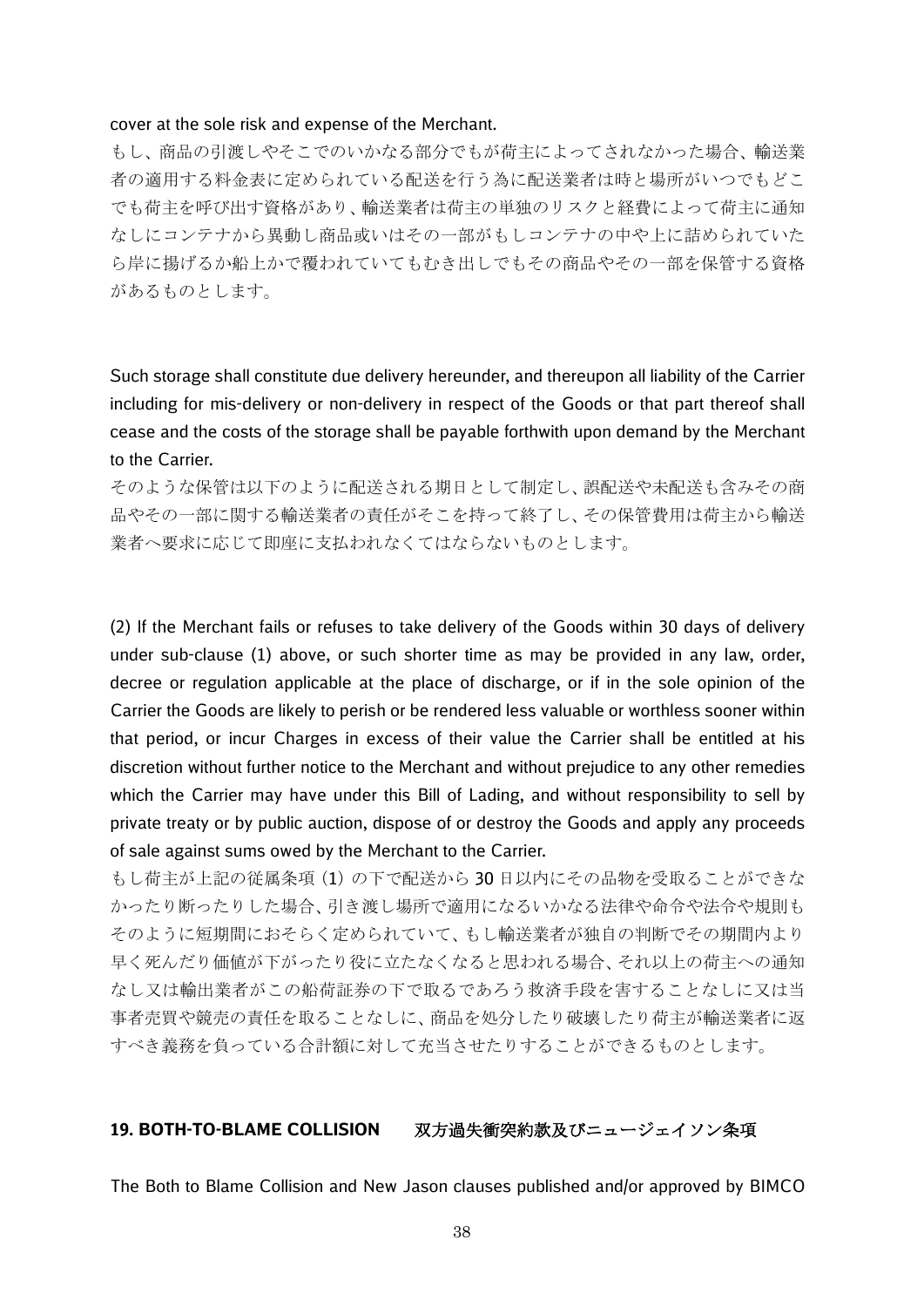and obtainable from the Carrier or his agent upon request are hereby incorporated herein. 双方過失衝突約款及びニュージェイソン条項は、ボルチック国際海運協議会(BIMCO)に よって発行され承認されており、輸送業者或いはその代理人の要望によって得られ、ここに 併合されています。

#### **20. GENERAL AVERAGE** 共同海損

(1) The Carrier may declare General Average which shall be adjustable according to the York/Antwerp Rules 2004 or as amended from time to time at any place at the option of the Carrier and by an adjuster appointed by or with the concurrence of the Carrier and the Merchant shall provide such security as may be required by the Carrier in this connection. 輸送業者は共同海損を宣言し、2004 年のヨークアントワープ・ルールに従って、或いは時々 どこかで輸出業者の自由選択で修正されたものによって従って、輸出業者と荷主の両方が一 致して選任した精算人によって精算されるものとし、これに関連して輸出業者によって多分 要求されるそのような保証金を規定するものとします。

General Average on a vessel not operated by the Carrier shall be adjusted according to the requirements of the operator of that vessel.

船の上の共同海損は輸送業者によって機能するのではなく、その船舶の運航者の要求によっ て精算されるべきものとします。

(2) Notwithstanding (1) above, the Merchant shall defend, indemnify and hold harmless the Carrier in respect of any claim (and any expense arising therefrom) of a General Average nature which may be made on the Carrier and shall provide to the Carrier prior to delivery of the Goods such cash deposit or security as may be required by the Carrier in this connection to cover the estimated contribution in respect of the Goods and any salvage and special charges thereon.

上記の(1)にもかかわらず、荷主はいかなるクレームに関しても(又そこにいかなる経費 がかかっても)肩を持ち補償し輸送業者に無害を保つものとし、輸送業者がおそらく作成し た共同海損が、商品の引渡しに先立ってそのような現金での預入金や保証金がその商品に関 連した分担金或いは海難救助やそこに加わる特別料金などを見積もってこれに関連して準 備する為に、おそらく輸送業者の要求によって定められるものとします。

(3)The Carrier shall be under no obligation to take any steps whatsoever to collect security for General Average contributions due to the Merchant.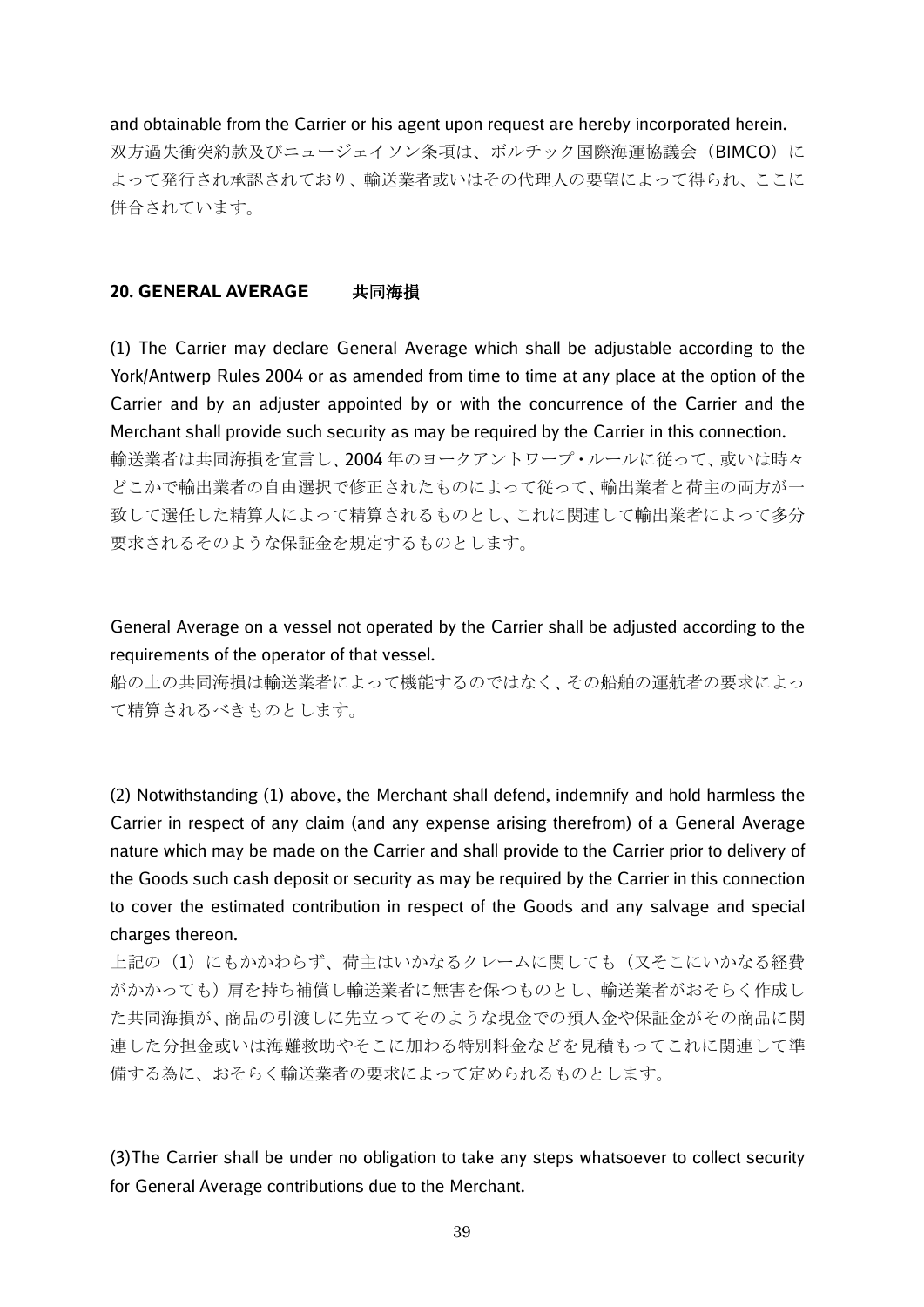輸送業者は、荷主から共同海損の分担の責についての保証金を集めるのに何もいかなる段階 を踏む義務もありません。

## **21. CHARGES** 運賃及び費用

(1) Charges shall be deemed fully earned on receipt of the Goods by the Carrier whether or not such Charges or any of them are stated on the face of the Bill of Lading and shall be paid and non-returnable in any event Goods and/or Vessel or other conveyance lost or not lost. 運賃は、輸送業者から品物を受取ることにより、そのような料金やそれらのうちのいかなる ものが船荷証券上にあってもなくても、全額が得られるものとみなし、支払われるべきで、 商品又は船舶やその他の運搬機関を失っても失わなくても何が起きても返却できません。

All sums payable to the Carrier shall be paid in full without set-off, deduction or counterclaim in United States Dollars or, at the Carrier's option, its equivalent in the currency of the Port of Loading or Port of Discharge.

輸送業者へのすべての支払勘定の合計が、相殺や控除や反対要求なしで全額を US ドル或い は輸送業者の選択により船積み港或いは荷揚げ港のそれと同額の他の通貨で支払われなく てはなりません。

(2) The Charges have been calculated on the basis of particulars furnished by or on behalf of the Merchant and the Carrier's confirmation of the basis of the calculation shall be conclusive.

運賃は特有に提供している基準のもとに計算されて、或いは荷主の代理として及び輸送業者 の確認書をもとに計算され、確定されるものとする。

The carrier shall be entitled to production of the commercial invoice for the Goods or true copy thereof and to open the goods or the Container to inspect, reweigh, re-measure and re-value the Goods.

輸送業者は、商品の請求書或いはそれに関する申請な写しを作成し、商品を開梱し、コンテ ナを検査し、商品の重さを量り直し、再測定し、再評価する資格があるものとします。

If the particulars are found by the Carrier to be incorrect, the Merchant shall pay the Carrier the correct Charges (credit being given for the Charges charged) together with the costs incurred by the Carrier in establishing the correct particulars.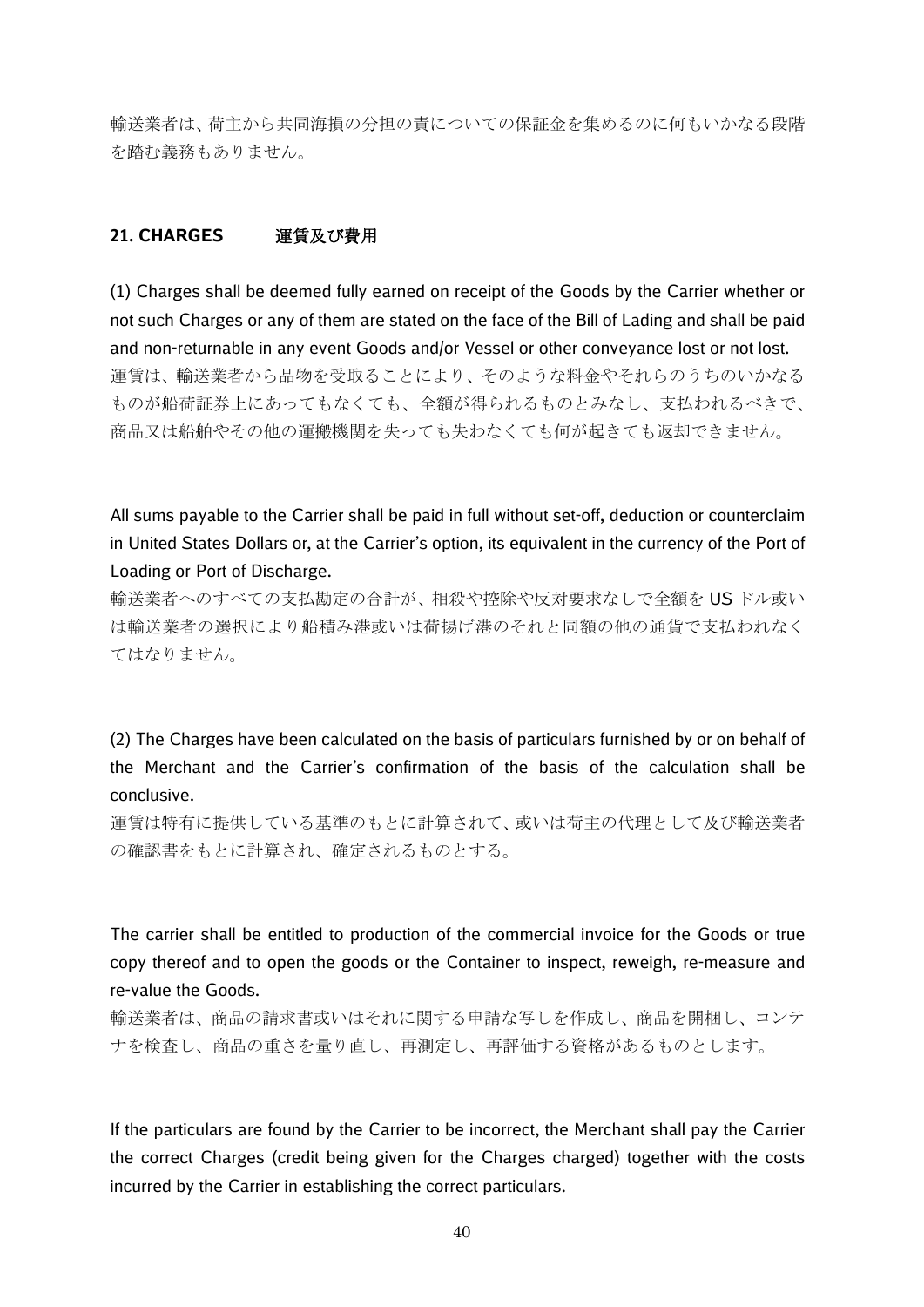もし誤った特別なことが輸送業者によって見つかった場合は、荷主は輸送業者に正しい運賃 を(信用取引が与えられた場合はそれに)特別なことを正しくするにあたって輸送業者に起 こった費用も一緒に支払うものとします。

(3) All Charges shall be paid in full regardless of the condition and any loss or damage without any set-off, deduction or counter-claim before the delivery of the Goods to the Merchant .

すべての運賃は、その状態やいかなる損失や損害に関らず、相殺や控除や反対要求なしに全 額が、荷主に商品が届けられる前に支払われなくてはなりません。

(4) If the Merchant fails to pay the Charges in full when due, the Merchant shall be liable in addition for interest due on any outstanding sum together with reasonable expenses and attorney fees incurred in obtaining payment due to the Carrier.

もし荷主が期日までに運賃全額を支払わなかった場合は、荷主は追加の利息を未払いの負債 合計に加えて、合理的な経費と輸送業者が支払いをして貰う為にかかった弁護士費用も一緒 に支払う責任があるものとします。

- (5) The Merchant shall remain responsible for all Charges, regardless of whether the Charges are stated on the face of the Bill of Lading or intended to be pre-paid or collect. 荷主には、運賃が船荷証券のおもて面に前払いと表示されようと受取人払いと表示されよう と関係なく、すべての運賃に対する責任が残るものとします。
- (6) The Merchant shall pay all Charges payable by way of return freight or otherwise in the event that any Goods or the Container cannot be loaded at the Place of Loading or delivered at the Place of Delivery due to applicable law.

荷主は、商品やコンテナを適用される法律によって船積み港で搭載できなかったり引渡しっ 場所へ期日までに届けられなくても、すべての支払勘定の料金を戻り運賃やいかなる方法に よっても支払うものとします。

## **22. LIEN** リエン(先取特権)

(1) The Carrier, its servants or agents shall have a lien on the Goods and any documents relating thereto for all sums whatsoever earned or due at any time to the Carrier from the Merchant under this Bill of Lading and/or any other contract or paid by the Carrier, including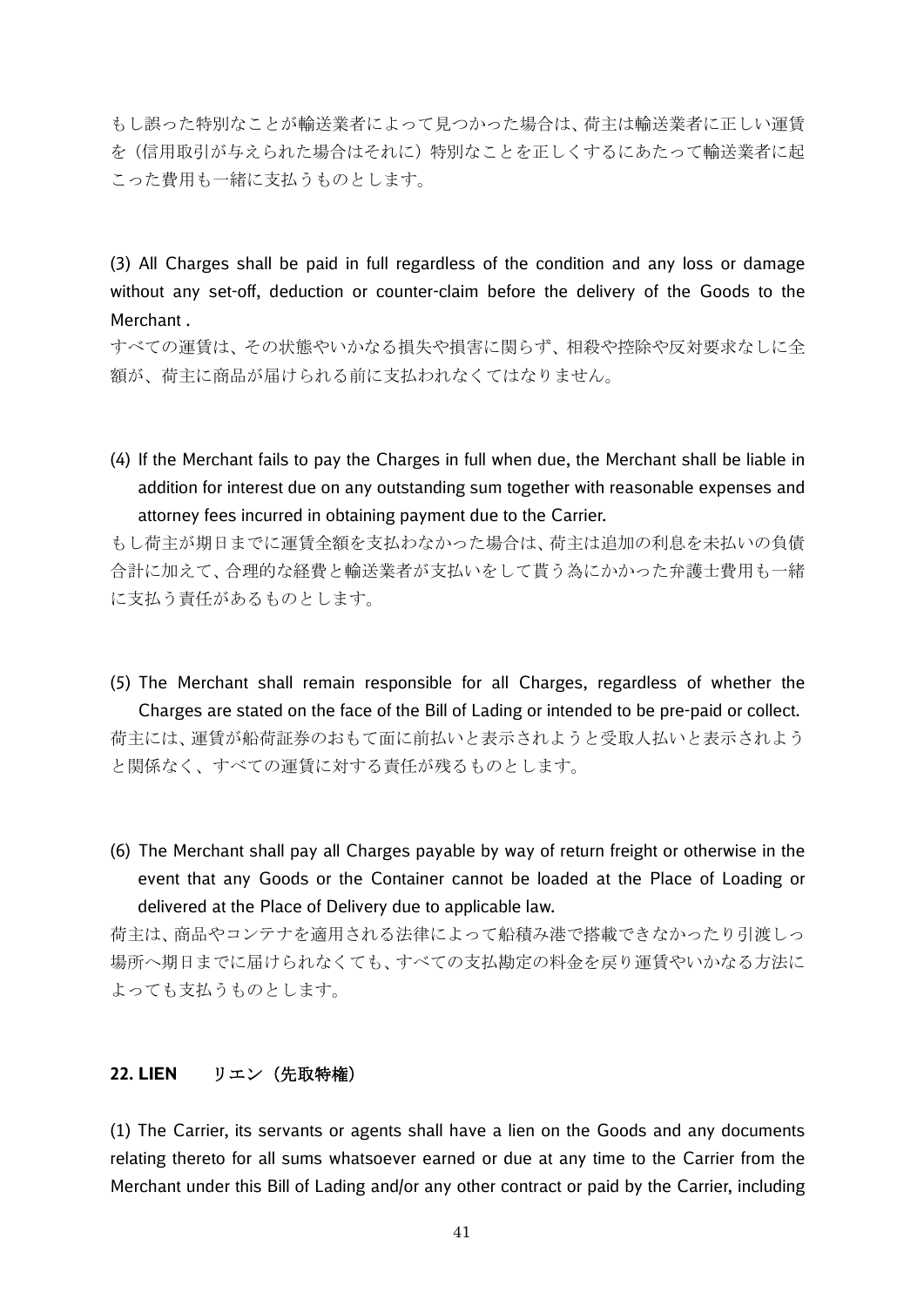but not limited to any liens or penalties levied on the Carrier, for any acts or omissions for which the Merchant is responsible and for General Average contributions to whomsoever due and for the costs of recovering the same.

輸送業者及びその従業員と代理人は、商品とそれに関するいかなる書類のすべての収入の合 計の先取特権を有するものとしますが、それはいつでも荷主から輸送業者へ船荷証券の下に おいて及びその他のいかなる契約や輸送業者によって支払われるものや、輸送業者が徴収さ れたいかなる先取特権や罰金あるいは荷主に責任のあるいかなる行為や不作為の共同海損 の分担金や同様の埋め合わせをするどんなものでも含まれますが、それに限りません。

The Carrier shall have the right to exercise the lien at any time and at any place at its discretion to recover the sums due to the Carrier and for that purpose to sell the Goods and documents by public auction or private treaty, without notice to the Merchant and at the Merchant's expense and without any liability towards the merchant.

輸送業者は、いつでもどこでもその自由裁量において、荷主に通知なしに荷主の経費で荷主 に何の責任を負うこともなく、輸送業者に支払われるべき合計金額を回収し、その目的で商 品と書類を競売や当事者売買をする先取特権を行使する権利を持つものとする。

The Carrier shall be entitled to claim the difference in the event that the sale proceeds do not discharge in full the amount due from the Merchant.

輸送業者は結果的に売却代金で荷主が支払うべき全額を回収しきれない時は、その不足分を 請求する権利を持つものとします。

The Carrier's lien shall survive the delivery of the Goods. 輸送業者の先取特権は商品の配送で存続するものとします。

(2) For shipments to and from the United States, the Carrier shall become a warehouseman at the expiration of free time stipulated in the Tariff.

アメリカ合衆国へ及びからの輸送については、輸送業者は料金表(タリフ)に契約条項とし て規定された自由な時間の期限切れで、倉庫業者となるものとします。

The Carrier shall be entitled to exercise a warehouseman's lien and liquidation rights in respect of sums due from the Merchant, whether before or after the expiry of free time by applying a general lien on the cargo.

輸送業者は荷主が支払うべき合計額に関する倉庫業者の先取特権及び弁済権を、貨物の通常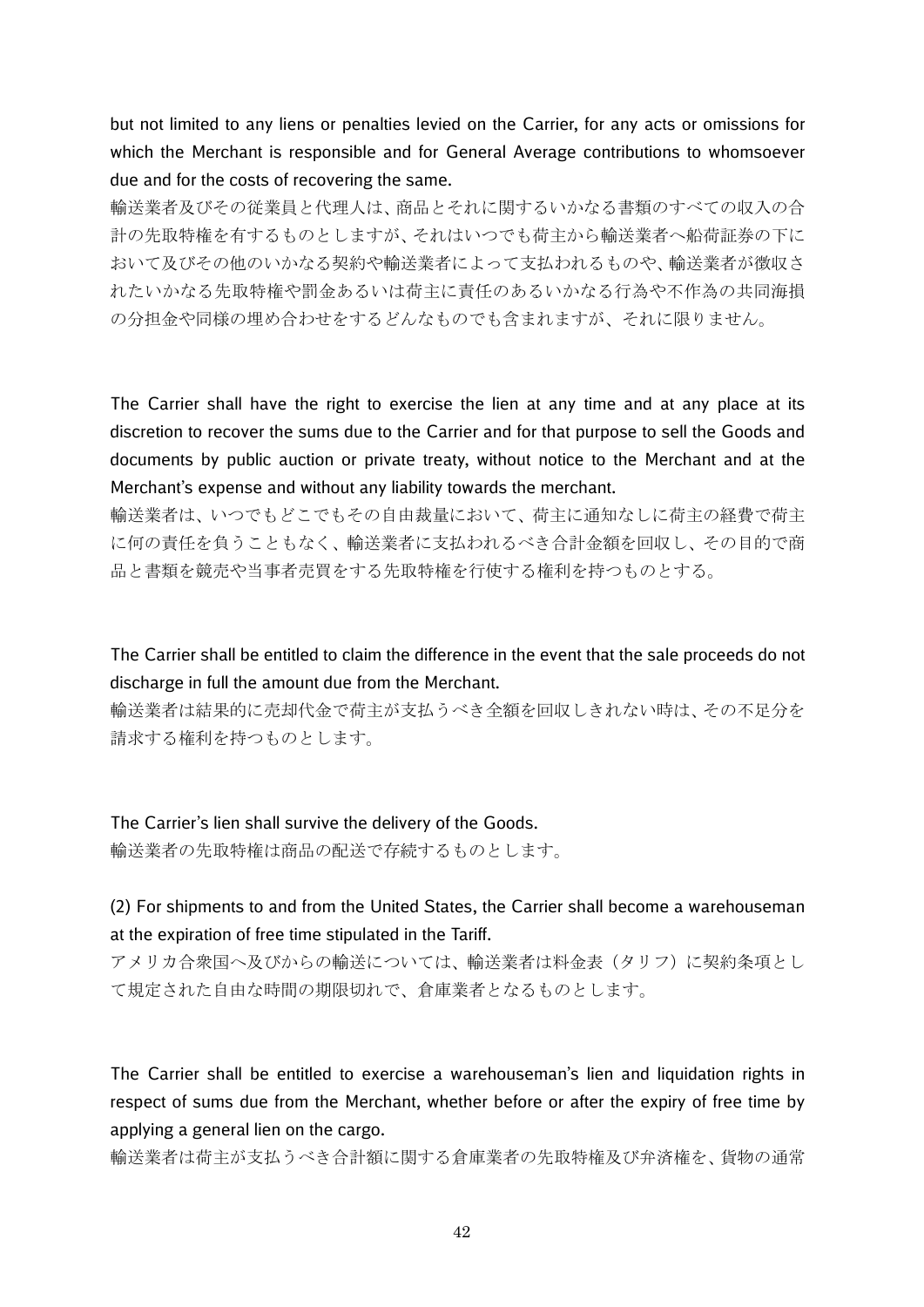の先取特権の自由な期日を満了する前でも後でもに関らず、行使する権利を持つものとしま す。

## **23. VARIATION OF THE CONTRACT 製約の逸脱**

No servant or agent of the Carrier shall have power to waive or vary any or the terms of this Bill of Lading unless such waiver or variation is in writing and is specifically authorized or ratified in writing by a director or officer of the Carrier who has the actual authority of the Carrier so to waive or vary.

輸送業者の従業員や代理人は、そのような権利放棄や逸脱が書面で明確に承認されたり、輸 送業者がそのように権利放棄や逸脱をする権限を実際に持つ輸送業者の取締役や役員によ って書面で承認されない限り、この船荷証券のいかなる条件も権利放棄したり逸脱したりす る力を持たないものとします。

#### **24. PARTIAL INVALIDITY** 部分的無効

If any provision in this Bill of Lading is held to be invalid or unenforceable by any court or regulatory or self-regulatory agency or body, such invalidity or unenforceability shall attach only to such provision.

もしこの船荷証券のいかなる条項でもが裁判所或いは規制や自主規制をさせる政府機関や 組織によって無効或いは履行不能になることがあった場合には、そのような無効や履行不能 はそのような条項にただ添付するだけのものとします。

The validity of the remaining provisions shall not be affected thereby and this Bill of Lading shall be carried out as if such invalid or unenforceable provisions were not contained herein. その無効から残った条項は、それによって影響されないものとし、この船荷証券はそのよう な無効或いは履行不能な条項はここに盛り込まれなかったかのように実効されるものとし ます。

## **25. JURISDICTION AND LAW CLAUSE** 裁判管轄及び準拠法条項

The contract evidenced by or contained in this Bill of Lading shall be governed by and construed in accordance with Hong Kong law and, save as may be compulsorily applicable under the local law of the place of loading or that of discharge, any dispute arising hereunder shall be determined in the Courts of Hong Kong to which jurisdiction both the Merchant and